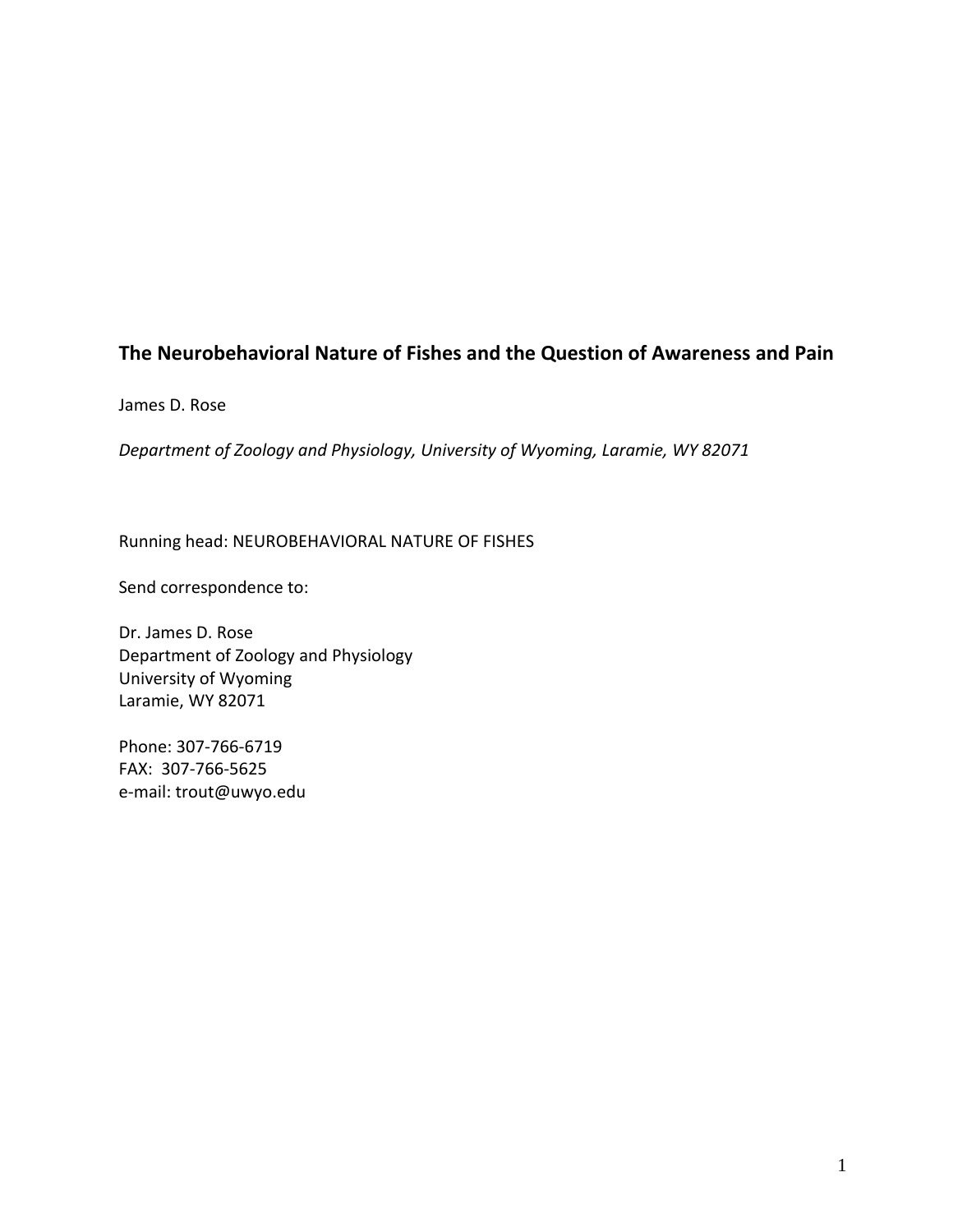#### **ABSTRACT:**

This review examines the neurobehavioral nature of fishes and addresses the question of whether fishes are capable of experiencing pain and suffering. The detrimental effects of anthropomorphic thinking and the importance of an evolutionary perspective for understanding the neurobehavioral differences between fishes and humans are discussed. The differences in central nervous system structure that underlie basic neurobehavioral differences between fishes and humans are described. The literature on the neural basis of consciousness and of pain is reviewed, showing that: (1) behavioral responses to noxious stimuli are separate from the psychological experience of pain, (2) awareness of pain in humans depends on functions of specific regions of cerebral cortex, and (3) fishes lack these essential brain regions or any functional equivalent, making it untenable that they can experience pain. Because the experience of fear, similar to pain, depends on cerebral cortical structures that are absent from fish brains, it is concluded that awareness of fear is impossible for fishes. Although it is implausible that fishes can experience pain or emotions, they display robust, non-conscious, neuroendocrine and physiological stress responses to noxious stimuli. Thus, avoidance of potentially injurious stress responses is an important issue in considerations about the welfare of fishes.

KEY WORDS: pain, nociception, stress, awareness, anthropomorphism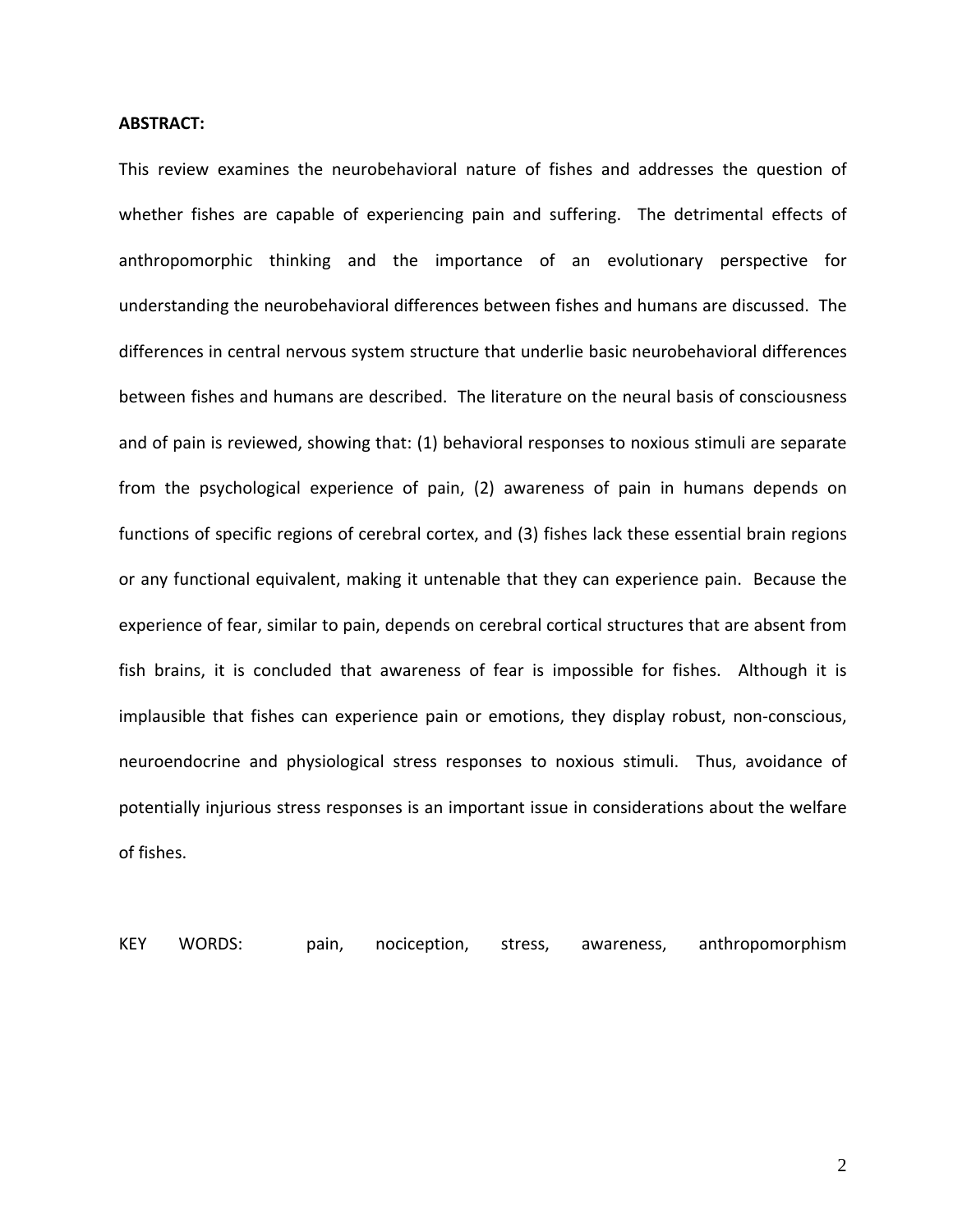#### **I. INTRODUCTION**

In recent years, commercial and sport fishing have been challenged increasingly on grounds of humaneness. These challenges have appeared, in the research literature (Verheigen and Flight, 1997) and in the arena of public opinion (American Fisheries Society Position Statement, 1999). A principal underlying assumption of the scientific and nonscientific challenges is that fishfishes are capable of suffering from pain in a manner similar to that experienced by humans (Bateson, 1992; Gregory, 1999; Verheigen and Flight, 1997). A similar assumption is evident in federal regulations pertaining to the use of fishfishes in research, in that these regulations apply to all live vertebrate animals (National Institutes of Health, 1985; National Research Council, 1996). An examination of the validity of this assumption from a scientific perspective is clearly needed.

Advances in neuroscience research during recent decades have greatly improved our understanding of the neurological basis of pain as well as the neurobiological nature of fishfishes. The objective of this paper is to utilize this knowledge to examine the neurobehavioral nature of fishfishes and to specifically address the question of whether fishfishes are capable of experiencing pain and suffering. In order to achieve this objective, the paper will address the following issues and concepts:

- 1. Anthropomorphic thinking undermines our understanding of other species.
- 2. An evolutionary perspective is essential to understanding the neurobehavioral differences between fishes and humans.
- 3. Neurobehavioral differences between fishes and humans result from known differences in central nervous system structure.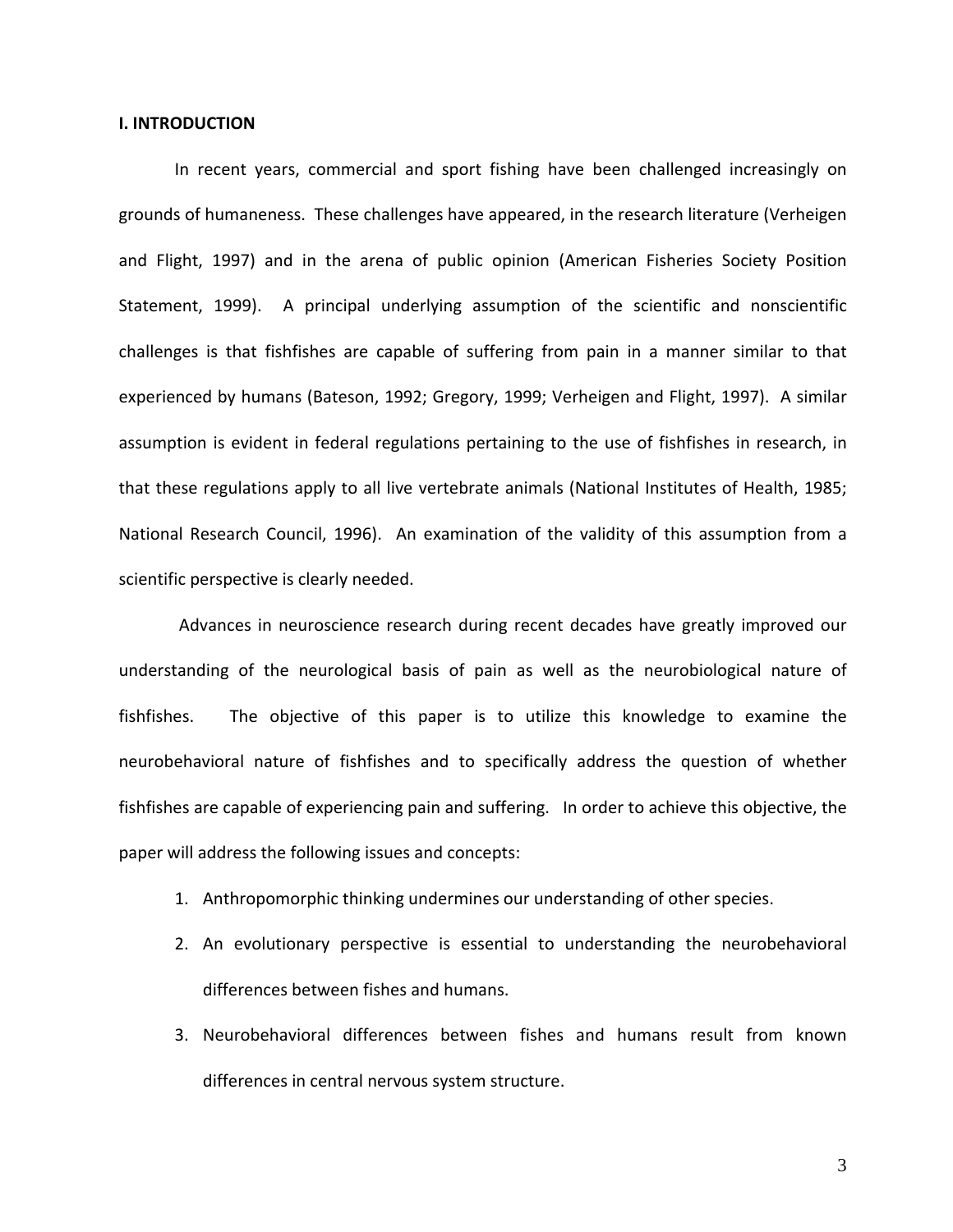- 4. Behavioral responses to noxious stimuli are separate from the psychological experience of pain, such that behavioral responses to these stimuli can occur in the absence of pain experience.
- 5. Awareness of pain in humans depends on specific regions of the cerebral cortex. Fishes lack these brain regions and thus lack the neural requirements necessary for pain experience.
- 6. Previous assertions that fishes can experience pain will be critiqued.
- 7. Conscious experience of fear, similar to pain, is a neurological impossibility for fishes.
- 8. Fishes display robust, but non‐conscious, neuroendocrine and physiological stress responses to noxious stimuli. Potentially injurious stress responses, as opposed to pain or emotional distress, are the proper matter of concern in considerations about the welfare of fishes.

**II.** 

#### **ANTHROPOCENTRISM HINDERS UNDERSTANDING OF OTHER SPECIES**

A critical guiding principle for understanding the nature of vertebrates with differing evolutionary histories such as fishfishes and mammals is to view them from the perspective of their respective evolutionary paths. The evolutionary radiation of modern fishfishes unfolded, to a great extent, separately from that of mammals (Long, 1995). Consequently, comparative neuroanatomical studies have revealed that the mammalian brain has many refinements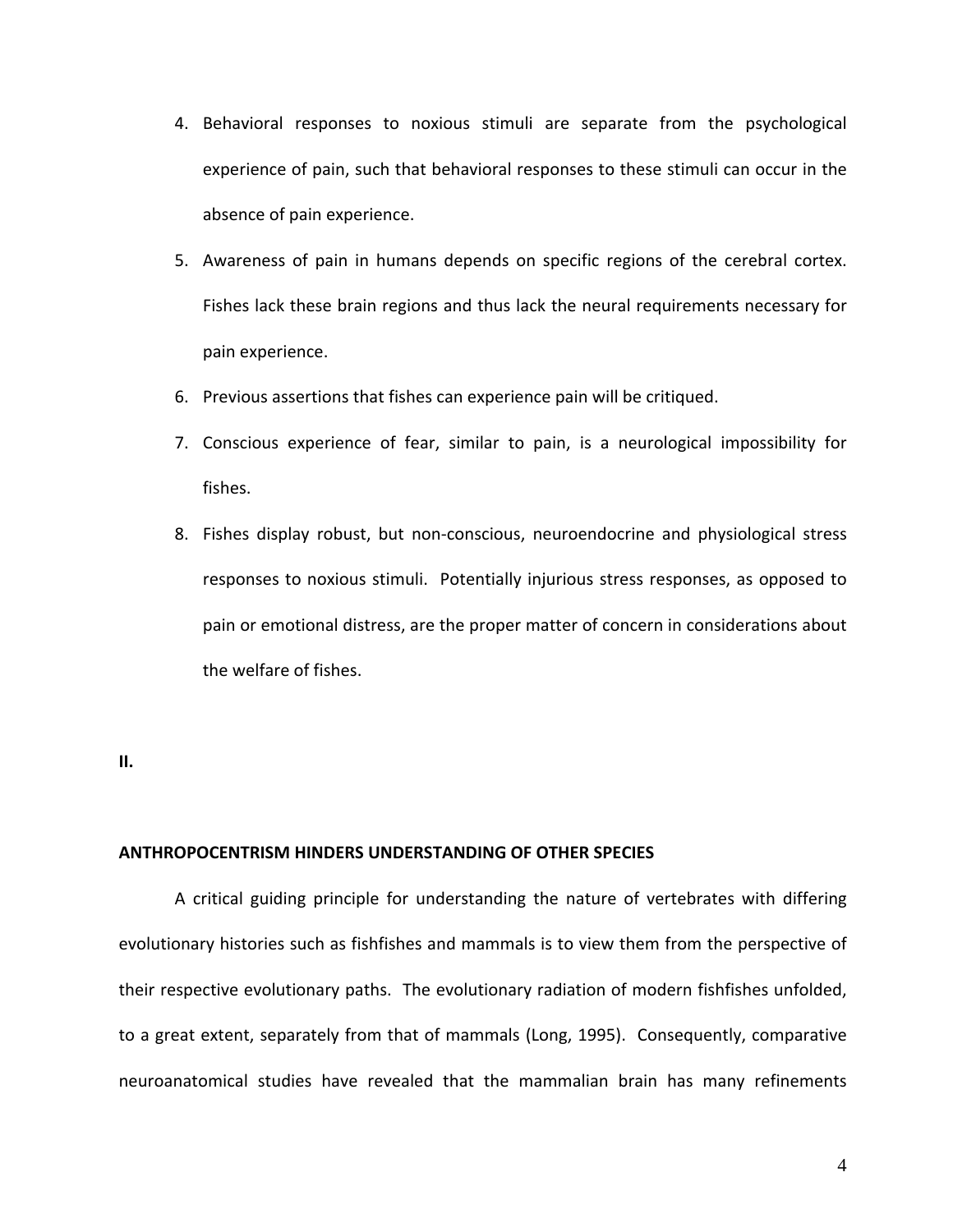embellishments and expansions that are not present or present only in more elemental form in fishfishes (Butler and Hodos, 1996; Nieuwenhuys, et al., 1998a). These developments of the mammalian, especially the human brain, have engendered neurobehavioral and psychological capacities that are not present in fishes. Thus, human capacities such as language and consciousness with self‐awareness have resulted from later, very separate evolutionary development of this uniquely complex and enlarged brain (Deacon, 1992a; 1992bc; Donald, 1991; Lieberman, 1992; Macphail, 1998; Preuss, 2000; Raichle, 2000). The existence of these complex capacities in humans is not a justification for presuming the existence of similar capacities in species that had very different evolutionary histories leading to very different neurobehavioral adaptations. Recognition of this basic difference in evolutionary histories is essential to a valid understanding of the neurobehavioral differences between ourselves and other vertebrates. This evolutionary perspective is critical because of the widespread anthropomorphic tendency of humans to view other vertebrates as having mental states likesimilar to our own. So, in observing the actions of other organisms where the actions appear to resemble our own, often it is assumed that these non-human organisms have comparable intentions and experiences similar to ours. As will be seen from the following presentation, this tendency is not only unwarranted, but also counterproductive if one wishes to achieve a realistic understanding of other species.

In the strictest sense, there is no direct way to know with certainty, what another human is experiencing, much less know the experience of a non-human animal. Our inferences about the mental states of others are purely hypothetical and based on our interpretations of the meaning of other humans' behaviors. This human tendency to attribute mental states to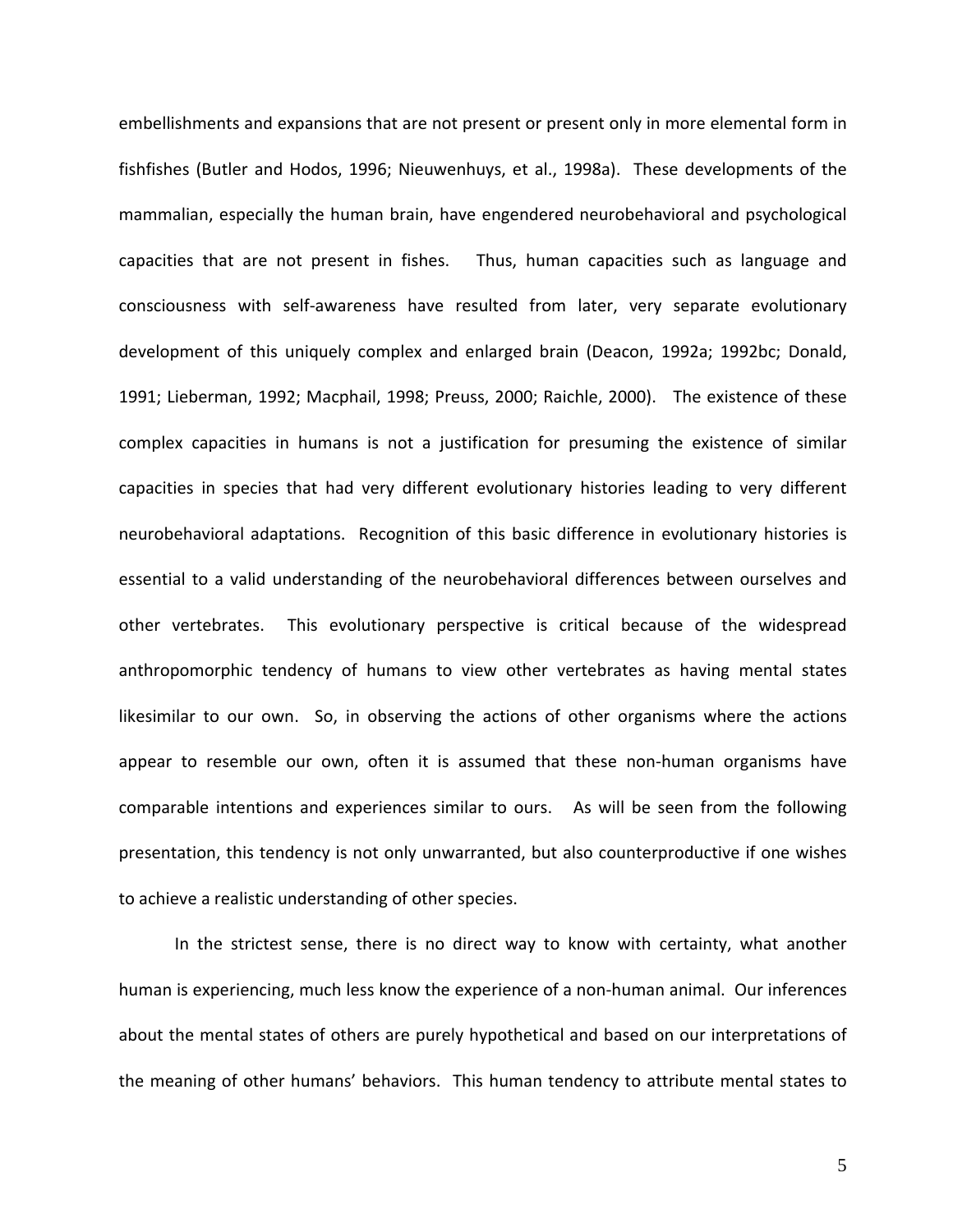others is called "theory of mind." and This tendency is probably the basis for our tendency to feel empathy toward other people. Theory of mind is believed thought to have evolved as a device for increasing our accuracy in predicting the behavior of other humans (Bogdan, 2000; Macphail, 1998). Theory of mind is probably the basis for our tendency to feel empathy toward other people A little reflection on personal experience quickly reveals the limits of our theory of mind‐based inferences about the mental states of others. This inaccuracy is partly due to the fact that humans have a masterful capacity for misrepresenting emotional states. If we anthropomorphically apply the human theory of mind to other organisms, however, we are increasingly likely to be mistaken as the neuropsychological differences between ourselves and another organisms increases. Most scientists familiar with higher nervous system functions would not be inclined to attribute human mental states and experiences to an earthworm or an ameba. But, the matter is more troublesome when we are observing the behavior of other vertebrates, especially mammals, where we are often inclined to interpret their behavior to represent the occurrence of human -like mental states (Kennedy, 1992). This problem seems especially great in cases where pain‐like behavior is involved.

An additional basic problem with anthropomorphism is that the behavior and underlying brain systems of vertebrates are highly diverse and for many species, highly distinctive. Consequently, there are many vertebrate neurobehavioral systems and refinements that have no counterpart in humans. Examples would be electroreception and signaling by electric fish or echolocation in bats, dolphins and some birds. Likewise, many human behaviors and their underlying brain systems are profoundly unique. Human uniqueness is evident in our capacity to learn and create languages spontaneously, our great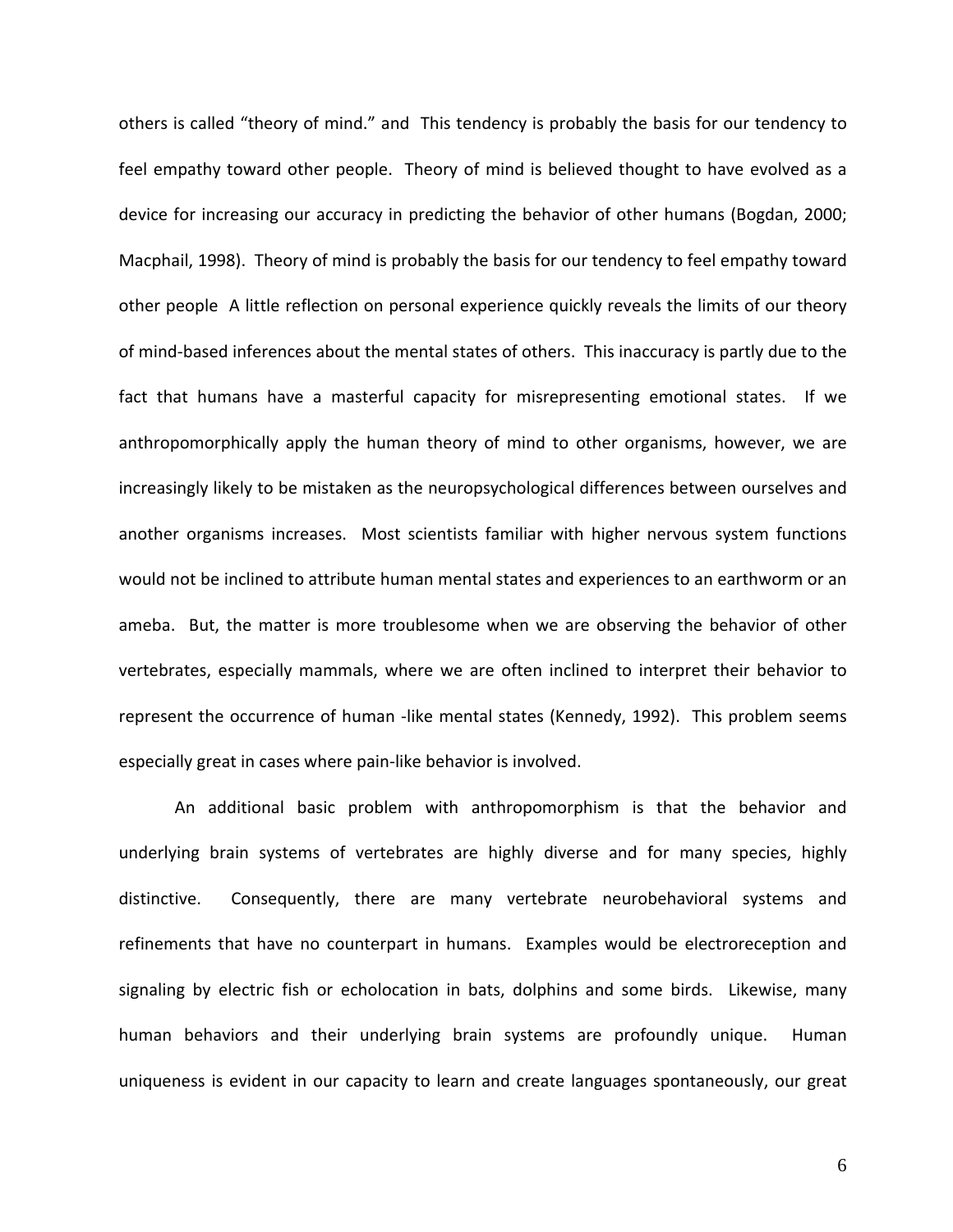behavioral diversity, our capability for long-term planning, our creativity, including art, science and the existence of religious beliefs. The massive expansion of the human cerebral cortex appears to be at the heart of this uniqueness. Given the extreme distinctiveness of humans in so many respects, it is highly inappropriate and misleading to use human nature as the basis for generalizing to other, decidedly different, species. This matter is no different from using the physiological mechanisms underlying respiratory or water/ion‐balance functions of fishfishes as an unqualified basis for inferring the mechanisms for breathing or water/ion balance in mammals.

The quandary of the private nature of personal experience has a practical, empirical solution. This solution lies in one of the most well established principles of neuroscience: that neurobehavioral function, including sensory perception and psychological experience, are based on specific, identifiable properties of nervous system structure. This principle is most obvious for sensory and motor function. Sensory regions of the cerebral cortex show pronounced species differences in macroscopic and microscopic structure (and associated physiological properties) that are responsible for species differences in sensory function. For example, echolocating bats have highly specialized regions of auditory cortex for processing echoes received from self-generated vocalizations. Such cortical regions are absent in the brains of mammals without echolocation capability (Suga and Kanwal, 1995). In a similar vein, the motor cortex of humans has an enlarged region devoted to control of the fingers and thumb. This degree of functional expansion is not present in species having forepaws rather than hands, opposable thumbs and the associated manual dexterity of humans (Allman, 1999; Kandel, et al, 2000). Even though the neurostructural basis for some of the novel human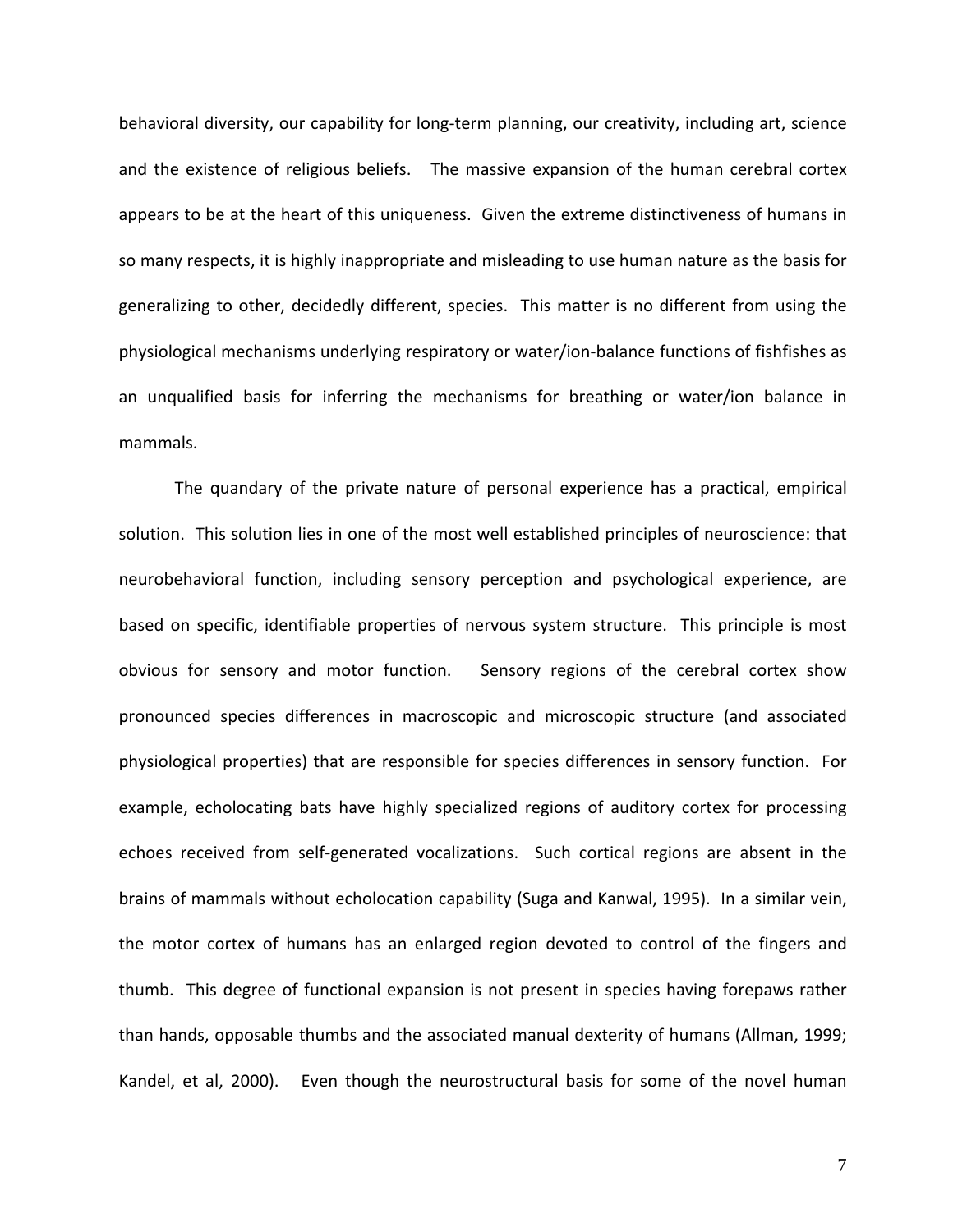dimensions of nervous system function, such as language or long‐term planning, have not been delineated to the same degree as many aspects of sensory and motor function, the basic structural substrates of these capabilities are well known (Kolb and Whishaw, 1995). The important point for the purpose this discussion is that an examination of the nervous system, especially brain structural organization, provides powerful insights into the nature of an organism, including its capabilities and limits.

### **III. THE FUNCTIONAL PLANS AND CAPABILITIES OF NERVOUS SYSTEMS ARE BEST UNDERSTOOD FROM THE PERSPECTIVE OF THEIR EVOLUTIONARY DEVELOPMENT**

The vertebrate nervous system evolved interdependently with the vertebrate body plan. Throughout this evolutionary process, a fundamental frameworkcertain features of the vertebrate nervous system has have been perpetuated, although. Although vertebrate evolution has sometimes led to secondary simplifications of organisms, the evolutionary process has mainly resulted in progressively more complex life formsbrains. Some of the most profound evolutionary changes in early vertebrates, likesuch as the acquisition of jaws, appear rather simple on the surface. But, such evolutionary changes necessitated corresponding neural adaptations that led to far‐ranging neurobehavioral diversification in foods and feeding styles that allowed exploitation of more diverse ecological nichesphysical environments (Allman, 1999; Long, 1995; Radinsky, 1987). As organisms made the transition from a purely aquatic existence to a terrestrial one, new neurological and behavioral adaptations were required to supportallowed exploitation of different modes of life. There have been many major additions and refinements, especially in the mammalian central nervous system, in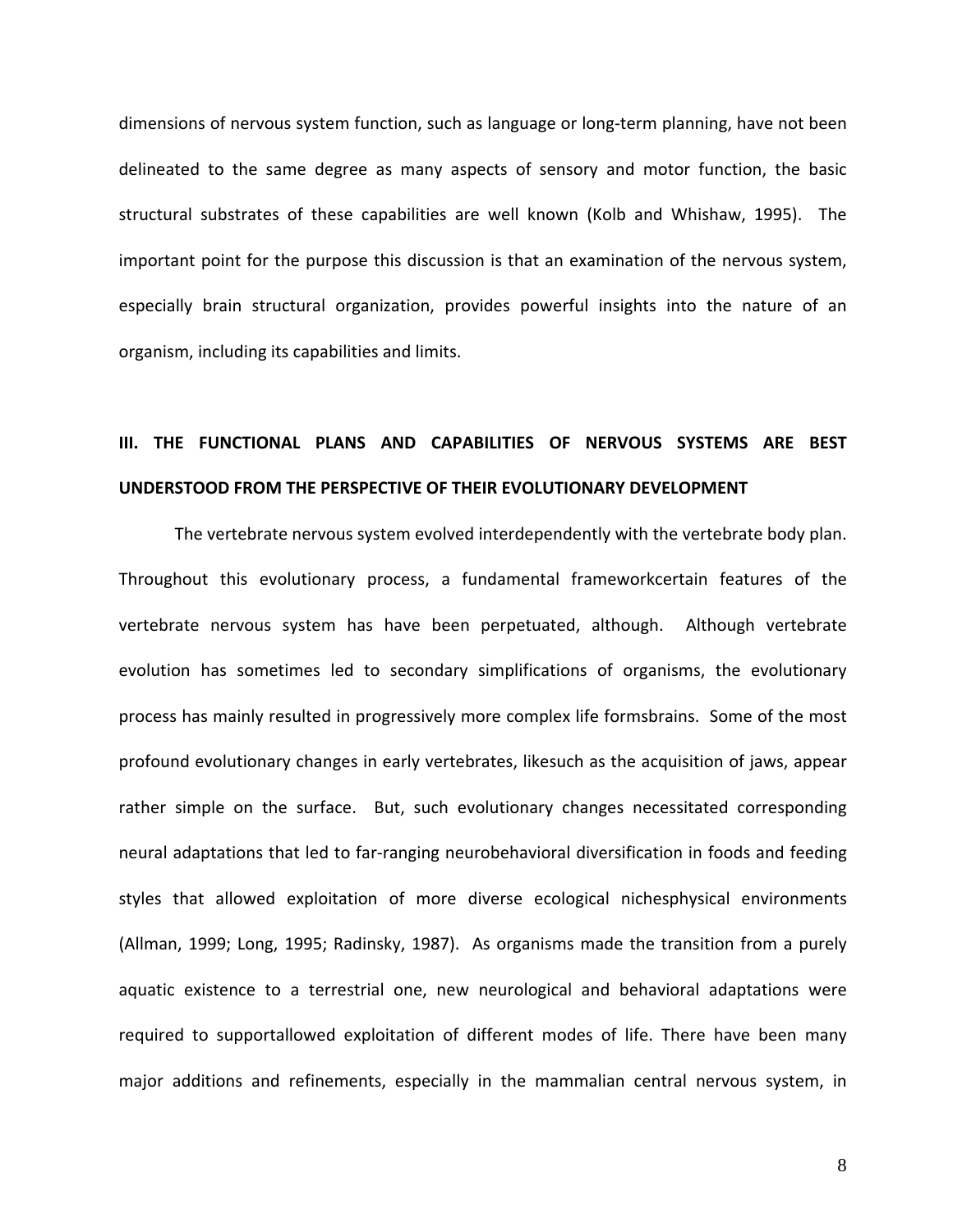response to natural selection for niches very different from those occupied by fishes. Examples are special adaptations for precisely controlling the limbs for terrestrial locomotion and grasping, the use function of body hair as a tactile sensory system, neuroendocrine adaptations for lactation and autonomic nervous system control of sweat glands for thermoregulation. The great demands of mammalian endothermy were supported by the evolution of the energy conserving, forebrain‐controlled, quiet sleep state, which occurs in its most well‐developed and highly differentiated form in mammals (Karmanova, 1982; Nicolau, et al, 2000). Thus, there have been changes in neural and behavioral complexity during vertebrate evolution in which the nervous system, with its stable genetic foundation has undergone great modification, elaboration, and diversification.

The presence of an obvious neural structure‐function association between differing modes of vertebrate existence has a corollary principle: common functional problems tend to have common solutions, whereas special functional problems tend to have more specialized, neurostructurally conspicuous solutions. For example, the neural control of breathing is mediated by evoutionarily conserved neural systems in the lower brainstem of all vertebrates, in spite of the differences in the of manner of breathing that exists between fishfishes, mammals and other vertebrates (Wullimann, 1998; Kandel, et al., 2000). Similarly, the neural systems controlling locomotor movements are present in the spinal cords of fishfishes and mammals, alike, in spite of the great differences in the specifics and complexity of locomotion in these taxa (Grillner, et al., 1998; Kandel, et al., 2000; Rose, et al., 2000). In the case of brainstem structure, there is a stable genetic foundation, exemplified by hox genes (Allman, 1999; Kandel, et al, 2000), that has fostered the evolutionary solution of common problems by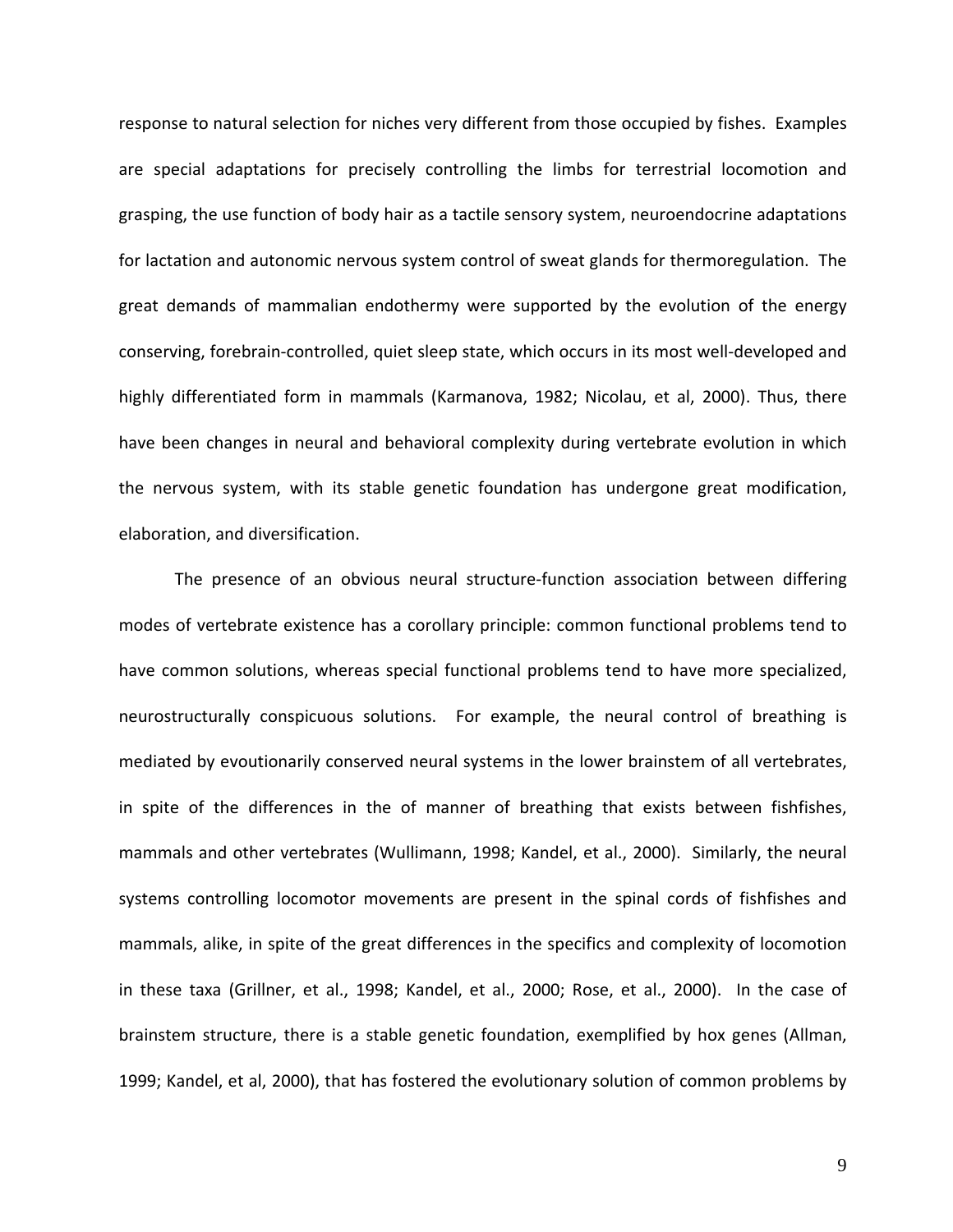progressive modification of conserved, pre‐existing neural mechanisms. In contrast, a novel functional capability of a species or related group of species typically has a neurostructural solution that is not shared with other species. This is seen in the mammary glands of mammals, where the milk letdown reflex is controlled by a specialized sensory, neuroendocrine, neuromuscular and glandular system that is not present in non-mammals even though it is derived from characteristics, likesuch as the neurohypophyseal hormone oxytocin, that had a precursor in the brains of ancestral vertebrates (Moore, 1992).

### **IV. THE CAPACITY FOR CONSCIOUSNESS DEPENDS ON FUNCTIONS OF THE NEOCORTEX, A BRAIN STRUCTURE UNIQUE TO MAMMALS**

The question of whether non‐human animals, particularly fishes are consciously aware of experiences is an issue central to this review, for the simple reason that consciousness is a prerequisite to the experience of pain and its distressing emotional aspect. Without consciousness, there is no awareness of pain, which is why anesthetics are used to prevent pain during surgery. It is of interest to note that anesthetic dosages that obtund awareness of pain don't necessarily prevent motor reactions to surgery, a reason that myoneural blocking agents are used as adjuncts to anesthetics (Taylor, 1990). These points, that pain experience depends on conscious awareness and that awareness of pain and bodily responses to injury are separate phenomena, will be pursued at greater length subsequently.

An answer to the question of consciousness in non‐humans can be found in the differences in brain structure across species. Although vertebrates have a common mode of nervous system organization there are great differences across vertebrate taxa in the structure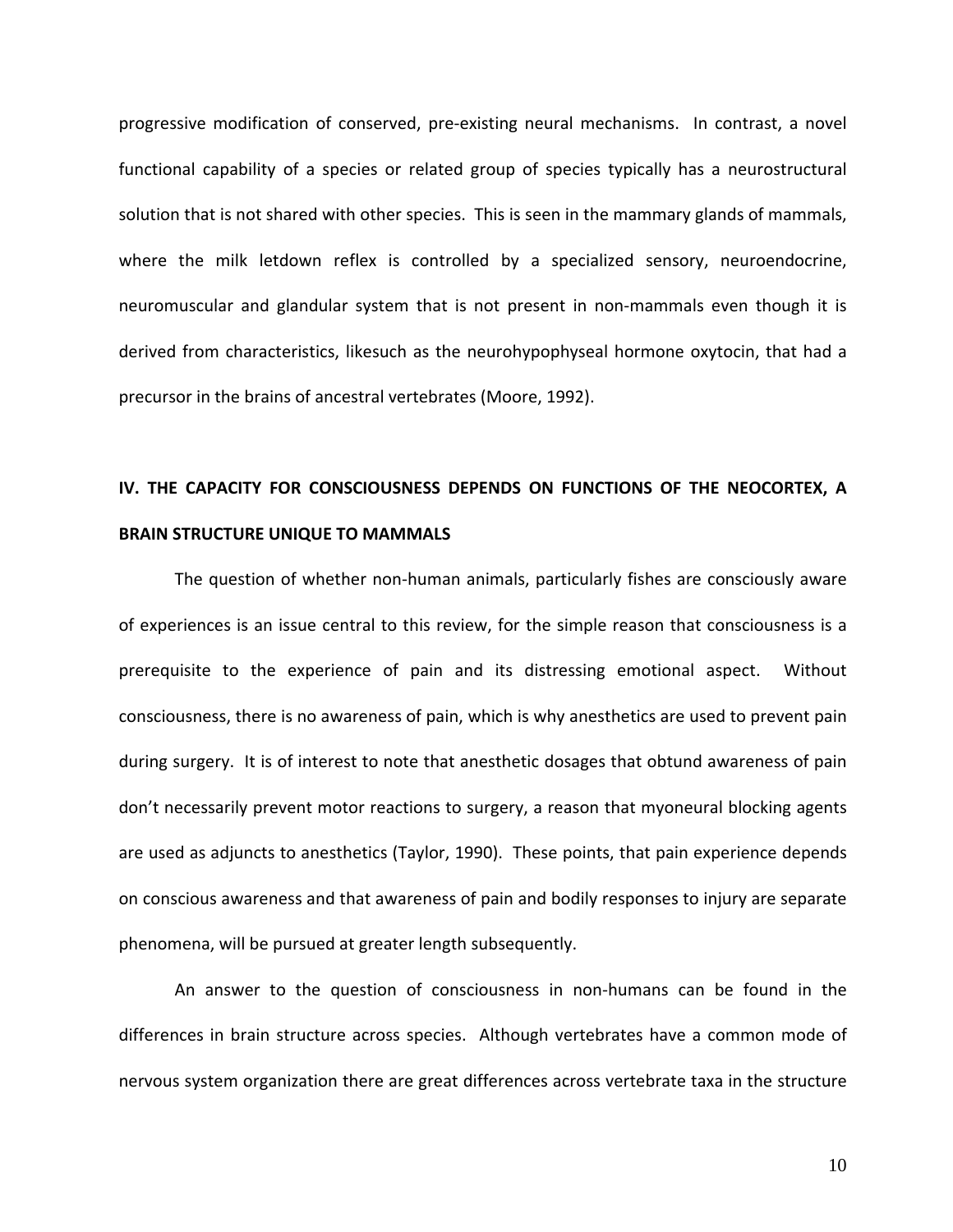and complexity of the brain (Butler and Hodos, 1996; Nieuwenhuys, et al., 1998a). A principal difference between mammalian brains and those of other vertebrates is the expansion and complexity of the mammalian cerebral hemispheres (Nieuwenhuys, et al., 1998a; Preuss, 2000; van Dongen, 1998). Cerebral hemisphere size and complexity has reached its greatest extreme in mammals, with the development of neocortex, a six‐layered type of cortex present only in mammals (Allman, 1999; Preuss, 2000; Voogd, et al., 1998). Even among mammals there is a wide range of cerebral hemisphere development, with primates tending to have substantially more neocortex relative to their body size than most other mammals (van Dongen, 1998; Voogd, et al., 1998). Humans have the greatest degree of cerebral hemisphere development in two major respects: relatively more total neocortex for our body weight and more differentiation of neocortex structural subtypes (Mountcastle, 1998; Preuss, 2000). The latter fact is especially evident in the large, specialized cortical regions that mediate our distinctive, species-specific capacities for language, long-term planning and abstract thinking (Donald, 1991; Kolb and Whishaw, 1995; Preuss, 2000).

Extensive evidence demonstrates that our capacity for conscious awareness of our experiences and of our own existence depends on functions of this expansive, specialized neocortex. This evidence has come from diverse sources such as clinical neuropsychology (Kolb and Whishaw, 1995), neurology (Young, et al., 1998; Laureys, et al., 1999, 2000a‐c), neurosurgery (Kihlstrom, et al., 1999), functional brain imaging (Dolan, 2000; Laureys, et al., 1999, 2000a‐c), electrophysiology (Libet, 1999) and cognitive neuroscience (Güzeldere, et al., 2000; Merikle and Daneman, 2000; Preuss, 2000). A strong case has been made that it is mainly those cortical regions that have achieved such massive expansion in humans that are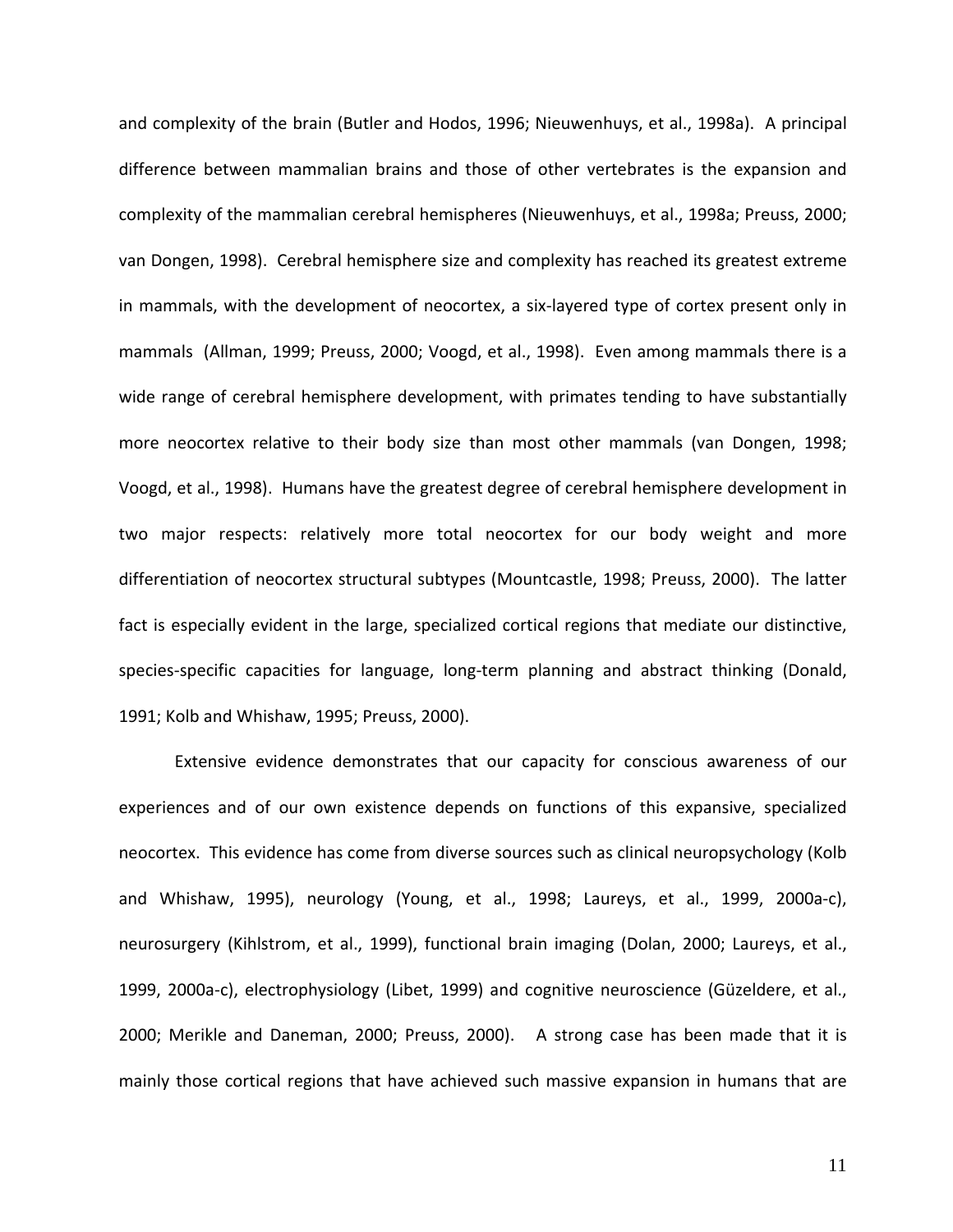most centrally involved in the production of consciousness (Edelman and Tononi, 2000; Laureys, et al., 1999, 2000a‐c).

Although consciousness has multiple dimensions and diverse definitions, use of the term here will refer to two principal manifestations of consciousness that exist in humans (Damasio, 1999; Edelman and Tononi, 2000; Macphail, 1998): (1) "primary consciousness" (also known as "core consciousness" or "feeling consciousness") and (2) "higher order consciousness" (also called "extended consciousness" or "self awareness"). Primary consciousness refers to the moment‐to‐moment awareness of sensory experiences and some internal states, such as emotions. Higher order consciousness includes awareness of one's self as an entity that exists separately from other entities; it has an autobiographical dimension including a memory of past life events; an awareness of facts, such as one's language vocabulary; and a capacity for planning and anticipation of the future. Most discussions about the possible existence of conscious awareness in non‐human mammals have been concerned with primary consciousness, although strongly divided opinions and debate exist regarding the presence of self awareness in great apes (Macphail, 1998). The evidence that the neocortex is critical for conscious awareness applies to both types of consciousness. Evidence showing that neocortex is the foundation for consciousness also has led to an equally important conclusion: that we are unaware of the perpetual neural activity that is confined to subcortical regions of the central nervous system, including cerebral regions beneath the neocortex as well as the brainstem and spinal cord (Dolan, 2000; Güzeldere, et al., 2000; Jouvet, 1969; Kihlstrom, et al., 1999; Treede, et al., 1999).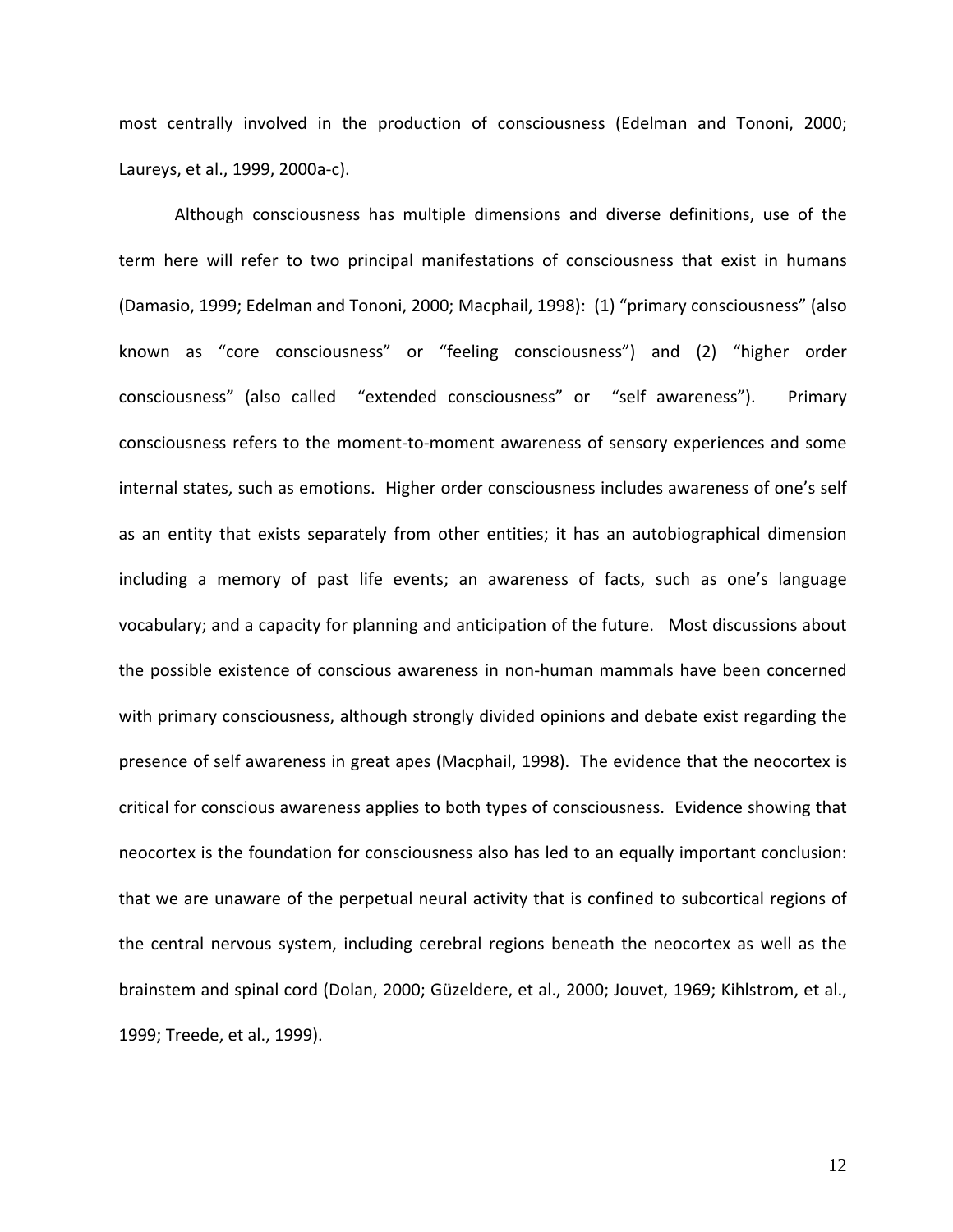Although consciousness has been notoriously difficult to define, it is quite possible to identify its presence or absence by objective indicators. This is particularly true for the indicators of consciousness assessed in clinical neurology, a point of special importance sincebecause clinical neurology has been a major source of information concerning the neural bases of consciousness. From the clinical perspective, primary consciousness is defined by: (1) sustained awareness of the environment in a way that is appropriate and meaningful, (2) ability to immediately follow commands to perform novel actions and (3) exhibiting verbal or nonverbal communication indicating awareness of the ongoing interaction (Collins, 1997; Young, et al., 1998). Thus, reflexive or other stereotyped responses to sensory stimuli are excluded by this definition. Primary consciousness appears to depend greatly on the functional integrity of several cortical regions of the cerebral hemispheres especially the "association areas" of the frontal, temporal and parietal lobes (Laureys, et al., 1999, 2000a‐c). Primary consciousness also requires the operation of subcortical support systems likesuch as the brainstem reticular formation and the thalamus that enable a working condition of the cortex. , bBut, in the absence of cortical operations, activity limited to inthese subcortical systems cannot generate consciousness in the absence of cortical function (Kandel, et al, 2000; Laureys, et al., 1999, 2000a; Young, et al, 1998). Wakefulness is not evidence of consciousness because it can exist in situations were consciousness is absent (Laureys, et al., 2000a‐c). Dysfunction of the more lateral or posterior cortical regions does not eliminate primary consciousness unless this dysfunction is very anatomically extensive (Young, et al, 1998).

Higher order consciousness depends on the concurrent presence of primary consciousness and its cortical substrate, but the additional complexities of this consciousness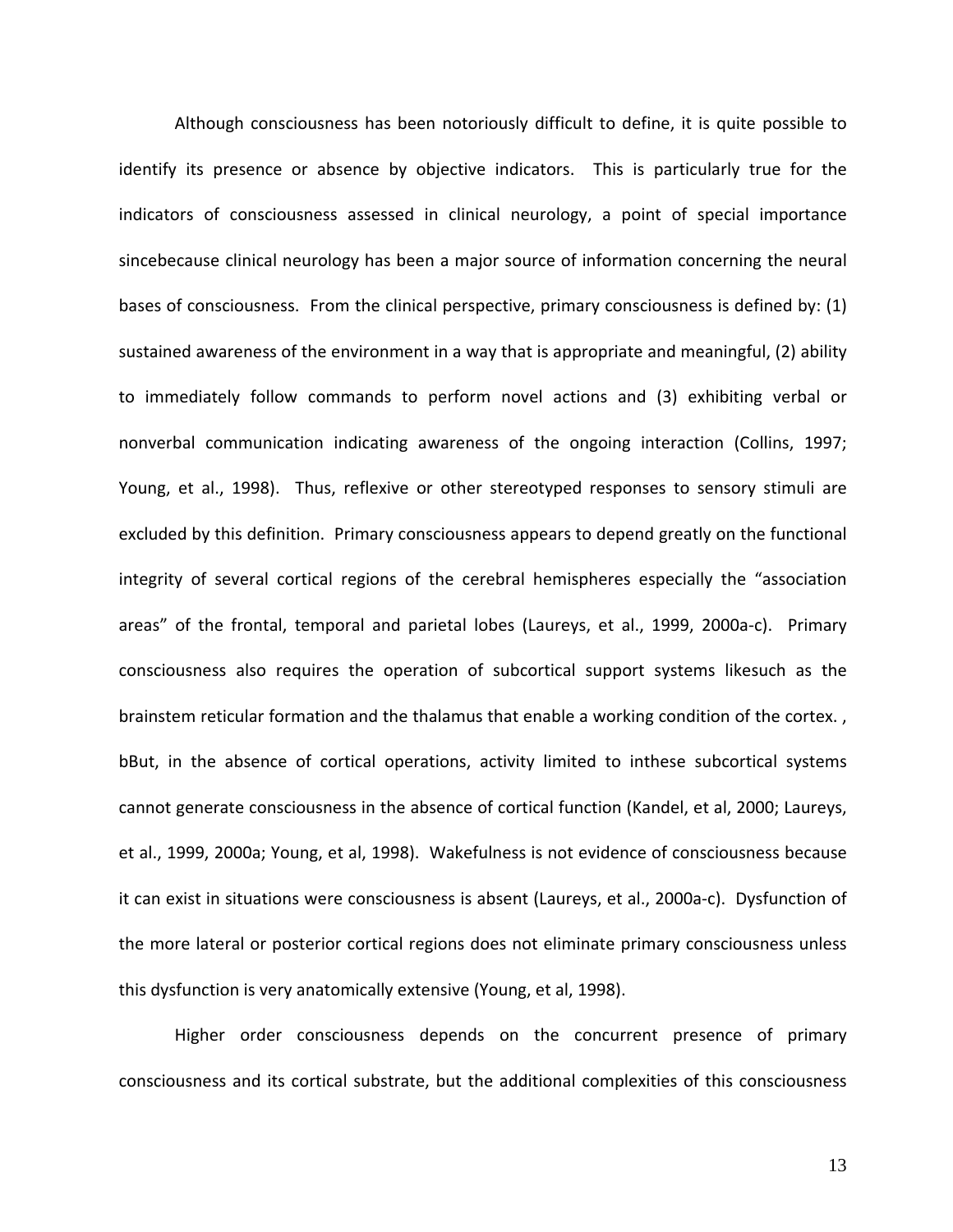require functioning of additional cortical regions. For example, long-term, insightful planning of behavior requires broad regions of the "prefrontal" cortex. Likewise, awareness of one's own bodily integrity requires activity of extensive regions of parietal lobe cortex (Kolb and Whishaw, 1995). In general, higher order consciousness appears to depend on fairly broad integrity of the neocortex. Widespread degenerative changes in neocortex likesuch as those accompanying Alzheimer's disease, or multiple infarcts due to repeated strokes ,can cause a loss of higher order consciousness and result in dementia, while the basic functions of primary consciousness remain (Kandel, et al., 2000; Kolb and Whishaw, 1995).

The reasons why neocortex is critical for consciousness have not been resolved fully, but the matter is under active investigation. It is becoming clear that the existence of consciousness requires widely distributed brain activity that is simultaneously diverse, temporally coordinated and of high informational complexity (Edelman and Tononi, 1999; Iacoboni, 2000; Koch and Crick, 1999; 2000; Libet, 1999). Human neocortex satisfies these functional criteria because of its unique structural features: (1) exceptionally high interconnectivity within the neocortex and between the cortex and thalamus and (2) enough mass and local functional diversification to permit regionally specialized, differentiated activity patterns (Edelman and Tononi, 1999). These structural and functional features are not present in subcortical regions of the brain, which is probably the main reason that activity confined to subcortical brain systems can't support consciousness. Diverse, converging lines of evidence have shown that consciousness is a product of an activated state in a broad, distributed expanse of neocortex. Most critical are regions of "association" or homotypical cortex (Laureys, et al., 1999, 2000a‐c; Mountcastle, 1998), which are not specialized for sensory or motor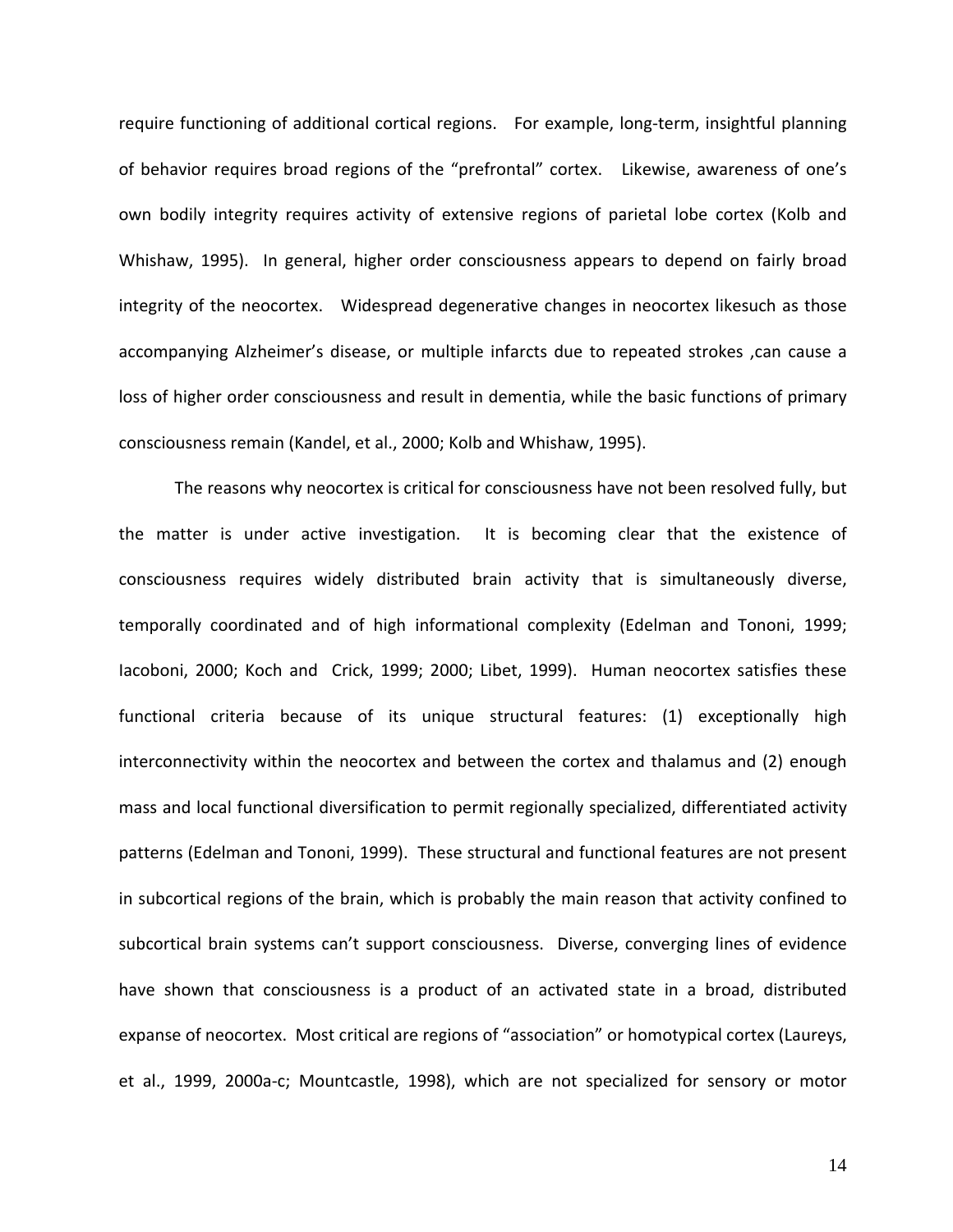function and which comprise the vast majority of human neocortex. In fact, activity confined to regions of sensory (heterotypical) cortex is inadequate for consciousness (Koch and Crick, 2000; Lamme and Roelfsema, 2000; Laureys, et al., 2000a,b; Libet, 1997; Rees, et al., 2000).

# **V. FishFISHES HAVE A NEUROBEHAVIORAL NATURE, DIFFERENT IN MANY WAYS FROM MAMMALS, THAT IS CLOSELY TIED TO PHYLOGENETIC DEVELOPMENT OF THEIR CENTRAL NERVOUS SYSTEMS**

FishFishes are the most ancient type of vertebrate for which fossil evidence is available, dating from the jawless ostracoderms about 500 million years ago (Radinsky, 1987; Long, 1995). Jawed fishes appear in the fossil record more than 400 million years ago. The brain development of the early ostracoderms was extremely primitive simple (Janvier, 1993), resembling that found in modern jawless fishfishes such as lampreys and hagfish. Nonetheless, the basic pattern of vertebrate brain organization was evident in ostracoderms, which were probably capable of only a very limited behavioral repertoire. Subsequently, fishfishes have developed into the most diverse vertebrate radiation, comprising more than 25,000 extant species of jawless, cartilaginous and bony taxa, presenting extreme variety in anatomical, physiological and behavioral adaptations (Helfman, et al., 1997). It is critical to recognize that the vertebrate line that gave rise to mammals diverged from the line that led to extant fishfishes in the Devonian era, roughly 400 million years ago. The first mammals did not appear until the Triassic, about 200 million years later. Especially important is the fact that teleosts, the most numerous of modern fishfishes, did not emerge until the Jurassic, long after the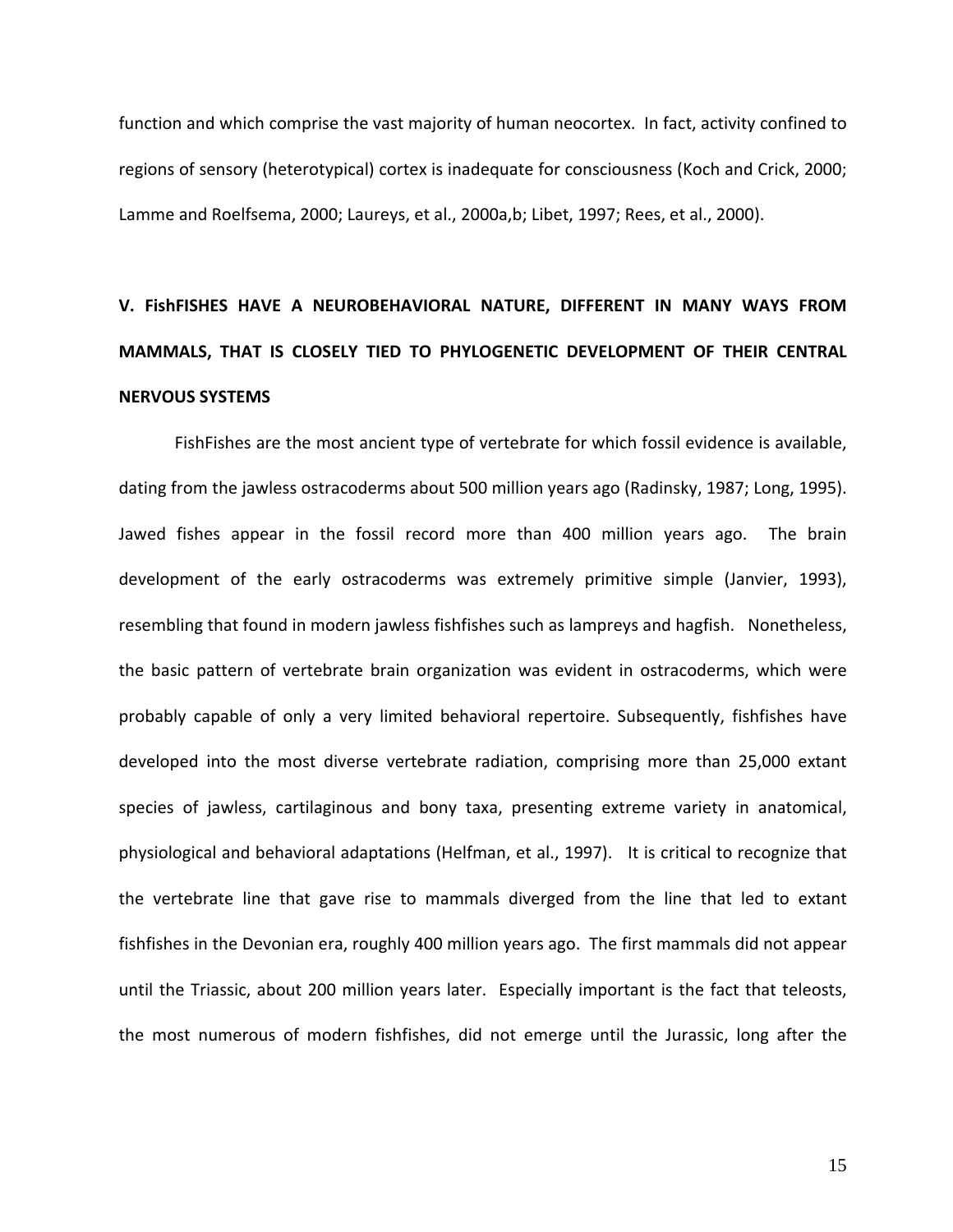advent of mammals. This point further emphasizes the evolutionary separateness of fishfishes and mammals.

The complexity of fish behavior and associated sensory and motor function varies greatly, with agnathans likesuch as lampreys having more rudimentary or restricted capacities and teleosts being more advanced, with corresponding neural specializations. References pertaining to the following description of behavior can be found in reviews by Davis and Northcutt, (1983), Evans (1998), Helfman, et al., (1997) and Nieuwenhuys, et al. (1998a).

Sensory capacities of fishes show wide differences in degree of development. Some species, such as salmonids have color vision and high acuity, whereas benthic species are typically more limited in their response to photic stimuli due to adaptations for life under low light of more limited spectral properties. Chemosensory properties show extreme variations (Sorensen and Caprio, 1998). Some species, such as silurid catfish have taste receptors across their entire body surface rather than just the oral cavity. Likewise, the structure and function of the sharks having extreme olfactory sensitivitysystem shows great diversity across species. Feeding behavior is extremely diverse and specialized in the sensory modalities used to locate food and in the oral motor specializations employed in food capture or ingestion. Some of the most distinctive sensorimotor specialists are gymnotid and mormyrid teleosts, electric fish that generate and detect pulsed electrical currents to communicate with their conspecifics and to locate objects in their environment. Reproductive behavior is highly diverse. Most species display little or no parental care, whereas some exhibit active protection of young, as in mouth brooding cichlids or defense of nest sites by male fathead minnows. Social displays in mating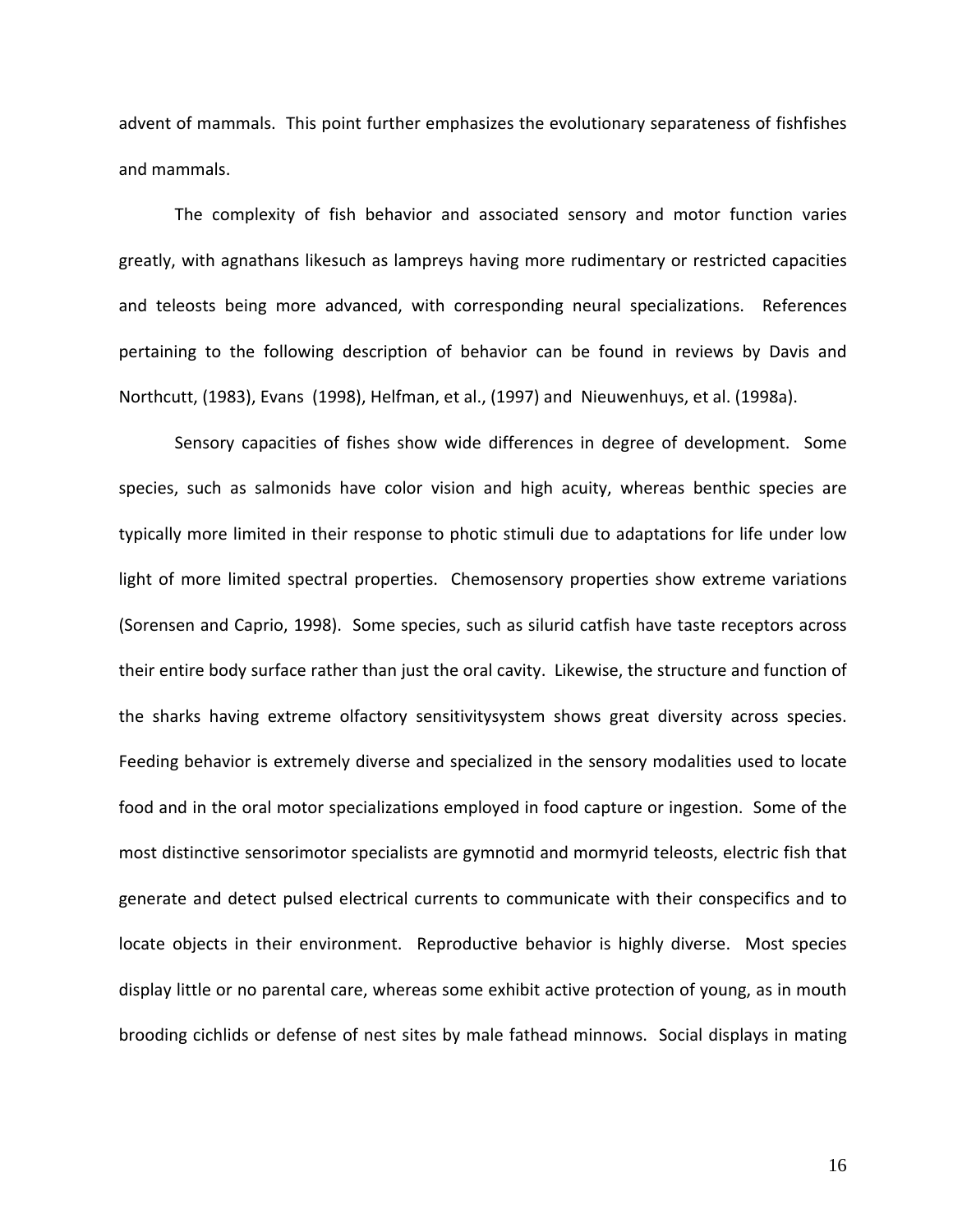can entail elaborate courtship and in some cases, as in sex-changing wrasses, a bisexual behavioral capability.

FishFishes are clearly capable of associative learningg, that is learning a relationship between sensory stimuli or between a stimulus and a behavioral response. Examples of these types of learning in fish include , Pavlovian conditioning of visceral responses such as heart rate and respiration, migration guided by olfactory imprinting, and including approach and or avoidance conditioningmigration guided by olfactory imprinting, and. Pavlovian conditioning of visceral responses like Although most behavior of fishof fishes is not dependent greatly on learning, it is clear that learning and experience are often necessary for the complete development of species‐typical behaviors. A critical point concerning the associative learning shown by fishfishes is that this form of learning, also known as procedural implicit learning, is a virtually universal capability of vertebrate and invertebrate animals, including those lacking brains (Macphail, 1998). Furthermore, even in humans implicit learning occurs without conscious awareness, even in humans (Kolb and Whishaw, 1995; Macphail, 1998), so the presence of this type of learning in fishfishes does not constitute a capacity for awareness .

Unlike the subsequent course of mammalian emergence, the evolution of fishes placed them in a niche where neurobehavioral processes that could be mediated by a brain comprised mainly of brainstem structures and relatively small cerebral hemispheres, was adequate for their fitness needs. Fishes, being a highly diverse taxon, have extreme variations in brain structure, especially at the brainstem level (Nieuwenhuys, et al., 1998b; Butler and Hodos, 1996). It is important to emphasize that fish brains can have highly complex, unique adaptations due to their diverse evolutionary paths. Consequently, these brains are not merely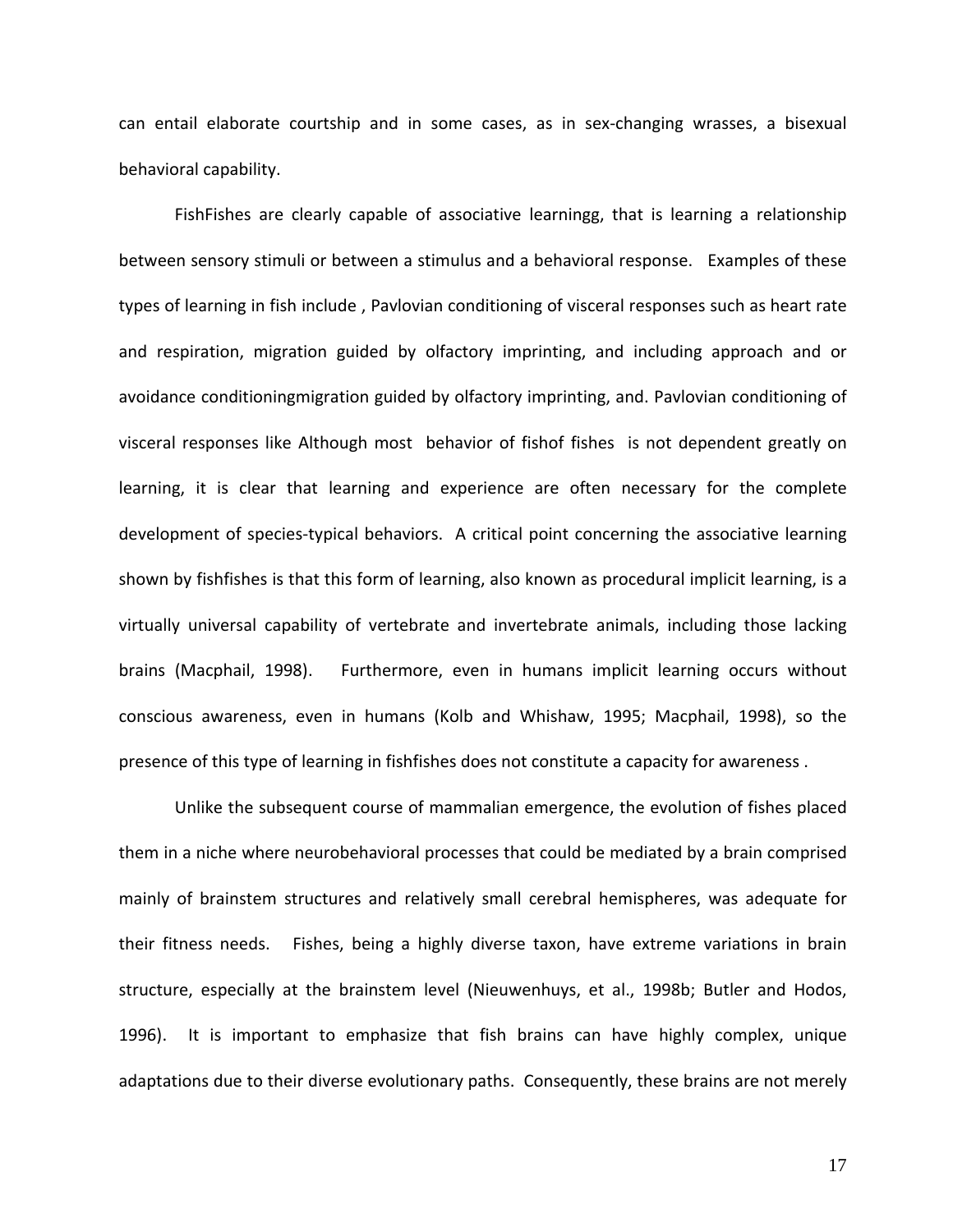simpler versions of mammalian (or amphibian or reptilian) brains (Nieuwenhuys, et al., 1998b; Butler and Hodos, 1996; Wulliman, 1998).

In spite of their diversity and complexity among species, the behaviors of fishfishes are nonetheless highly stereotyped and invariant for a given species. Such stereotyped speciestypical behaviors, however, are not simple or merely reflexive. Species-typical behaviors in vertebrates are known to be controlled by motor patterning mechanisms that are far more complex than reflexes (Ewert, 1987; Fentress, 1987). The basic behaviors involved in reproduction, feeding and drinking, escape or defense, and reactions to noxious stimuli, are controlled by motor patterning mechanisms that are located mainly in the brainstem and spinal cord of mammals (Berntson and Micco, 1976; Rose, 1990) and non‐mammalian vertebrates alike (Ewert, 1987; Rose, 2000).

In fishfishes, the degree to which most aspects of neurobehavioral function are controlled by the brainstem and spinal cord is extreme, as shown by experiments in which the cerebral hemispheres have been removed from diverse species of fishfishes, leaving only the brainstem and spinal cord intact (Overmier and Hollis, 1983). The behavior of these fishfishes is strikingly preserved. They still find and consume food, show basic capabilities for sensory discrimination (except for the loss of the sense of smell, which is processed entirely in the forebrain) and many aspects of social behavior, including schooling, spawning and intra‐species aggression. Although there are some species differences, courtship, nest building and parental care often persist after forebrain removal. Most of the forms of learning of which fishfishes are capable are intact in the absence of the forebrain, although avoidance learning seems to be much more difficult for fish with the cerebral hemispheres removed (Overmier and Papini,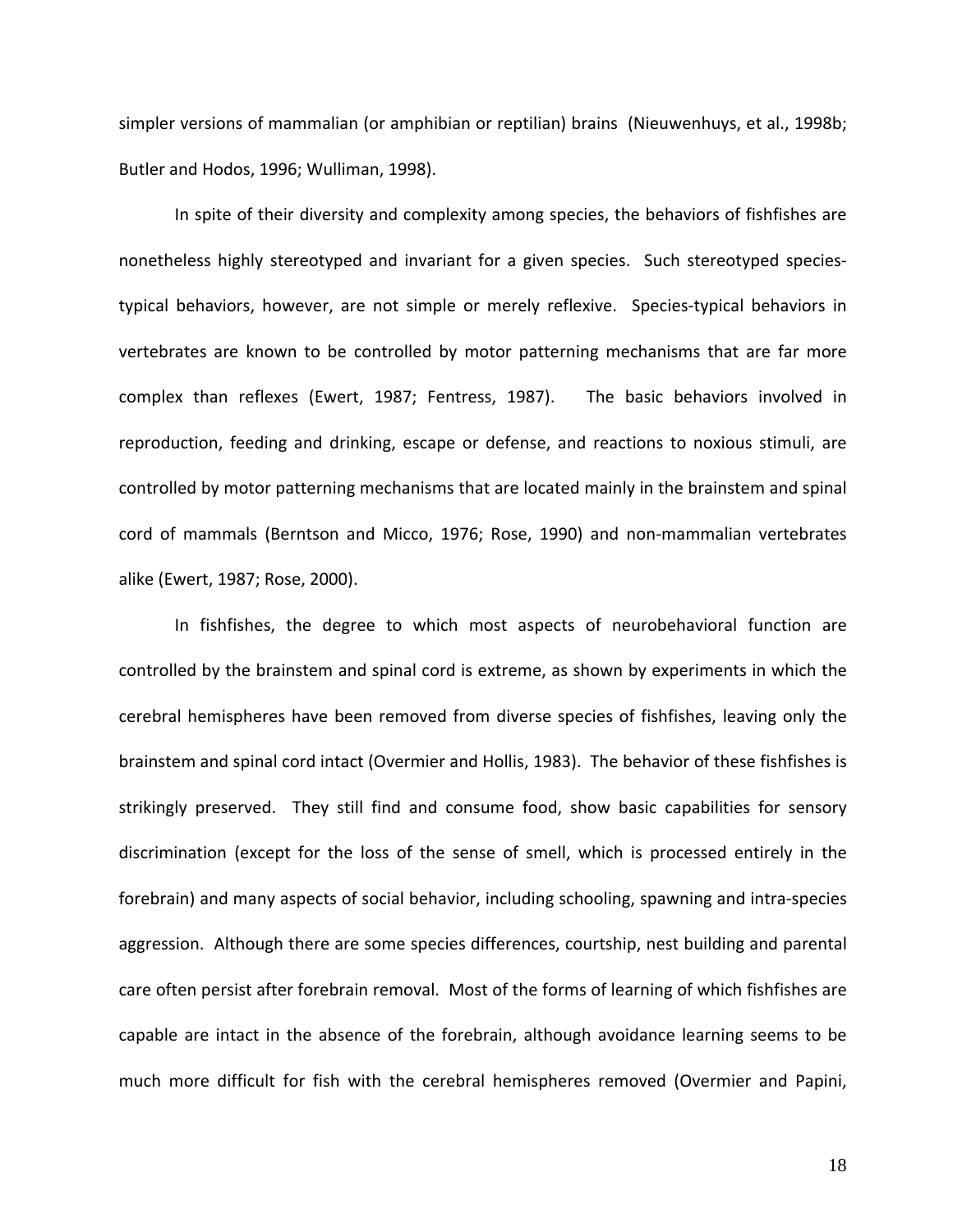1986). This difficulty with avoidance learning is not due to reduced responsiveness to noxious stimuli because the reflexive and locomotor, including escape, responses to such stimuli by fish without cerebral hemispheres appear to be quite normal. The general conclusion that emerges from many studies is that the basic patterns of fish behavior are controlled by lower brain structures, mainly the brainstem and spinal cord. The cerebral hemispheres serve mainly to "modulate" behavior, that is, to regulate its intensity or frequency and to refine its expression (Overmier and Hollis, 1983). Thus, the neurobehavioral evolution of fishfishes has resulted in a highly diversified array of species in which the essentials of neurobehavioral function are mediated mainly by neural systems below the cerebral hemispheres.

Two other lines of evidence demonstrate that the brainstem rather than the forebrain is the dominant level of processing and neurobehavioral control. First, the cerebral hemispheres of fishfishes tend to be smaller, in comparison with the brainstem, than in mammals (Nieuwenhuys, et al, 1998a). This is important because size of a brain region is typically related to its functional significance. Second, extreme behavioral specialization in fishfishes is associated with expanded brainstem as opposed to cerebral hemisphere development (Fig. 1). For example, electric rays have an enormously developed electromotor lobe on the dorsal medulla. Neurons in this lobe innervate the electric organ in the pectoral disc, which the rays use for defense as well as for stunning prey. In some rays, this lobe alone comprises 60% of the total brain weight (Nieuwenhuys, et al., 1998b). Similarly, chemosensory behavioral specialization is associated with large lobes on the dorsal medulla that process sensory input from taste receptors (Nieuwenhuys, et al., 1998a; Sorensen and Caprio, 1998). The cerebral levels of this sensory pathway for taste are much smaller than the brainstem level, constituting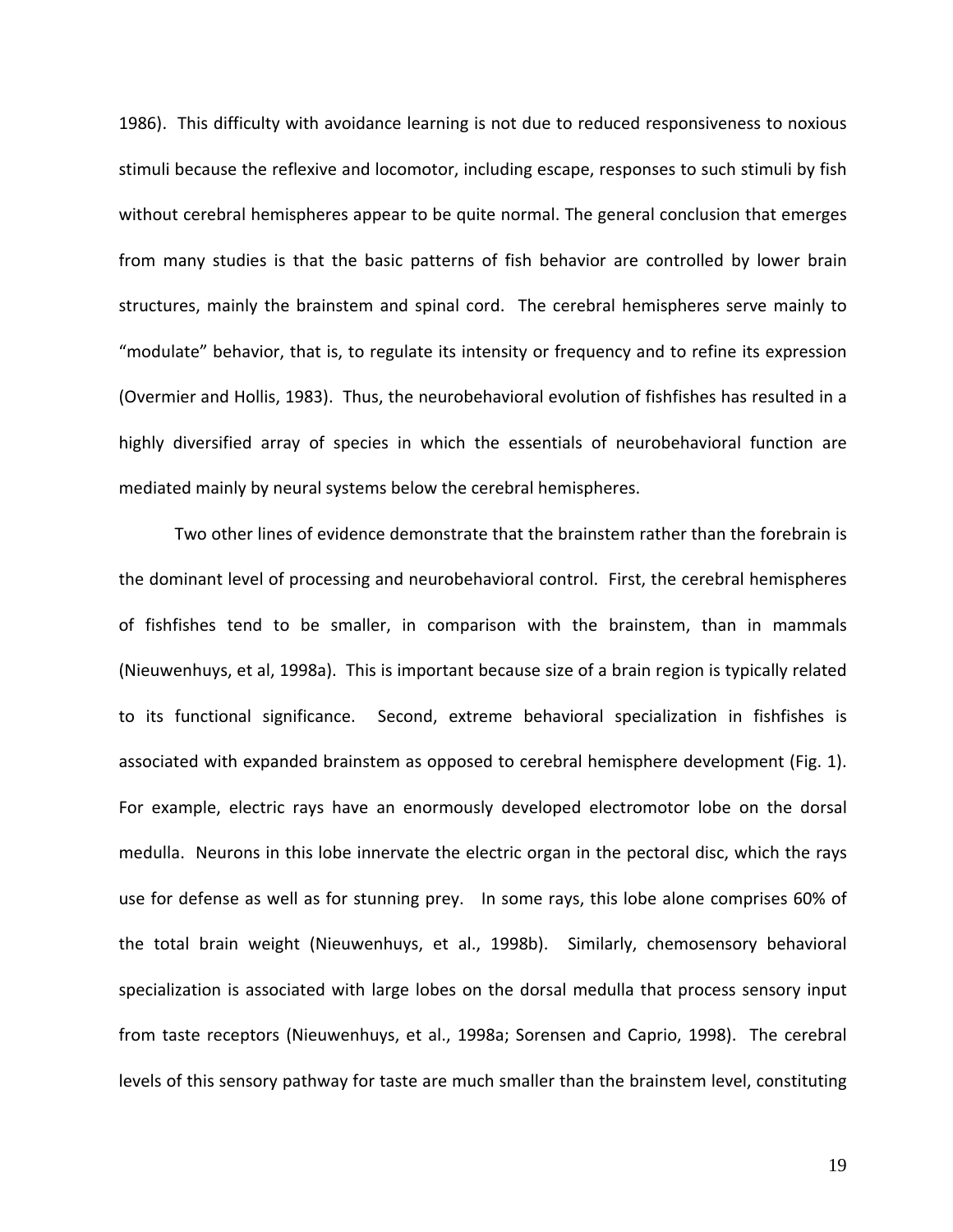what is known as a diminishing system (Nieuwenhuys, et al., 1998b). In contrast to these extremely specialized fish species, are many species regarded as more generalized, such as hexanchiform sharks and dipnoans, which have slender, elongated brainstems, without any enlarged subsystems (Nieuwenhuys, et al., 1998a). In comparison with the prominence of the brainstem, the cerebral hemispheres of fishfishes are comparatively small, even diminutive, especially if the purely olfactory regions of the cerebrum are excluded (Fig. 1). There are, however, rather great variations between the agnathans, chondrichthyans and osteichthyans in the degree of cerebral hemisphere development, with relative size and differentiation of the cerebrum tending to increase somewhat across these three groups, respectively (Nieuwenhuys, et al., 1998a).

### **VI. THE MAMMALIAN RADIATION IS ASSOCIATED WITH CEREBRAL HEMISPHERE EXPANSION AND GREATER CEREBRAL HEMISPHERE DOMINANCE OVER NEUROBEHAVIORAL FUNCTION**

Mammalian evolution, likesimilar to that of fishfishes, has exhibited increasing diversification and complexity. Unlike the brainstem-based specializations in fishfishes, however, behaviorally specialized mammals have conspicuously developed cortical regions. Neural systems that are enlarged at the cerebral hemisphere level, such as the complex visual cortex of the owl monkey (Allman, 1999), are known as expanding systems and are characteristic of mammals (Nieuwenhuys, et al., 1998b). Of particular significance in mammals is the development of a unique, six-layered type of cerebral cortex called neocortex. The development and expansion of this cortex has embellished sensory processing and motor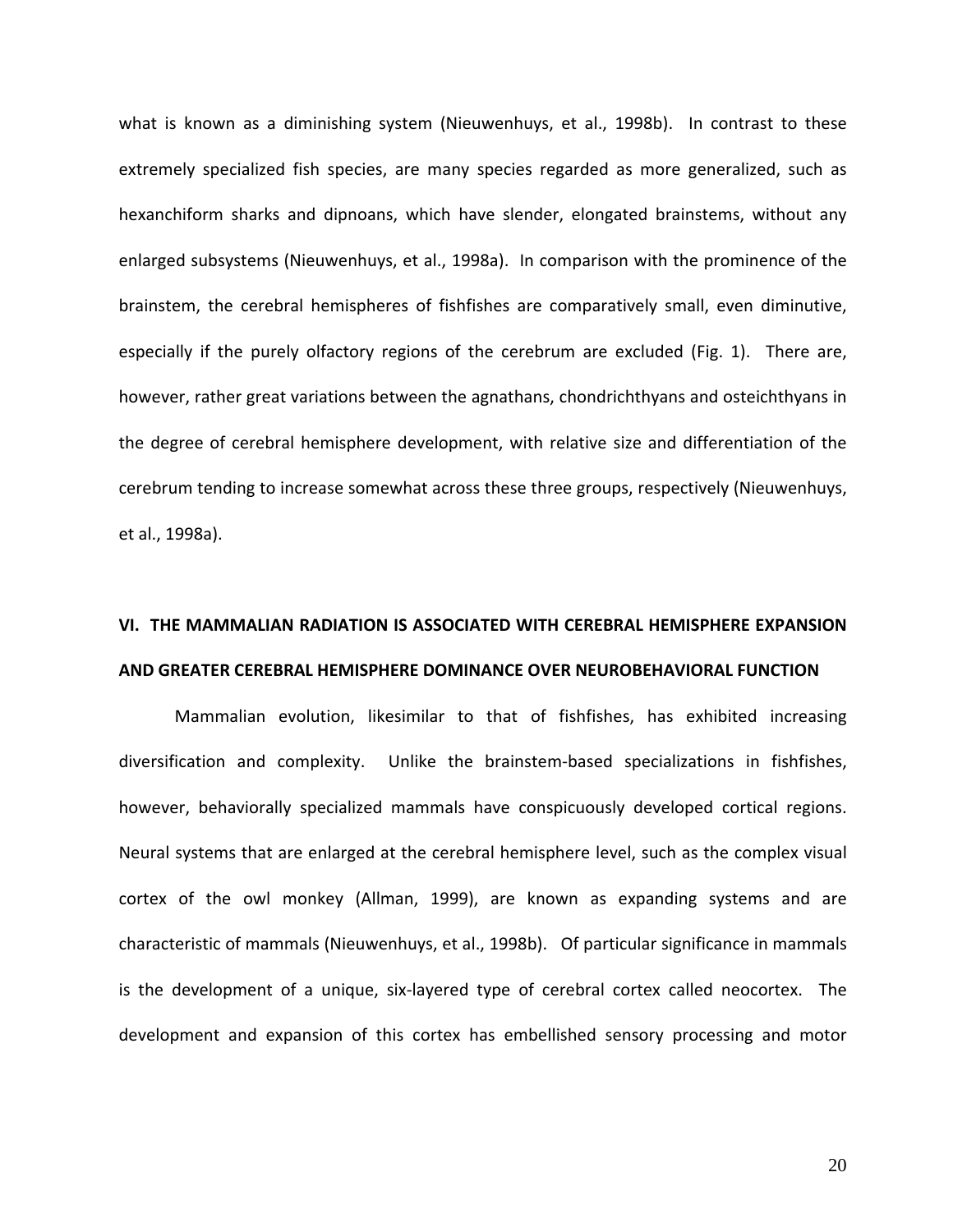control greatly. In addition, as discussed earlier, the massively expanded neocortex in humans appears to be the foundation of our consciousness.

Mammals, likesimilar to fishfishes, are highly diversified. They include specialists as well as generalists, with considerable neurological diversity at the level of the cerebral hemispheres, making generalizations about them difficult. Humans represent an extreme case of cerebral hemisphere and neocortical expansion. The volume of the human cerebral cortex is 3.2 times larger than that of a chimpanzee of comparablesimilar body weight, whereas the size of the lower brainstem is nearly the same in the two species (Deacon, 1992a; Kolb and Whishaw, 1995). This massive neocortical expansion has resulted in several transformations of the human brain that are qualitative rather than just quantitative. These transformations include a large prefrontal cortical region that mediates long-term planning and language-specialized regions of the frontal, temporal and parietal lobes. The expansion of the cerebral hemispheres has also allowed lateralized functions of the two cerebral hemispheres, such that the left hemisphere has a predominant role in language and the right hemisphere in visual-spatial processing, both of which are manifestations of higher order consciousness (Kolb and Whishaw, 1995).

The expansion of the cerebral hemispheres in mammals has resulted in a greater dependency on this brain level, especially in humans. Cerebral cortex destruction leaves a human in a persistent vegetative state in which all conscious awareness is abolished (Fig. 3). Sleep-wake cycles and reactions to noxious stimuli persist in such cases due to mediation of these processes by lower levels of the central nervous system (Jouvet, 1969; Young, et al, 1998). Although many of the more stereotyped behaviors of humans and other mammals are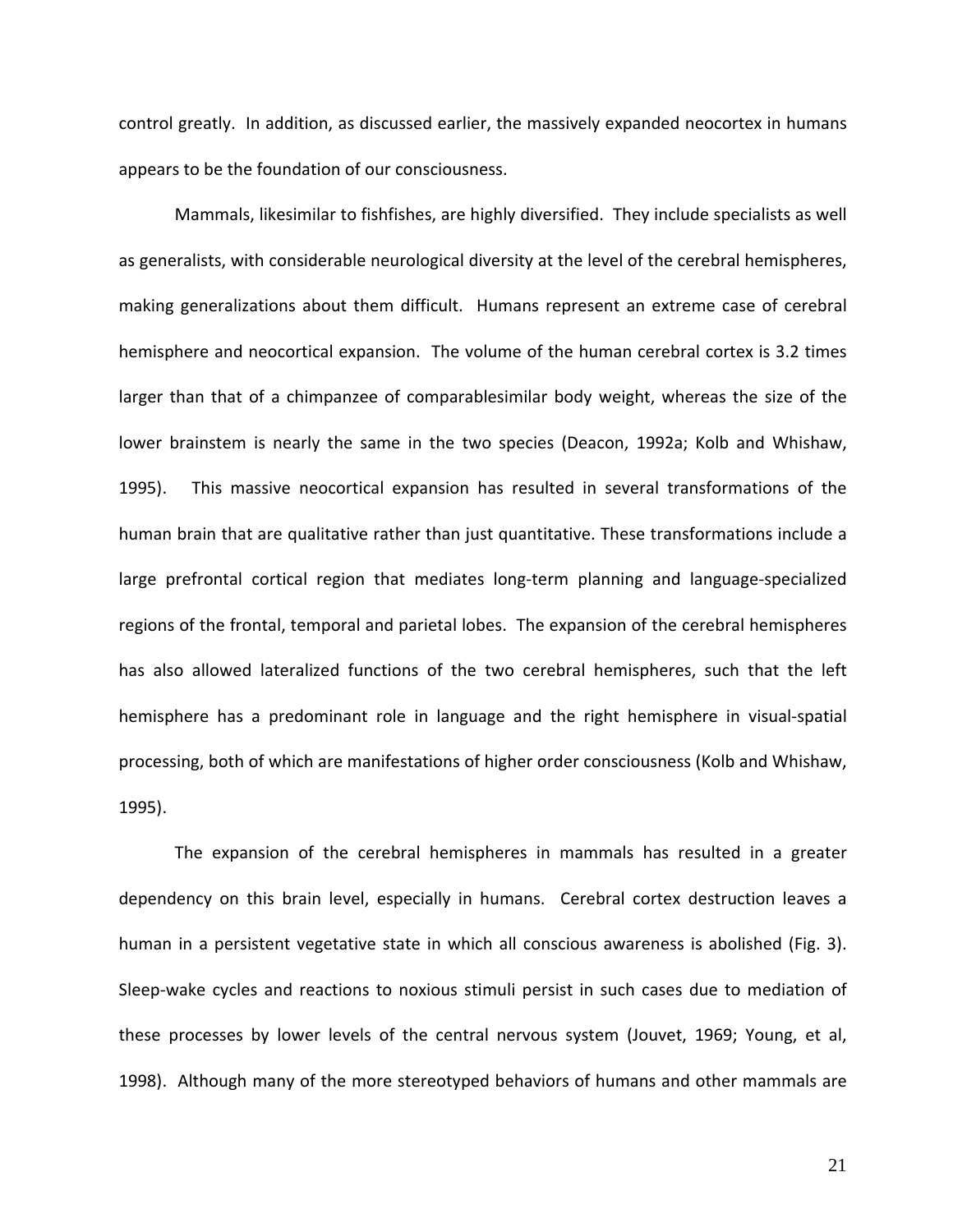generated by brainstem and spinal systems, these behaviors are still very dependent on support by the cerebral hemispheres for effective functioning (Berntson and Micco, 1976; Grill and Norgren, 1978; Huston and Borbely, 1974). Non‐primate mammals are capable of a greater range

of functional behavior after destruction of the cerebral hemispheres. These animals exhibit locomotion, postural orientation, elements of mating behavior and fully developed behavioral reactions to noxious stimuli (Berntson and Micco, 1976; Rose, 1990; Rose and Flynn, 1993). But unlike fish with comparablesimilar brain damage, these behaviors are not really functional and such mammals cannot survive without supportive care, including assisted feeding. Thus, the brainstem‐spinal system in mammals contains the neural circuitry for basic, stereotyped behavioral programs as it does in non‐mammalian vertebrates likesuch as fishfishes, but mammals have greater dependence on the cerebral hemispheres for functionally effective behaviors.

## **VII. THE SIGNIFICANCE OF NEOCORTICAL EVOLUTION – THE QUESTION OF CONSCIOUS AWARENESS.**

As stated previously, the neural substrates necessary for consciousness are becoming more clearly defined. Although consciousness cannot be explained in detail, we know when it is present or absent and we know what parts of the human brain are required to have it. In contrast to the diverse and extensive evidence that consciousness depends on neocortical functioning, some writers, most notably Donald Griffin (1976; 1992), have argued for the existence of conscious awareness in diverse, non-mammalian vertebrates and invertebrates. A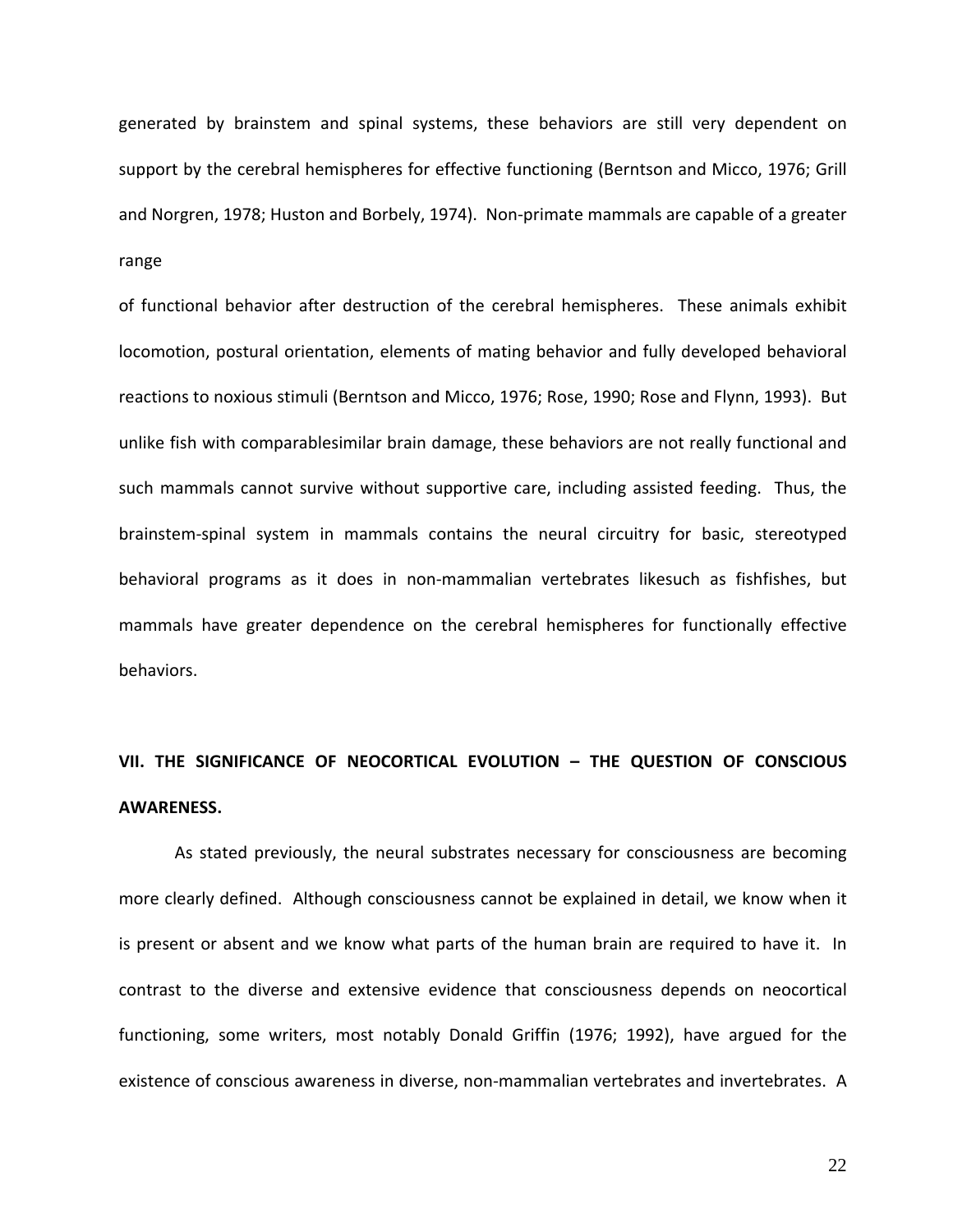significantmajor problem with this proposal is that it has been made without consideration of its feasibility. Specifically, the nervous systems of invertebrates not only lack any type of cortex, but they also are organized in fundamentally different ways, usually with far fewer neurons than a mammalian brain. Likewise, the cerebral hemispheres of fishfishes have a more rudimentary structure that differs substantially from the structure of mammalian neocortex. A simple type of three-layered, "general cortex" is present in the cerebral hemispheres of reptiles, but true neocortex, with its greatly enriched information processing capacity is found only in mammals (Nieuwenhuys, 1998a; Northcutt and Kaas, 1995).

Whereas the qualitative differences in cortical structure and function are quite pronounced between reptiles and the simplest mammals, these differences are overshadowed by the large differences in neocortical structure and function found between orders of mammals. The proportion of the mammalian brain that is neocortex varies greatly. Insectivores such as hedgehogs, which are thought to resemble the early mammals, have fairly small amounts of neocortex. Simians have 45.5 times more neocortex for a given body size than primitive insectivores and humans have 145 times more neocortex than the most primitive mammals (Stephan and Andy, 1964). In addition, the larger theThis enlargement of human neocortex becomes (relative to body size), the moreis accompanied by greater cortical structurally differentiationed and functionally diversificationed it is (Mountcastle, 1998).

The fact that all forms of human consciousness require neocortical functioning leads to two possible conclusions: (1) non‐mammals simply cannot have consciousness, even primary consciousness, because they lack the known neural requirement for it or, (2) these organisms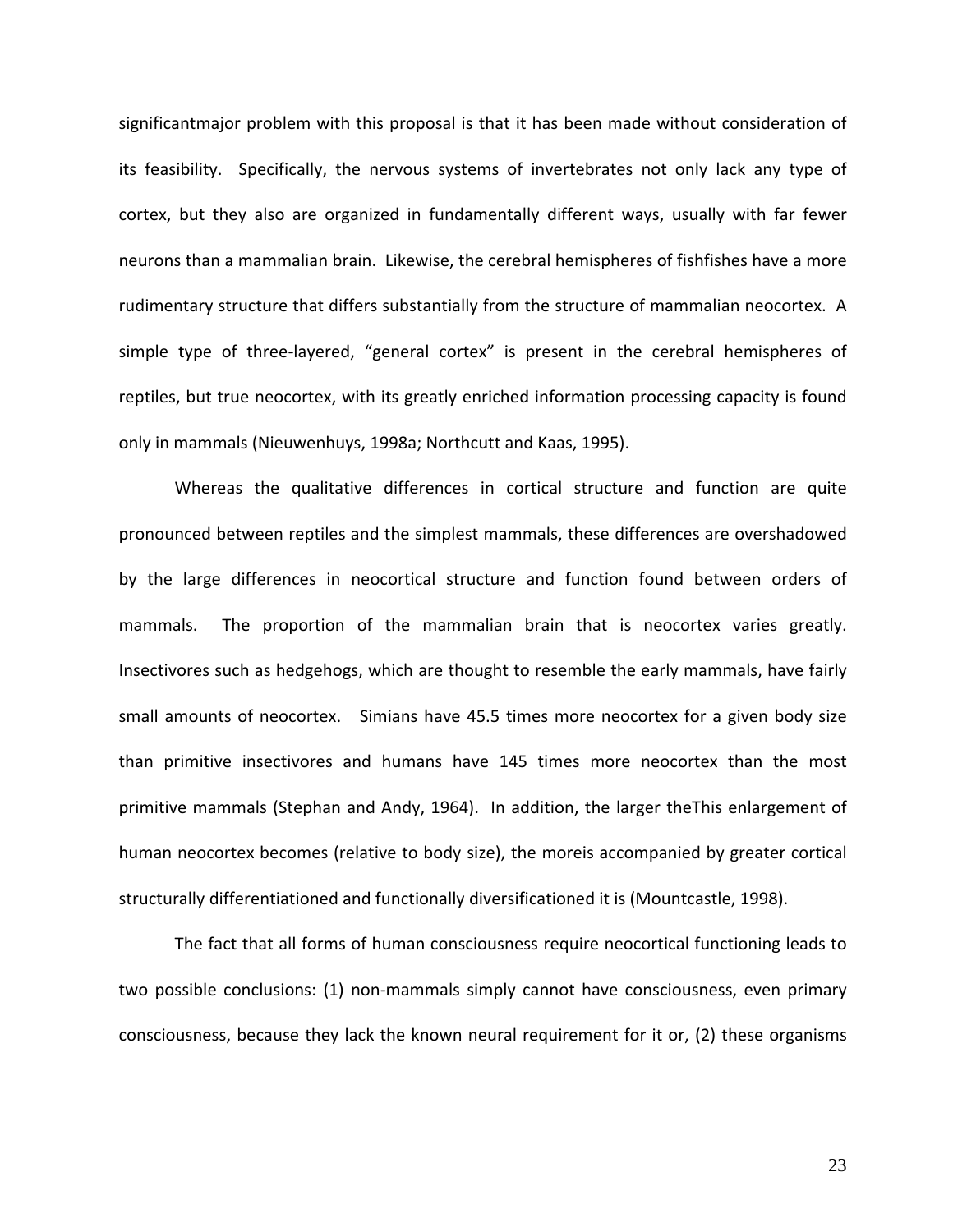are able to generate consciousness by a different neurological process. This issue will be examined below in several ways.

Since Because it is known that neocortex is necessary for consciousness in humans, it might also be assumed that other animals with neocortex, that is all mammals, should have some form of consciousness as well. In practice, there is a wide range of beliefs or working assumptions about this matter among neuroscientists. Macphail (1998) has argued that evidence from behavior warrants concluding the conclusion that non‐human mammals cannot have consciousness of any type. In contrast, some neuroscientists routinely use primates to investigate the cortical neural mechanisms underlying primary consciousness (Edelman and Tononi, 2000; Koch and Crick, 1999; 2000). While many neuroscientists seem to assume the existence of primary consciousness in at least some mammals, particularly primates, extended consciousness is generally considered a uniquely human capacity (Donald, 1991; Edelman and Tononi, 2000).

A critical point in this analysis is the fact that a large part of the activity occurring in our brain is unavailable to our conscious awareness (Dolan, 2000; Edelman and Tononi, 2000; Koch and Crick, 2000; Libet, 1999; Merikel and Daneman, 2000). This is true of some types of cortical activity and is true for all brainstem and spinal cord activity. We are unaware of activity confined to primary sensory cortex (Koch and Crick, 2000; Lamme and Roelfsma, 2000; Laureys, et al., 2000c; Libet,1999; Rees, et al., 2000). We also have no conscious contact with the massive numbers of neurons in our cerebellum, in spite of the fact that these neurons are intensely active, controlling many aspects of movement and posture. Likewise, we are unaware of the activity of neurons in our hypothalamus, whose firing regulates our heart rate, blood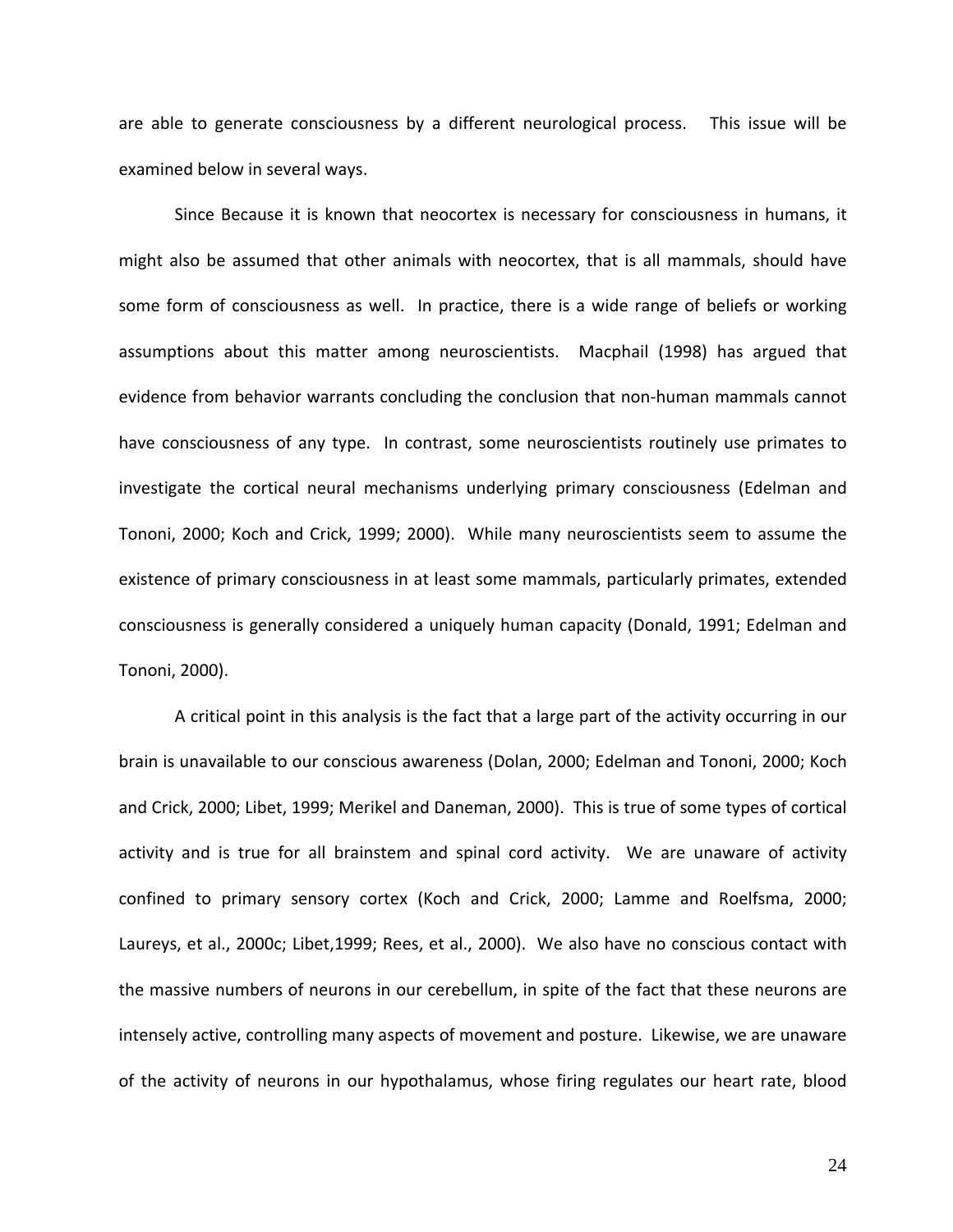pressure and neuroendocrine function. Thus, for organisms likesuch as fishfishes, which have no neocortex at all, it seems entirely logical that none of their brain activity could be consciously experienced. Although computer analogies with brain function are often misleading, a simple example may help to communicate this argument. Consciousness is like thefunctions as a monitor that gives us awareness of some, but not all operations that are occurring in our brain. In our consciousness, most of the activity in the spinal cord, brainstem and some parts of the cortex is not displayed on the monitor of our consciousness, so we are unaware of it in spite of its effective functioning. In animals without the consciousness monitor provided by the neocortex, brain and spinal cord activity function effectively, as they do in our subcortical systems, without any means for reaching awareness or any need for it, just as programs do in a computer with the monitor off.

#### **VIII. THE NEUROPSYCHOLOGICAL BASIS OF PAIN IN HUMANS**

A. PAIN IS A PSYCHOLOGICAL EXPERIENCE THAT IS SEPARATE FROM BEHAVIORAL REACTIONS TO INJURIOUS STIMULI.

Extensive empirical research on the human pain experience has provided a definition of pain formulated by the International Association for the Study of Pain (Wall, 1999): (1) pain is an unpleasant sensory and emotional experience associated with actual or potential tissue damage, or described in terms of such damage; (2) pain is always subjective; (3) pain is sometimes reported in the absence of tissue damage and the definition of pain should avoid tying pain to an external eliciting stimulus. One of the most critical concepts about pain is the distinction between nociception and pain. As Wall (1999) emphasizeds, nociception, which is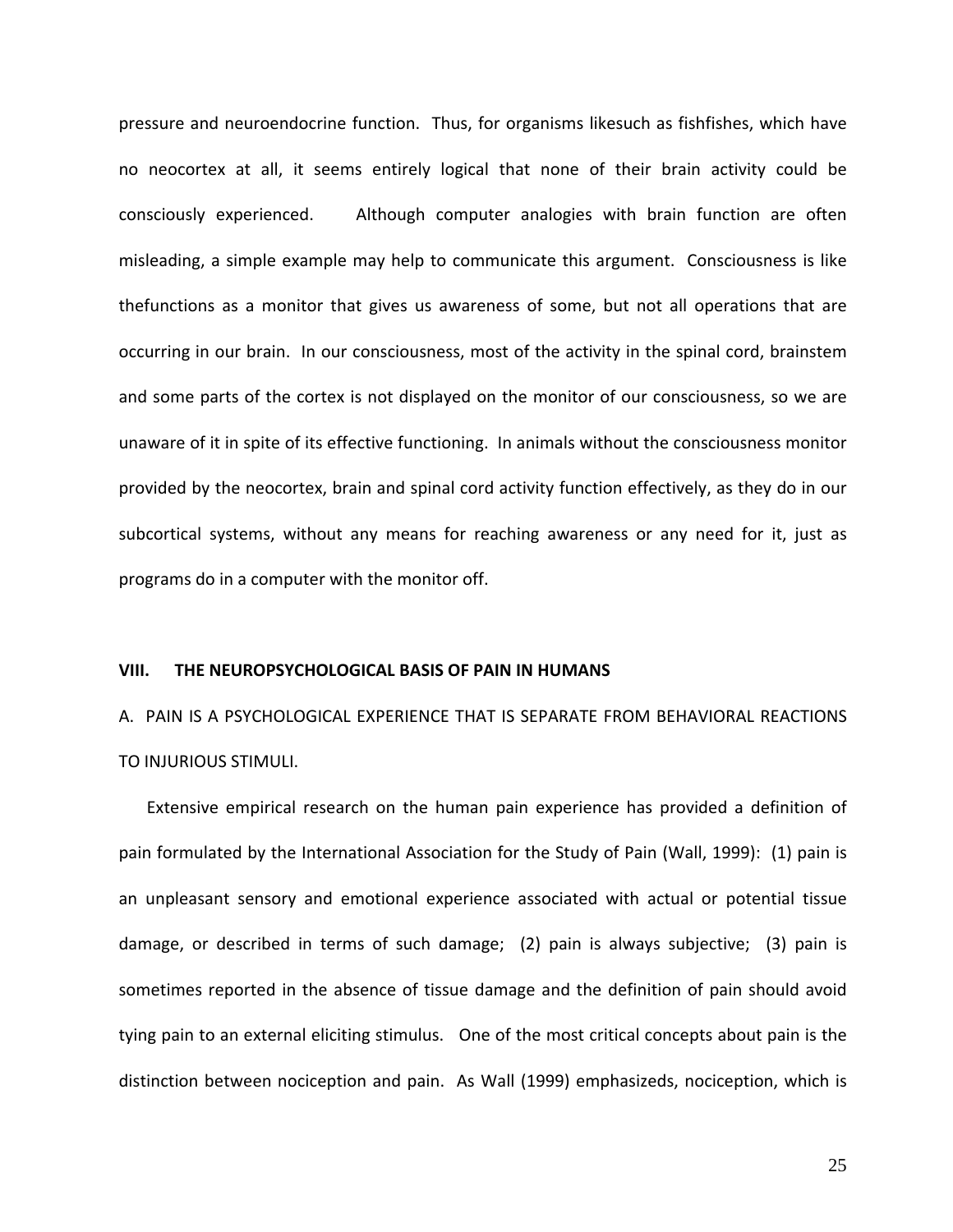"…activity induced in the nociceptor and nociceptive pathways by a noxious stimulus is not pain, which is always a psychological state." The points critical to understanding differences between fishfishes and humans with respect to pain are that: (1) pain is both a sensory and emotional experience (that requires conscious awareness) and (2) nociception does not result in pain unless the neural activity associated with it reaches consciousness.

A commonplace experience helps to illustrate the distinction between nociception and pain in humans. When a dentist injects a local anesthetic to block conduction in part of the trigeminal nerve, surgery on a tooth still excites nociceptive receptors that normally trigger pain. But the nerve block, being administered between the site of surgery and the nerve's connection with the brain, prevents this activity from reaching the brain. Thus, there is no behavioral reaction to the nociceptive stimulus and no pain. Another informative example is that of a spinal injury that transects the cord in a human. A noxious stimulus applied to a limb below the level of the spinal transection excites nociceptive sensory receptors and nociceptive pathways within the spinal cord. This nociceptive activity at the spinal level produces a limb withdrawal response, but sincebecause nociceptive pathways are interrupted between the spinal cord and the neocortex, no pain is felt.

#### B. NOCICEPTIVE REACTIONS IN ANIMALS

The distinction between nociception and pain is critical to the question of whether fishfishes can experience pain because nociception‐based behaviors are commonly confused with pain experience. The capacity to react to injurious or threatening stimuli is a universal characteristic of animal life. Thus, the presence of reactions to injurious stimuli in unicellular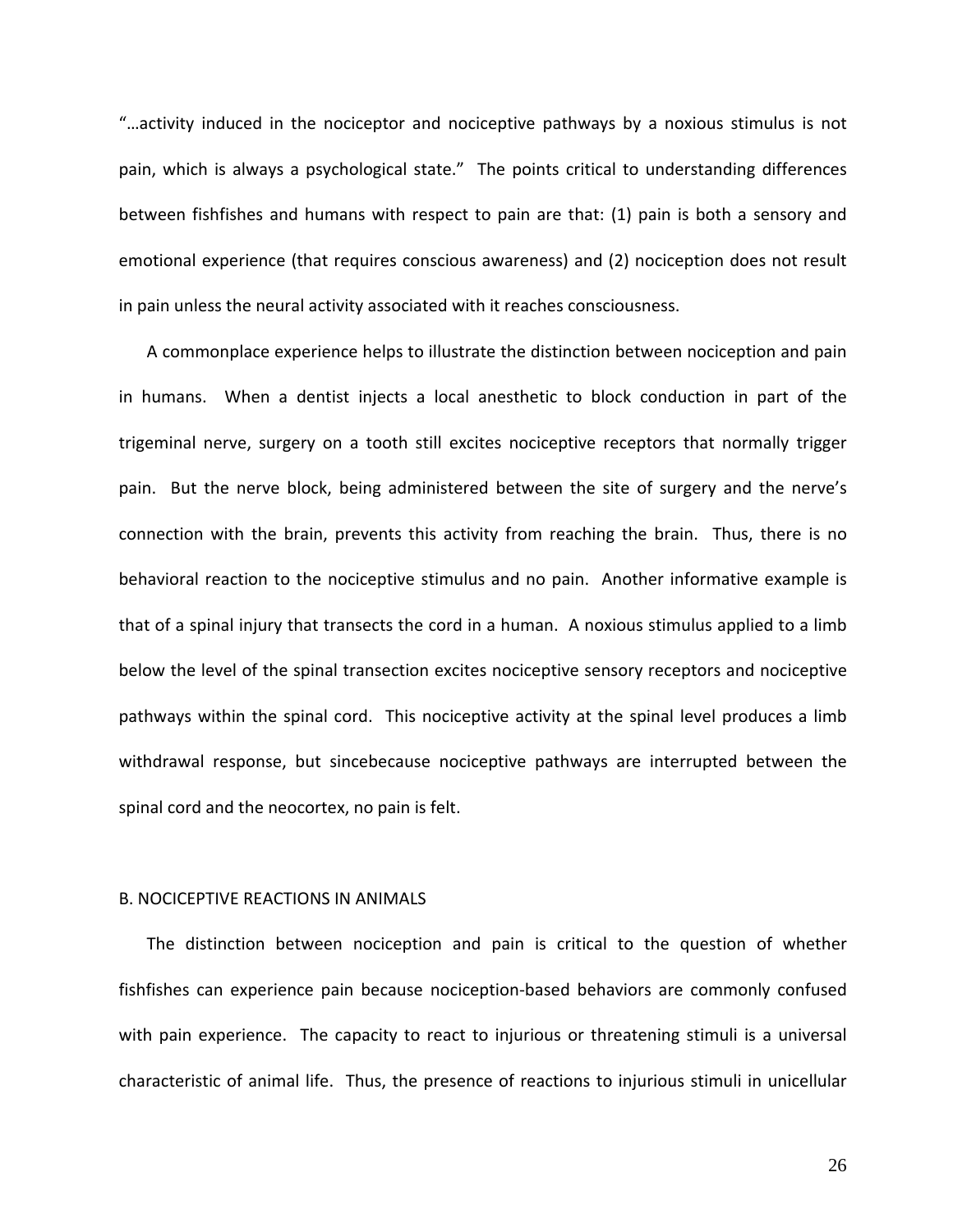forms that have no nervous systems and in primitive invertebrates that have no brains demonstrates that reactivity to noxious stimulation, per se, can occur in the absence of awareness of such stimuli (Dewsbury and Rethlingshafer, 1973; Bullock, et al., 1977). In all vertebrates, including humans, reactions to injurious stimuli are generated by neural systems in the spinal cord and brainstem. Vertebrates generally have more complex nervous systems than invertebrates and, unlike most invertebrates, they have a clearly developed brain. This brain receives information from the spinal cord and cranial nerves about noxious stimuli that contact the body surface and head, respectively. Working together with the spinal cord, the brain generates responses that cause the organism to "escape" or "avoid" these stimuli. These responses are produced by innate neural programs and include withdrawal of the stimulated body part, struggling, locomotion, and in some animals, vocalizations. All of these responses are generated by lower levels of the central nervous system: the brainstem and spinal cord. This is known because animals with the cerebral hemispheres removed leaving the brainstem and spinal cord intact, are fully capable of exhibiting the typical "pain‐like" behavioral reactions to injurious stimuli (Berntson and Micco, 1976). As explained below, this same functional scheme for generation of nociceptive responses applies to humans.

#### C. A SYNOPSIS OF THE NEUROLOGICAL BASIS OF PAIN IN HUMANS

 The following is a brief summary of what is known about the neural basis of pain in humans. Primary literature references for this account are available in a recent review of this subject by Price (1999) and a more comprehensive volume by Wall and Melzack (1994). The human pain experience, as explained previously, is a psychological process of the brain,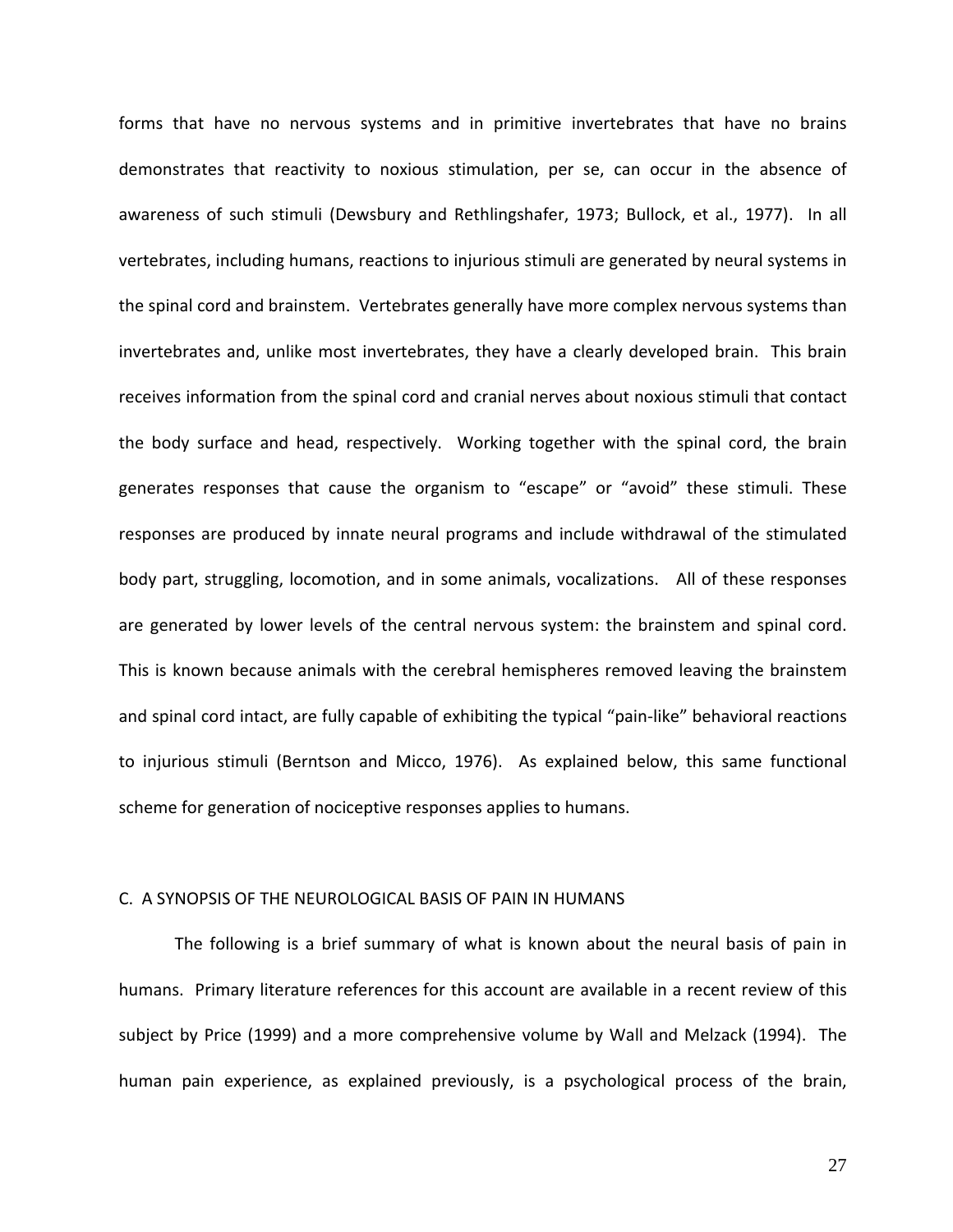separate from the behavioral responses to nociceptive stimuli. It is a complex, multifaceted experience with at least three, intertwined dimensions (Price, 1999; Melzack and Fuchs, 1999): (1) a sensory‐informational component that conveys the locus of noxious stimulation, its physical features and its intensity; (2) an emotional dimension that constitutes the suffering and unpleasantness of the experience; and (3) a cognitive-evaluative component involving attention, previous experience and the perceived threat to the individual. All of these facets of the pain experience are predicated on concurrent consciousness for their existence; an unconscious person would experience none of these aspects of pain.

Noxious stimuli activate sensory receptors called free nerve endings (Fig. 4). These receptors consist of two varieties, a type that responds specifically to injurious stimuli (nociceptors) and a type that responds to other somatic stimuli, but especially to intense noxious stimuli with greatest firing rates (polymodal nociceptors). It should be emphasized that it is incorrect to characterize nociceptors as "pain receptors" because activation of these receptors initiates only nociceptive neural activity which, by itself, is inadequate for producing the psychological experience of pain. Activity is transmitted to the spinal cord from free nerve endings by two types of nerve fibers, small diameter myelinated axons and small diameter unmyelinated axons. A similar system exists for nociception involving the face and mouth through the trigeminal nerve and its brainstem connections. The myelinated axons are principally responsible for eliciting "first pain," likesuch as that from a pinprick, which is rapidly experienced, of short-duration, well localized and not especially unpleasant. The unmyelinated axons are responsible for eliciting "second pain," which is slowly‐experienced, poorly localized, long-lasting and very unpleasant. Both types of axons synapse in the dorsal gray matter of the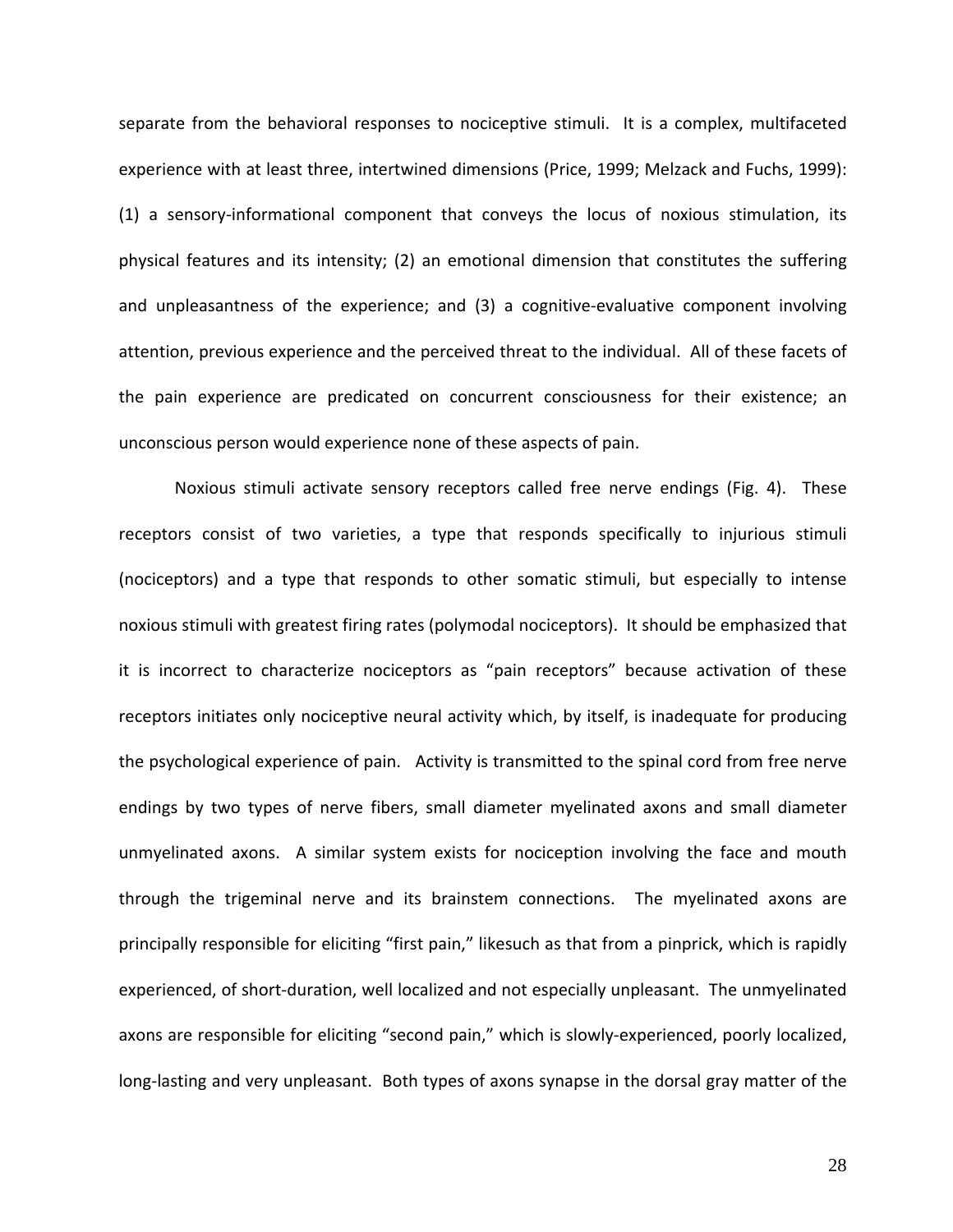spinal cord, where subsequent processing of their input signals occurs in diverse types of neurons. Spinal cord neurons send axons to the brain, mainly through the ventrolateral spinal tract. This pathway is also called the spinothalamic tract because many of its component axons travel all the way to the thalamus in the brain before synapsing. Of additional importance, however, is a complex network of neurons in the reticular formation of the brainstem which also receives connections from the spinothalamic tract. This reticular network processes nociceptive information and transmits it to diverse subcortical brain structures, including parts of the thalamus. In addition, this brainstem reticular network generates innate behavioral responses to nociceptive stimuli. Our fundamental behavioral reactions to noxious stimuli, including vocalization, facial grimacing and withdrawal, are mediated by subcortical brain and spinal systems (Jouvet, 1969; Kandel, et al., 2000; Laureys, et al., 1999, 2000a,b; Young, et al, 1998). Activation of these responses by noxious stimuli can occur without consciousness in people with extensive cortical damage (Fig. 3) and in humans born without cerebral hemispheres (Kolb and Whishaw, 1996; Steiner, 1987). Thus, the behavioral displays related to noxious stimuli or emotion in humans, as in other animals, are stereotyped, automatic behavioral programs controlled by lower levels of the central nervous system and these responses can be evoked without any corresponding awareness of noxious stimuli. Limb withdrawal and leg locomotor responses, of course, are produced directly at the spinal cord level.

The direct spinothalamic tract terminates, in large measure, in a somatotopically‐ organized region of the thalamus that processes diverse types of body sense information and projects to the primary somatic sensory cortex. This primary cortex also is organized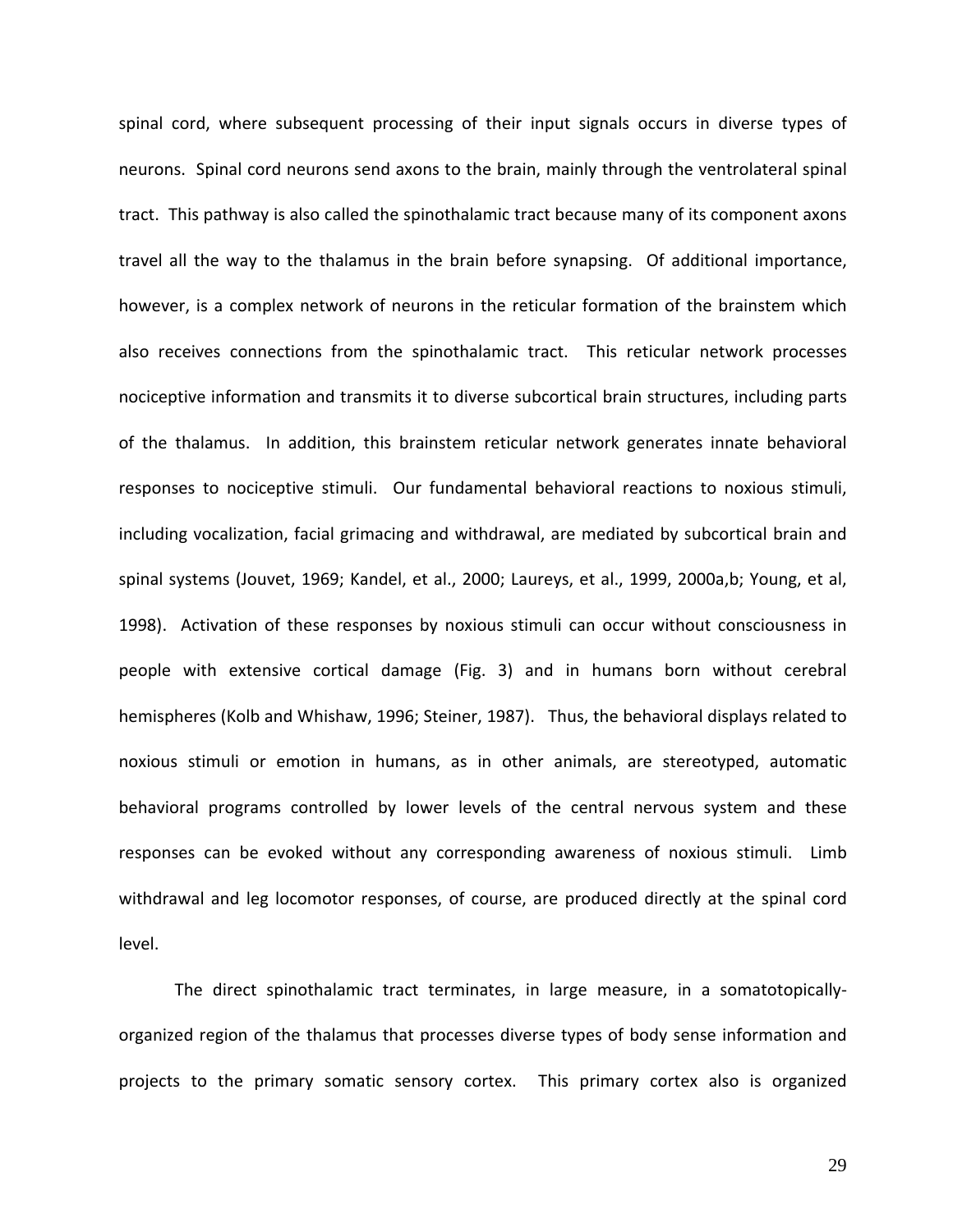somatotopically for analyzing locations of body stimuli. A separate part of the spinothalamic tract, as well as nociceptive signals transmitted through the brainstem reticular network, converge on non‐topographically‐organized nuclei of the thalamus. These thalamic nuclei project to multiple cortical regions, mainly in the frontal and parietal lobes. Thus, there are two major routes through which nociceptive activity reaches the cortex: one that preserves spatial information about the stimulus and another that influences a much wider cortical territory, but does not encode spatial information.

Several caveats are required in this highly simplified presentation. First, the multiple ascending nociceptive pathways, that generate pain experience at the cortical level, work in concert. Consequently, there is no specific structure that can be designated a "pain pathway", "pain nucleus" or "cortical pain zone." Second, there is a "gate control" system in the dorsal gray matter of the spinal cord that actively suppresses the transmission of nociceptive activity to the brain. In addition, there is a system descending from the brainstem that contains opioid neuropeptides and suppresses the upward flow of nociceptive activity. Thus, there are spinal and brainstem systems that can powerfully attenuate the transmission of nociceptive information to the higher levels of the brain, and ultimately, the cortical level of pain perception.

Probably the greatest advance in our knowledge about pain in recent years is understanding the role of the cortex. This information is of particular importance to a consideration of whether or not fishfishes can experience pain. A variety of evidence shows that diverse frontal and parietal lobe cortical regions are involved in generating the conscious experience of pain (Fig. 5). The sensory properties of nociceptive stimuli, including location,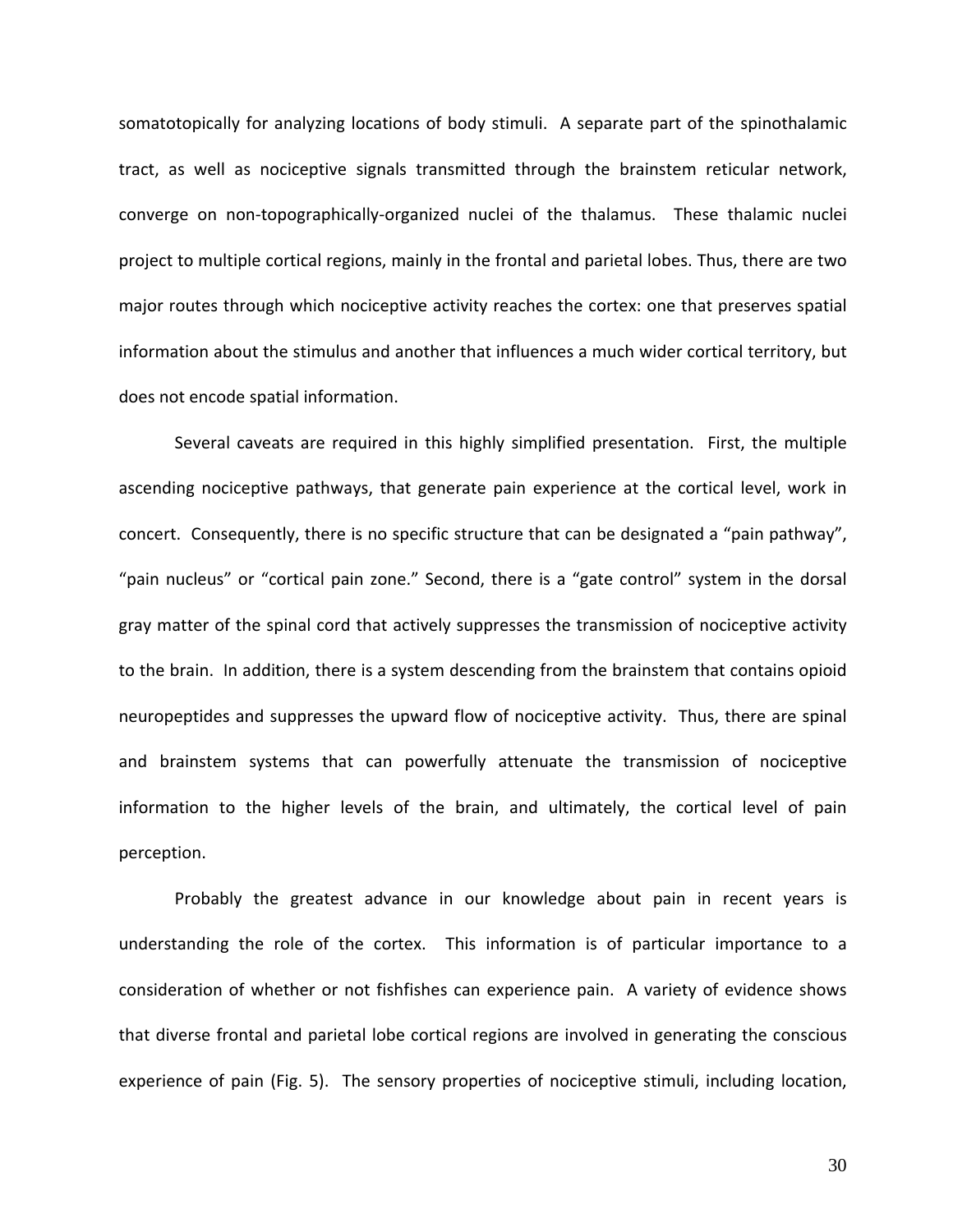stimulus characteristics (burning, crushing, piercing) and spatial extent, are signaled by activity in the somatotopically organized somatosensory cortex area of the parietal lobe. In contrast, pain intensity is signaled by activity in more widespread areas of the frontal and parietal lobes, involving all of the regions that are implicated in cortical processing of pain. The emotional unpleasantness of pain is processed predominantly by frontal lobe cortex, including the anterior cingulate gyrus, the insula and prefrontal cortex. In brain imaging studies based on magnetic resonance imaging and positron emission tomography, the former two structures have shown activity specifically associated with the perceived unpleasantness of pain (Coghill and Duncan, 1999; Ploghaus, et al., 1999; Rainville, et al., 1997; Xu, et al., 1997). The anterior cingulate gyrus is thought to be especially important for processing the emotional unpleasantness of pain. It is a unique type of five-layered cortex, know as mesocortex, nearly identical in structure with neocortex and specific to mammals, but also having unique structural features in great apes and humans (Nimchinsky, et al., 1997). For simplification of this discussion, cingulate cortex will be included in references to neocortex.

Independent confirmation of the importance of frontal lobe structures for perception of the unpleasantness of pain comes from a long history of neurosurgical procedures. Many people have undergone destruction of a portion of the anterior cingulate gyrus to alleviate severe, chronic pain (Bouckoms, 1994; Cosgrove and Rausch, 1998; Tasker, 1994). Persons receiving such surgery report that the pain is still present (the sensory-informational aspect of the pain) but it is no longer unpleasant or distressing (the emotional suffering aspect of the pain). A similar effect on pain experience was found to accompany prefrontal lobotomies (Bouckoms, 1994). After such prefrontal cortex damage, the tendency to perceive pain as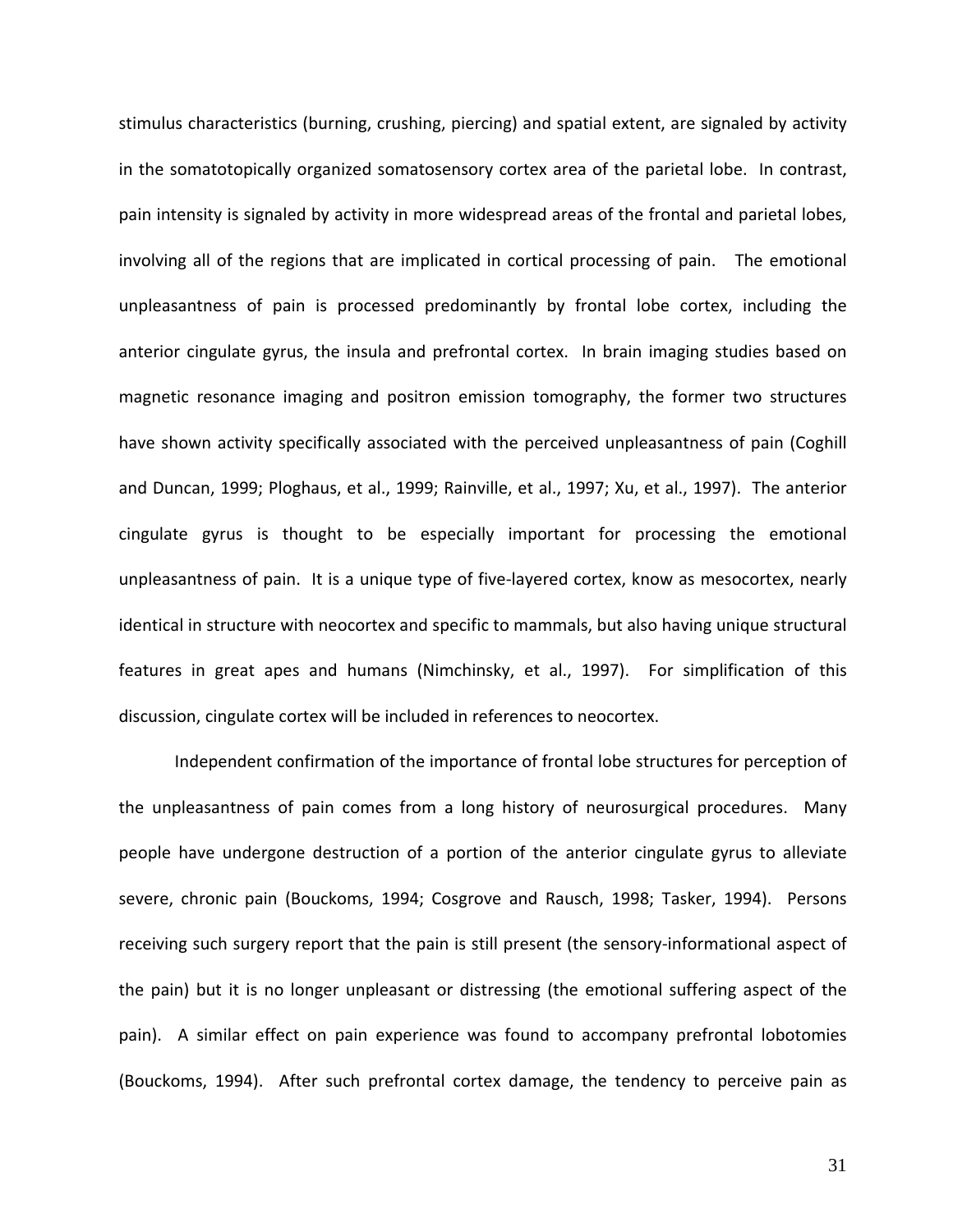unpleasant and something that is a cause for concern is greatly diminished. The effects of these neurosurgical procedures are one line of evidence showing that the cognitive‐evaluative components of pain (attention to the pain, perceived threat to the individual and conscious generation of strategies for dealing with the pain), are based on frontal lobe structures, especially the prefrontal cortex and anterior cingulate gyrus. There may be other cortical regions and processes that are important for the totality of the pain experience. The most important point here is that the absolute dependence of pain experience on neocortical functions is now well established (Price, 1999; Treede, et al., 1999).

It is also revealing to note that the cortical regions responsible for the experience of pain are essentially the same as the regions most vital for consciousness. Functional imaging studies of people in a persistent vegetative state due to massive cortical dysfunction (Laureys, et al., 1999, 2000a,b) showed that unconsciousness resulted from a loss of brain activity in widespread cortical regions, but most specifically the frontal lobe, especially the cingulate gyrus, and parietal lobe cortex. In these unconscious individuals, nociceptive stimulation caused strong activation of the brainstem and thalamus, and in some cases the primary somatic sensory cortex. But, in the absence of more widespread cortical function, this nociceptive stimulation did not generate consciously perceived pain. Recall, as explained earlier, that individuals in this functionally decorticate condition can still make organized motor responses to nociceptive stimuli and appear to be wakeful (Fig. 3). Thus, intense nociceptive activation of subcortical structures, and even limited cortical regions, is inadequate for conscious awareness of pain.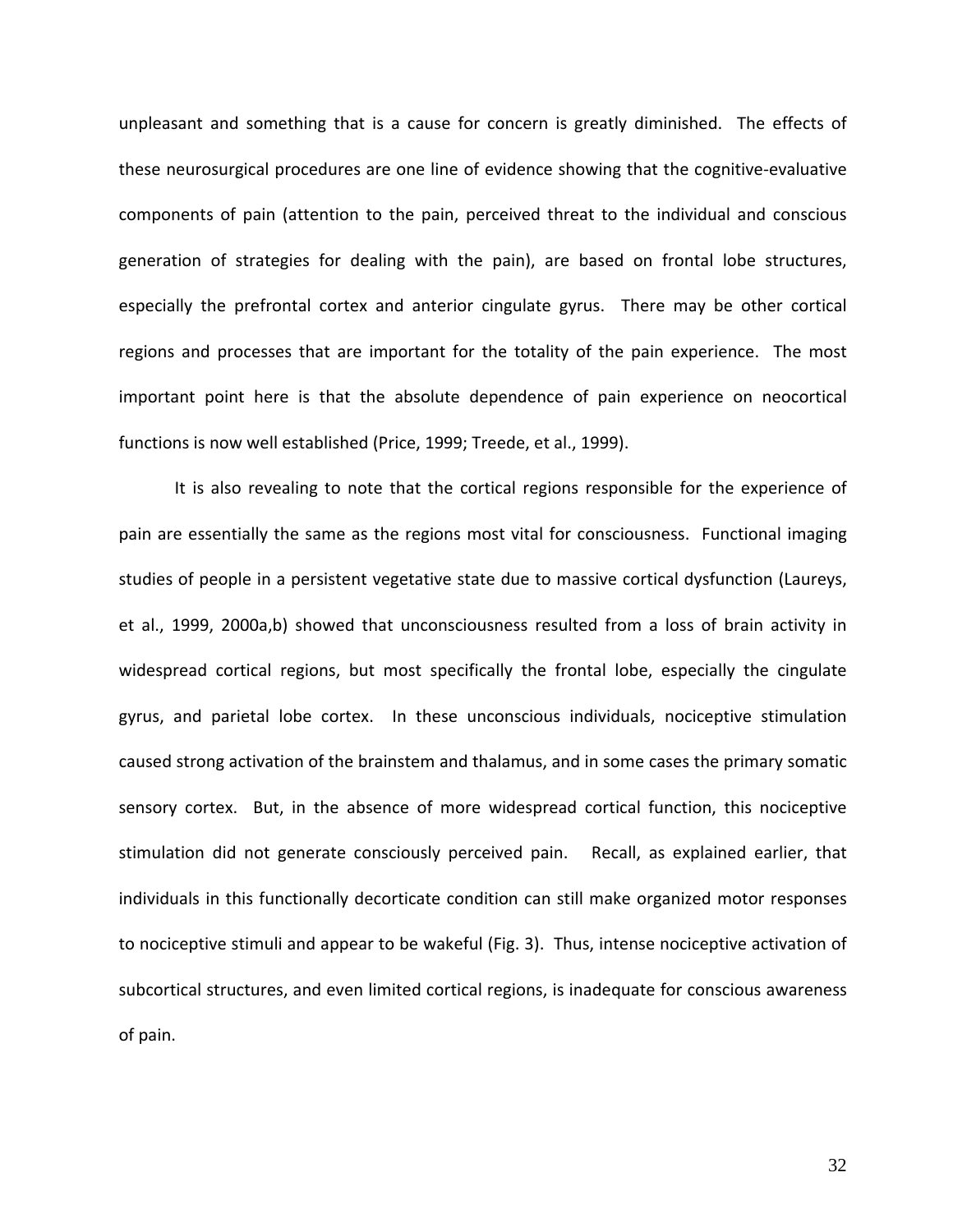#### **IX. THE QUESTION OF PAIN AND DISTRESS IN FISHES**

A principal basis cause for assumptions that fishfishes feel pain is an anthropocentric interpretation of reactions by a fish to stimuli that probably would cause pain in a human. There is no scientifically valid evidence in support of this assumption. Compared with mammals, however, fishfishes have received much less investigation of nociceptive function. But, nNevertheless, neuroanatomical, neurophysiological and behavioral findings from studies of elasmobranchs lead to serious doubt that sharks or rays have an adequate neural system even for nociception. First, none of several elasmobranch species that have been studied had many unmyelinated sensory axons in nerves entering the spinal cord (Coggeshall, et al., 1978; Snow, et al., 1993). This is critical because unmyelinated nerve fibers are the predominant type responsible for signaling the occurrence of nociceptive stimuli and tissue injury (Price, 1999; Wall, 1999). Humans and other mammals have more unmyelinated than myelinated spinal sensory nerve fibers and humans with greatly reduced numbers of unmyelinated spinal nerve fibers have insensivity to pain (Willis, 1985). Second, the first layer in the spinal dorsal gray matter, a region where nociception‐signaling sensory fibers normally synapse, was not present in any of four species of sharks and rays investigated (Cameron, et al., 1990). Third, a neurophysiological study in a stingray revealed an absence of typical nociceptive sensory neurons innervating body tissues (Leonard, 1985). Lastly, observations of sharks have documented that severe lacerations and wounds did not interfere with feeding behavior (Snow, et al., 1993). Collectively, these observations with diverse species lead to the conclusion that elasmobranchs lack the neural structures for processing nociceptive information, much less, sensing pain.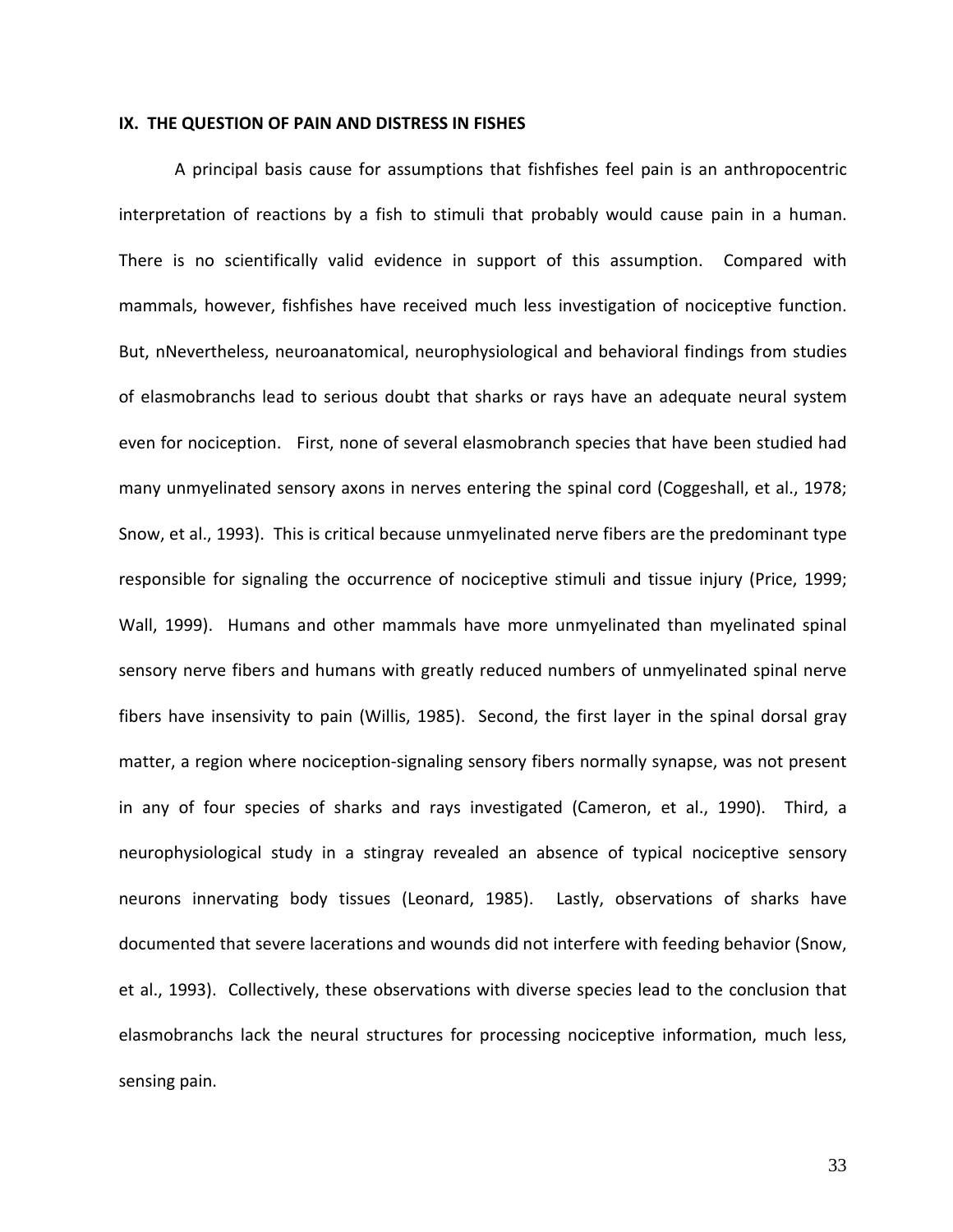A lack of nociceptive responsiveness may constitute something of an advantage to elasmobranchs feeding on otherwise noxious prey. For example, individual specimens of the great hammerhead, *Sphyrna mokarran*, which preys on stingrays, have been found with numerous (as many as 96) stingray barbs embedded in the mouth, throat and tongue (Helfman, et al, 1997). Another significantimportant point is that sharks and rays, as well likeas other fishfishes, react with "escape" responses to being caught by hook and line angling in spite of their apparent deficiency in detecting nociceptive stimuli. This fact suggests, as has been concluded from some observations of teleosts (Gregory, 1999), that interference with their free movement is a major factor creating flight responses rather than noxious stimulation from a hook. Of course, diverse taxa of fishfishes eat prey having spines, sharp fin rays or thorny exoskeletons. It would seem adaptive for such fishfishes to have somewhat low nociceptive reactivity, especially in the oral cavity. It would also seem logical for there to be sufficient reactivity to prevent excessive trauma to the predator, although this logic does not appear to apply well to elasmobranchs.

Neuroanatomical and neurophysiological studies of nociceptive sensory nerve fibers similar to those in sharks and rays apparently have not been done in teleost fishfishes. However, anatomical studies have identified free nerve endings in the skin tissues of teleosts (Whitear, 1971). As explained above, free nerve endings are sensory receptors that transduce diverse types of somatic stimuli, including nociceptive ones. Although it remains to be demonstrated that in teleosts these receptors actually respond differentially to nociceptive stimuli, their presence suggests that bony fish speciesfishes, unlike elasmobranchs, may have receptors for detection of nociceptive stimuli.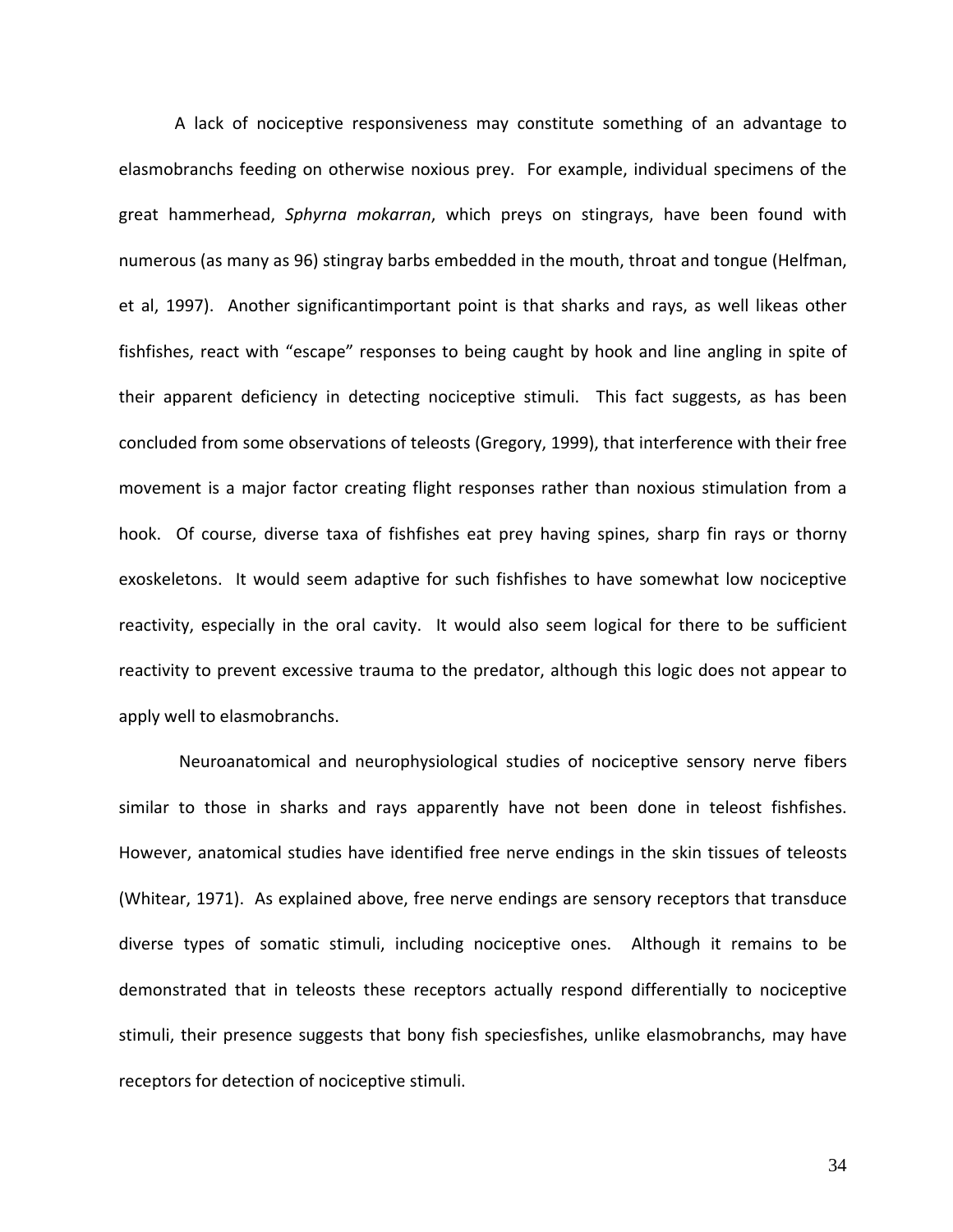In spite of the differences between elasmobranchs and teleosts in peripheral nerve and spinal gray matter components of nociceptive processing, neuroanatomical studies have shown that the fundamental spinal and brainstem pathways for somatic sensory transmission are present in both elasmobranchs (Ebbeson and Hodde, 1981) and teleosts (Oka, et al., 1986; Wulliman, 1998). These pathways constitute a dorsal spinal one tract that terminates in the lower brainstem and a lateral spinal pathway that terminates at multiple brainstem levels (Oka, et al, 1986). There is remarkable variation among teleost species in the exact structures and levels of brainstem termination of the ascending lateral spinal pathway (Wulliman, 1998). Unlike the somewhat clearer interpretations that can be made from studies of unmyelinated, peripheral sensory fibers, the function of these spinal cord‐brainstem pathways is less clear from purely anatomical data. To generalize from mammals, the lateral ascending spinal pathway in fishfishes, like comparable to the spinothalamic tract of mammals, would convey diverse somatic sensory information, but would also be the pathway with ascending connections of most importance for nociception (Wall, 1999; Price, 1999). One in interpretation stemming from these neuroanatomical data in fishfishes is that the basic spinal cord and brainstem structures that critical for processing nociceptive stimuli by mammals are present (albeit with more variation) in fishfishes. This interpretation must be qualified by the fact that the same spinal-brainstem pathway is present in sharks, which probably lack a capacity for nociception. Thus, the anatomical presence of an ascending lateral spinalbrainstem system is not conclusive evidence of for a nociceptive function as opposed to purely mechanosensory function. Of course, for conscious pain experience, as opposed to just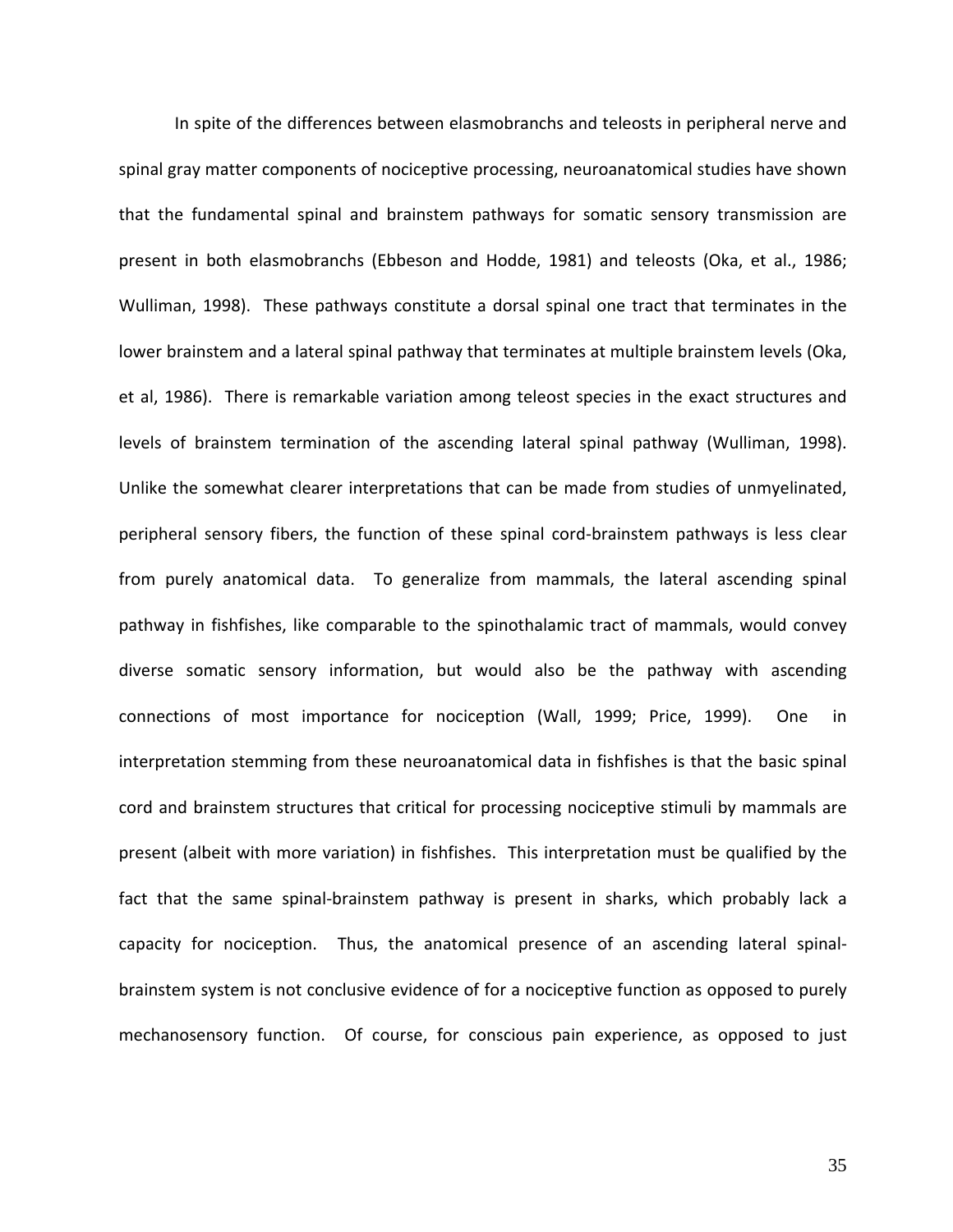nociception, a large amount of neocortex appears to be required. As discussed below, there is no such structure in brains of fishes brains.

Functional evidence of nociception in fishfishes comes from studies in which fish were trained with an electric shock stimulus in either Pavlovian "fear" conditioning or instrumental avoidance conditioning paradigms (Davis and Klinger, 1994; Overmier and Hollis, 1983). In such studies, an electric shock of sufficient intensity to cause behavioral reactions can be used to produce behavioral avoidance responses or classically conditioned responses such as changes in branchial movements. It should be reiterated that these conditioning tasks are examples of procedural implicit learning, which as stated earlier, occurs without conscious awareness. Whether or not an electrical shock delivered to a fish immersed in water has the same nociceptive properties as an electric shock applied to the skin of humans is uncertainunknown. However, findings showing that morphine can reduce reactivity to electric shocks in goldfish, and that opiate antagonists likesuch as naloxone, reduce the effects of morphine (Ehrensing, et al. 1982), tend to support the notion that electric shocks given to a fish activate some type of nociceptive process. However, as explained elsewhere, the nociceptive reactions of a fish to electric shocks do not, by themselves, demonstrate "pain" experience, which requires conscious awareness. Furthermore, opiates, likesuch as morphine, are known to produce their antinociceptive effects by acting at subcortical brainstem and spinal cord sites (Price, 1999). Thus, opiate effects on nociceptive processing are not evidence of a capacity for consciously‐ perceived pain. There is also a major problem in referring to these classical conditioning paradigms with fish as "fear" conditioning. As will be explained below, awareness of emotions,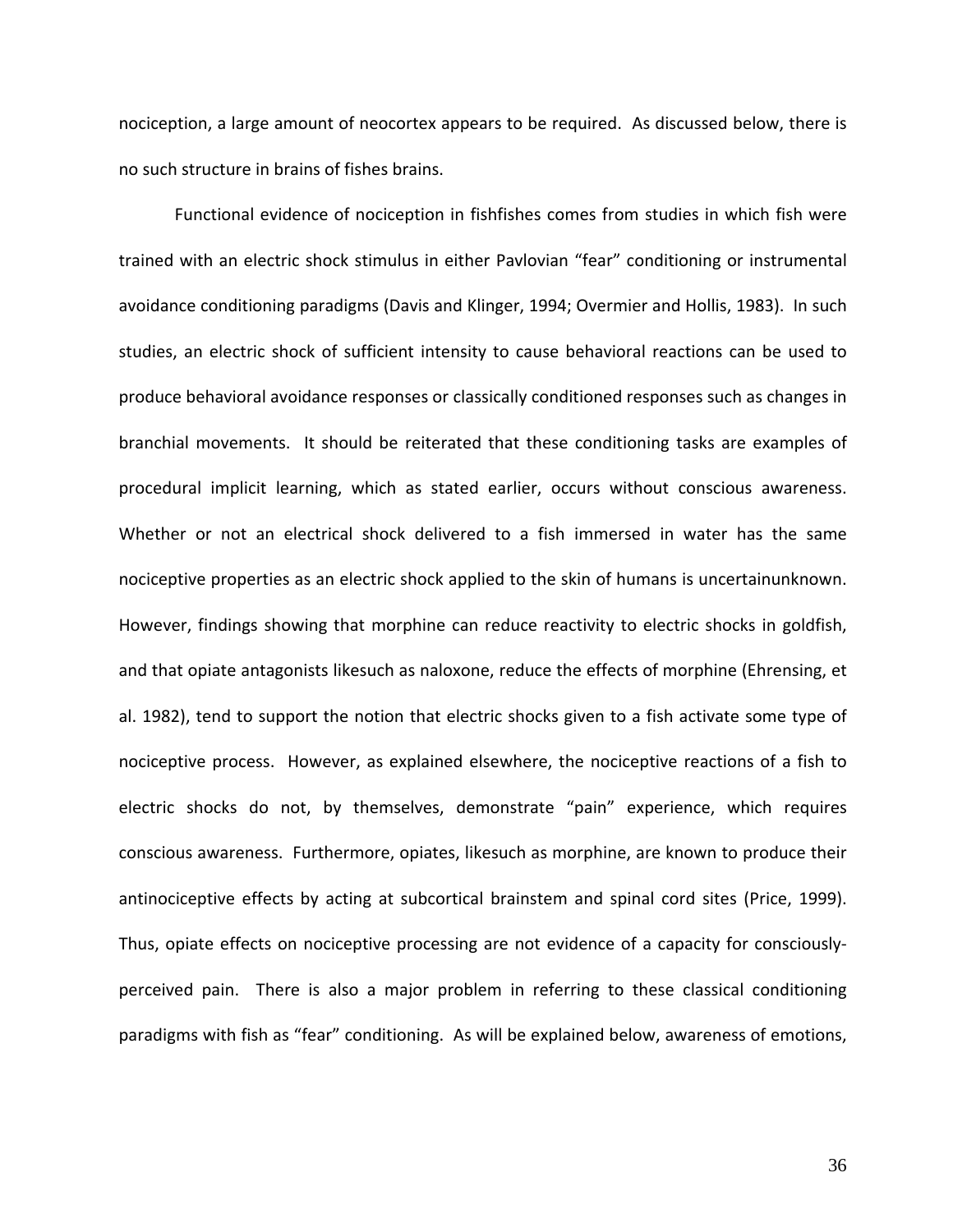likesuch as fear, is in a similar neuropsychological category as awareness of pain; it requires participation of cortical brain systems that fishfishes do not have.

Is there a non-neocortical mechanism for generating consciousness in fishfishes? Neocortex, the essential brain level for conscious awareness of pain, does not exist in brains of fishes brains. However, it might be argued that conscious awareness of experiences exists in fishfishes through some mechanism other than the neocortically‐based consciousness of humans (Verheijen and Flight, 1997).

As mentioned previously, the idea that organisms having simpler nervous systems, including invertebrates as well as vertebrates, are capable of some degree of conscious awareness has been advanced on behavioral grounds (Griffin, 1976; 19841992; Rollin, 1998). Others have criticized the evidence for this proposition and made compelling arguments that there is nothing about the capabilities of most, if not all non‐humans, that demonstrates the capacity for consciousness (Blumberg and Wasserman, 1995; Donald, 19912; Kennedy, 1992; Macphail, 1998). More pertinent to the present discussion is the critical issue of mechanistic feasibility. Conjectures that a different, non-neocortical mechanism for consciousness might exist, are contradicted by extensive neurobiological evidence. As explained earlier, the neural processes mediating conscious awareness appear to be highly complex, requiring large, structurally differentiated neocortical regions with great numbers of preciselyexactly interconnected neurons (Tononi and Edelman, 1998). What is more, the type of neocortex most essential to consciousness, the non‐sensory association cortex, comprises the vast majority of human cerebral cortex, but it is a very small proportion of the neocortex in most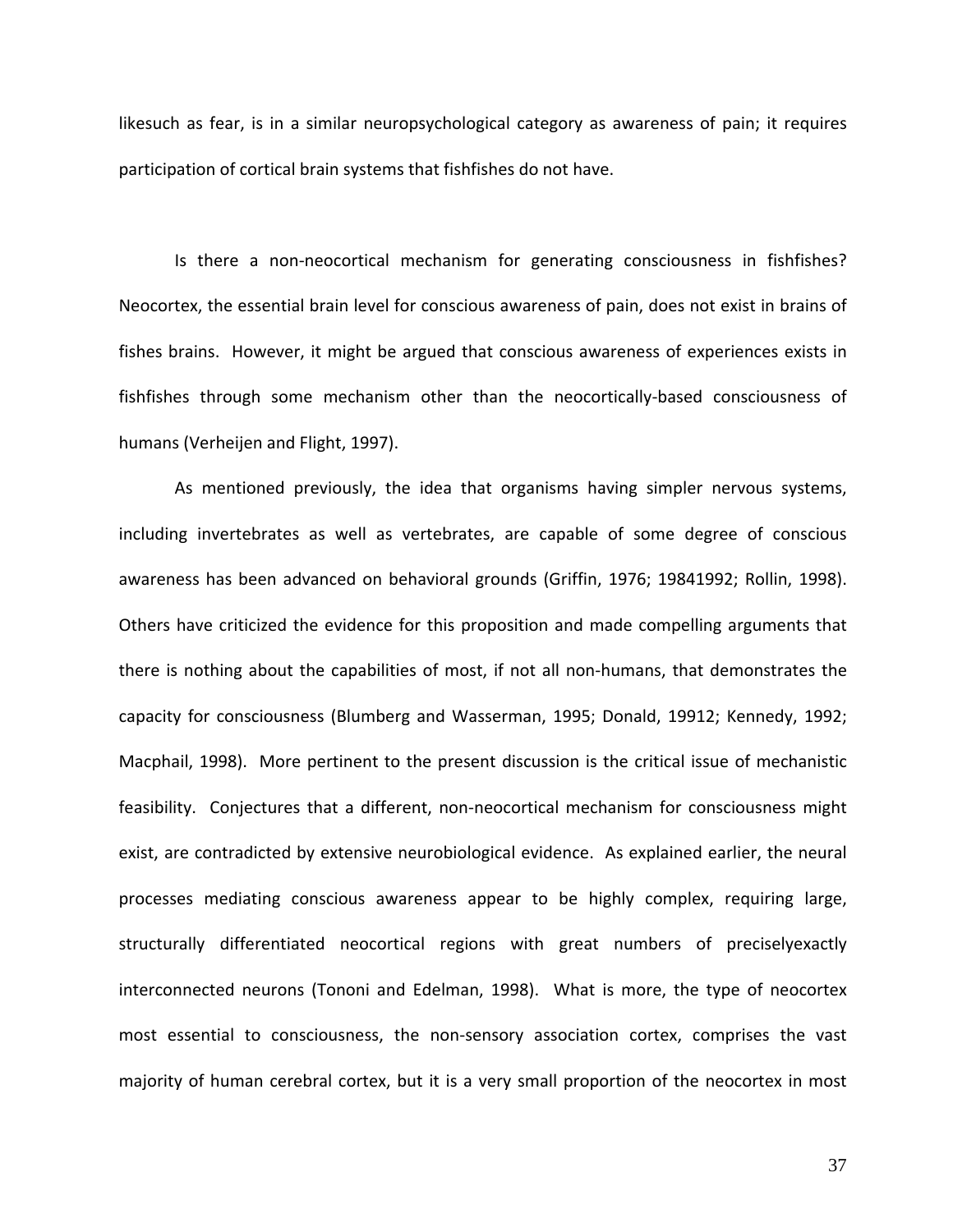mammals (Mountcastle, 1998; Deacon, 1992a). Consequently, conscious experience resembling that of humans would be extremely improbable for the great majority of mammals. Even great apes, having substantially less non-sensory association neocortex than humans (Deacon, 1992a), would be unlikely candidates for human‐like higher‐order consciousness, as their behavioral characteristics, such as inability to acquire true language use, indicate (Donald, 1991; Macphail, 1998).

As the foregoing presentation has explained, the brains of fishes are profoundly lacking in both the quantitative and qualitative structural features required for the generation of consciousness as we understand it. Furthermore, fish brains are understood well enough to make it highly implausible that there are alternate, functionally uncommitted systems that could meet the requirements for generation of consciousness, namely exceptionally high interconnectivity within the cortex and between the cortex and thalamus, and enough non‐ sensory cortical mass and local functional diversification to permit regionally specialized, differentiated activity patterns (Edelman and Tononi, 1999). In addition, in spite of the great differences between fishfishes and humans at the level of the cerebral cortex, the organization of the brainstem and subcortical cerebrum has much fundamental similarity (Wullimann, 1998). This similarity stems, of course, from a shared vertebrate genotype. Consequently, many shared neurobiological problems in mammals and other vertebrates tend to have conserved, common neurobiological solutions. Several examples will illustrate this point. Locomotor patterns are generated by the spinal cord and brainstem in fishfishes and mammals alike (Grillner, et al., 1998; Rose, et al., 2000). Neuroendocrine control issues from the hypothalamus to the pituitary in all vertebrates (Butler and Hodos, 1996). Identical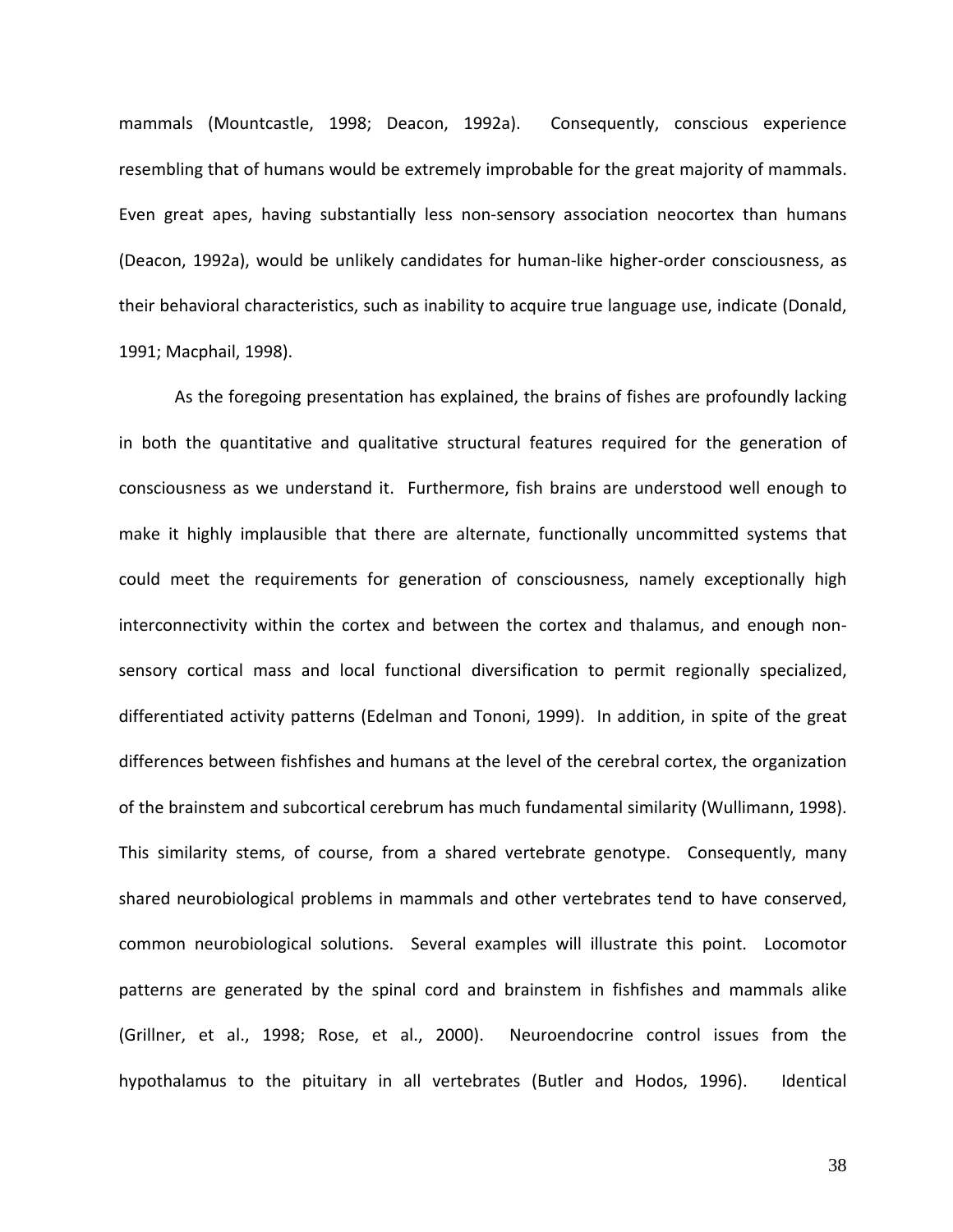neurochemicals, such as monoamines, are produced by neurons in corresponding vertebrate brainstem locations and these neurochemical systems appear to serve similar, shared functions across species (Butler and Hodos, 1996; Nieuwenhuys, et al., 1998a).

Conspicuous exceptions to such vertebrate neural continuities occur in cases where an organism, through a separate evolutionary path, has acquired something fundamentally new, such as language in humans. Even here, the new neural mechanism was probably founded on an expansion of less specialized cortical regions already present in primate ancestors (Preuss, 2000). These specialized human cortical regions, through genetic change, took on previously impossible functions. Furthermore, as inferred above, nothing about the behavior of a fish requires a capacity for conscious awareness for its explanation (Kennedy, 1992; Macphail, 1998). In contrast to the predictable, species-typical behavior of fishfishes, the immense diversity of human solutions to problems of existence through novel, mentally‐contrived strategies, is unparalleled by any other form of life. The full range of this behavioral diversity and flexibility depends on the capacity for consciousness afforded by the human neocortex (Kolb and Whishaw, 1995; Donald, 1991).

Another computer analogy is instructive here. Those of us who used desktop computers throughout their development during the past decades have seen greatly increased capabilities of these devices emerge with absolute dependence on changes in hardware and software. It is inconceivable that one could run Windows™, read and write to compact disks and search the Internet, all at high speed and in high resolution color, with a 1982 desktop computer that had minimal memory, no hard disk drive and a monochrome monitor. The massive additional neurological hardware and software of the human cerebral cortex is necessary for the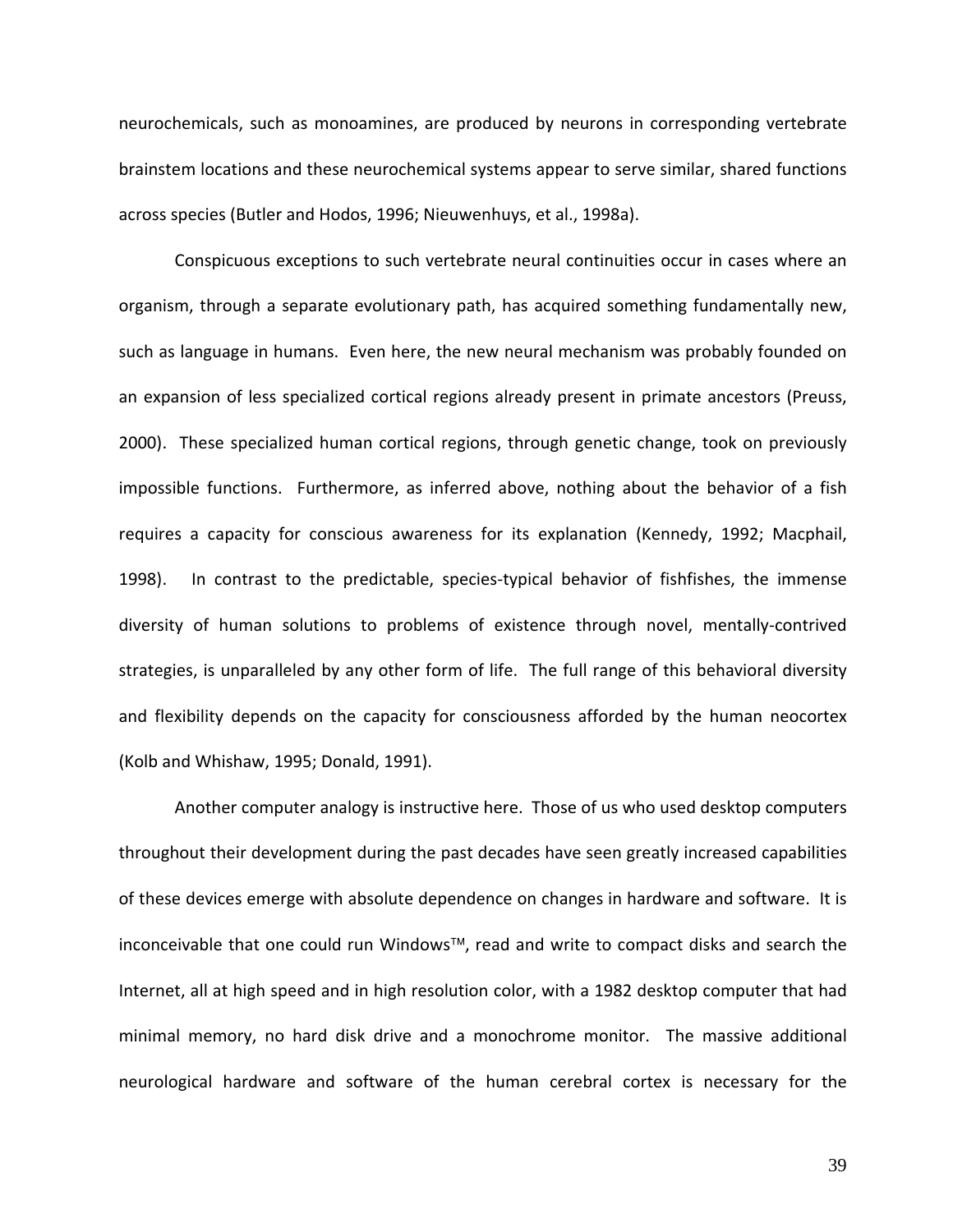conscious dimension of our existence, including pain experience. But as in fishfishes, our brainstem‐spinal systems are adequate for generation of overt reactions. To propose that fishfishes have conscious awareness of pain with vastly simpler cerebral hemispheres is much likeamounts to saying that the operations performed by the modern computer could also be done by the 1982 model without additional hardware and software.

Thus, fishfishes have nervous systems that mediate effective escape and avoidance responses to noxious stimuli. But, these responses must occur without a concurrent, human‐ like awareness of pain, suffering or distress, which depend on separately evolved, neocortex. Even among mammals there is an enormous range of cerebral cortex complexity. It seems likely that the character of pain, when it exists, would differ between mammalian species, a point that has been made previously by pain investigators (Melzack and Dennis, 1980; Bermond, 1997). Bermond has critiqued claims that non‐human species can experience pain and suffering and argued that because conscious awareness of pain depends on extensively developed frontal lobe neocortex, few (if any) mammals besides humans possess an adequate cortical substrate for pain experience.

### **X. THE REACTIONS OF FISHES TO NOCICEPTIVE STIMULI ARE SIMILAR TO THEIR REACTIONS TO PREDATORS AND OTHER NON‐NOCICEPTIVE STIMULI**

Humans are acquainted with behavioral responses of fishfishes through our attempts to capture them. For example, when a fish is hooked by an angler, it typically responds with rapid swimming behavior that appears to be a flight response. Human observers sometimes interpret this flight response to be a reaction to pain, as if the fish was capable of the same kind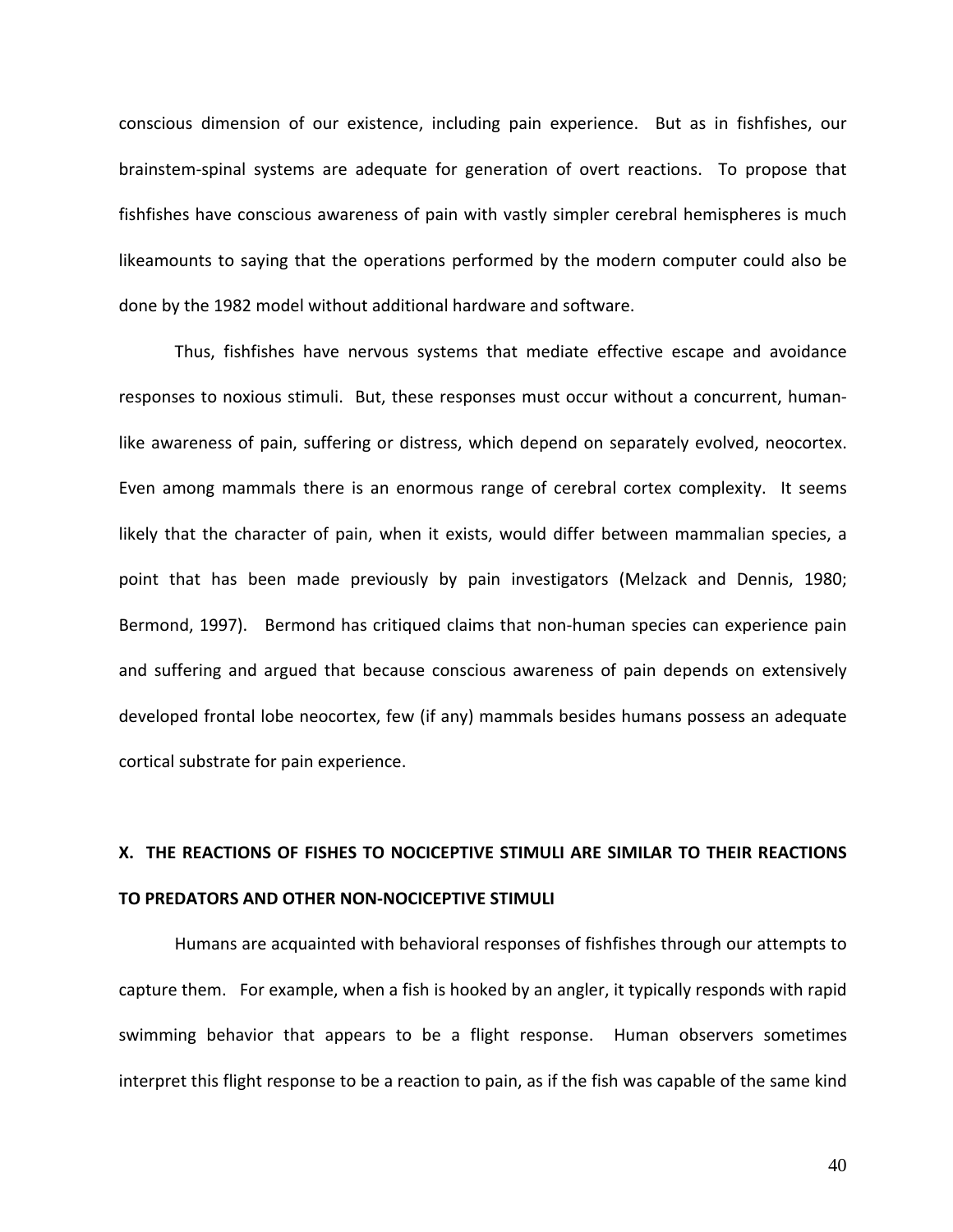of pain experience as a human. From the foregoing explanation, it should be clear that the fish's behavior results largely from brainstem and spinal patterns of activity that are elicited by being hooked. But, the flight responses of a hooked fish are essentially like the same as responses of a fish that is being pursued by a visible predator or a fish that has been startled by a vibration in the water. These visual and vibratory stimuli would not activate nociceptive types of sensory neurons. Consequently, the flight responses of fishfishes are actually evoked by many types of stimuli, including those that do not activate nociceptive neural systems. Recall,that elasmobranchs make vigorous "flight" responses to being hooked in spite of being ill-equipped to process nociceptive stimuli. Thus, the escape responses of a fish cannot be taken to represent a specific response to nociception. Instead, they represent protective responses to a wide range of stimuli associated with predators or other threats, to which a fish responds with innate behavior programs and possibly non‐conscious, implicit learning.

It might be proposed that the fish's responses to being hooked or pursued by a predator are indications of a fear response. This proposal leads to the same type of analysis that was applied to the psychological experience of pain. There is a close parallel between current neuroscientific understanding of pain as well as emotions like fear: the experience of fear is also a conscious psychological phenomenon that, likesimilar to pain, requires an adequate neocortical system to be felt. Emotional reactions, like nociceptive responses, are generated by subcortical brain systems. The principal brain region that generates fear reactions is the amygdala, a subcortical structure deep in the temporal lobe (Kolb and Whishaw, 1996; LeDoux, 1996; Price, 1998; Strauss, et al., 1982). But, there is no experienced dimension to such emotional responses unless they become registered at the neocortical level that supports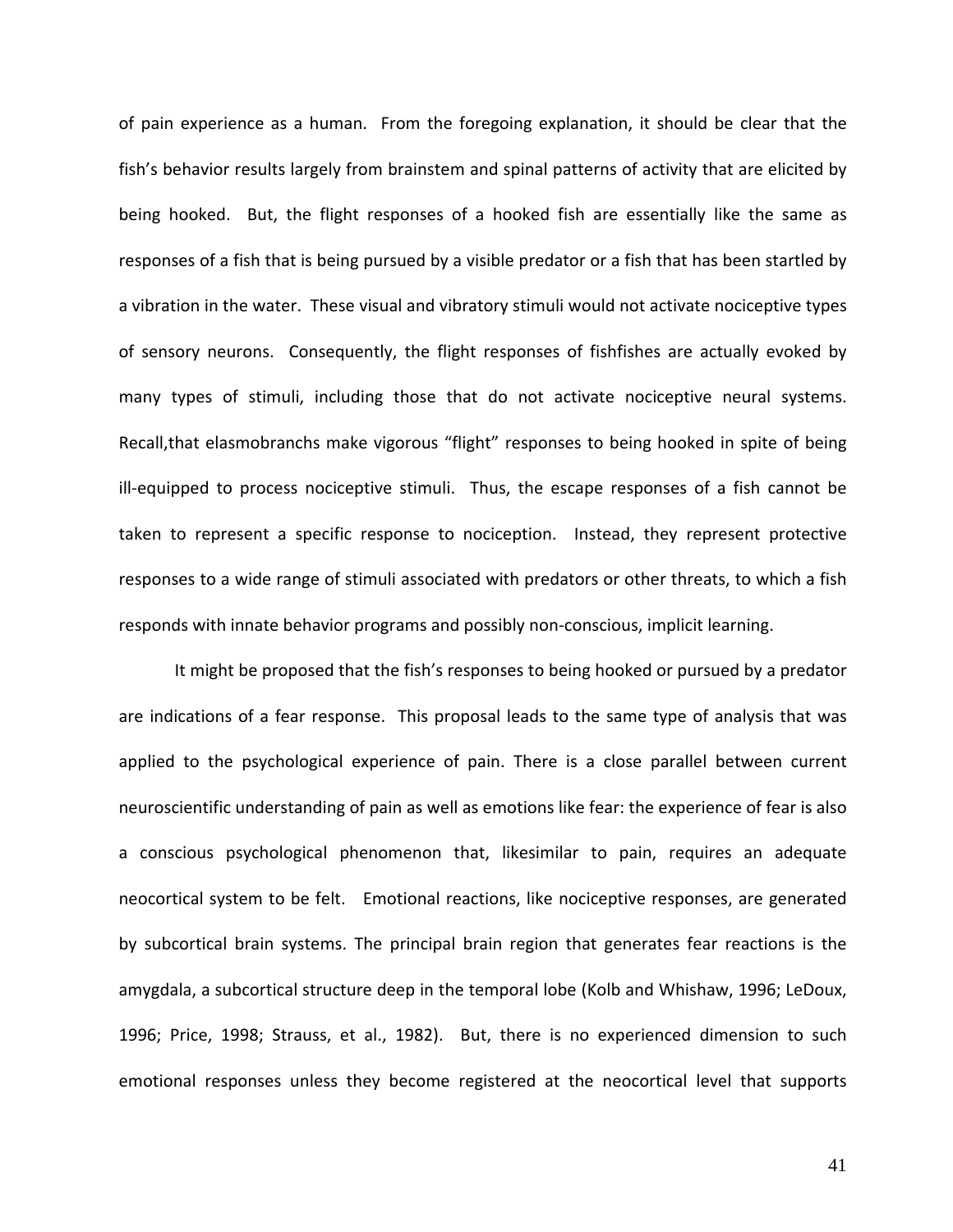consciousness (Dolan, 2000; LeDoux, 1996; Öhman, et al., 2000). This understanding of the neurology of emotion has been succinctly expressed by Joseph LeDoux (1996):

"Emotional feelings result when we become consciously aware that an emotion system of the brain is active...Emotions evolved not as conscious feelings… but as brain states and bodily responses. The brain states and bodily responses are the fundamental facts of an emotion, and the conscious feelings are the frills that have added icing to the emotional cake."

Fishes, and other animals without the extensive non‐sensory association neocortex that is required to support consciousness, may be capable of certain basic behaviors and physiological reactions that fit the functional definition of emotional responses. But these responses, like nociceptive responses, occur without a felt, experiential dimension. The brain systems known to be necessary for the experience of fear or other emotional experiences are not present in fishfishes.

#### **XI. PREVIOUS STATEMENTS CONCERNING THE ABILITY OF FISHES TO EXPERIENCE PAIN**

There have been diametrically-opposed statements made concerning the capacity of fishfishes to experience pain, with writers disputing this capacity (LaChat,1996; Macphail, 1998) and others asserting it for example, Bateson (1992) Gregory (1999), Stoskopf (1993, 1994),;Verheijen and Flight (1993,1997). The arguments presented in support of the belief that fishfishes are capable of feeling pain appear to take three forms: (1) that behavioral reactivity to presumed noxious stimuli is evidence of pain perception; (2) that learning by fishfishes to avoid noxious stimuli or to develop Pavlovian conditioned responses to these stimuli is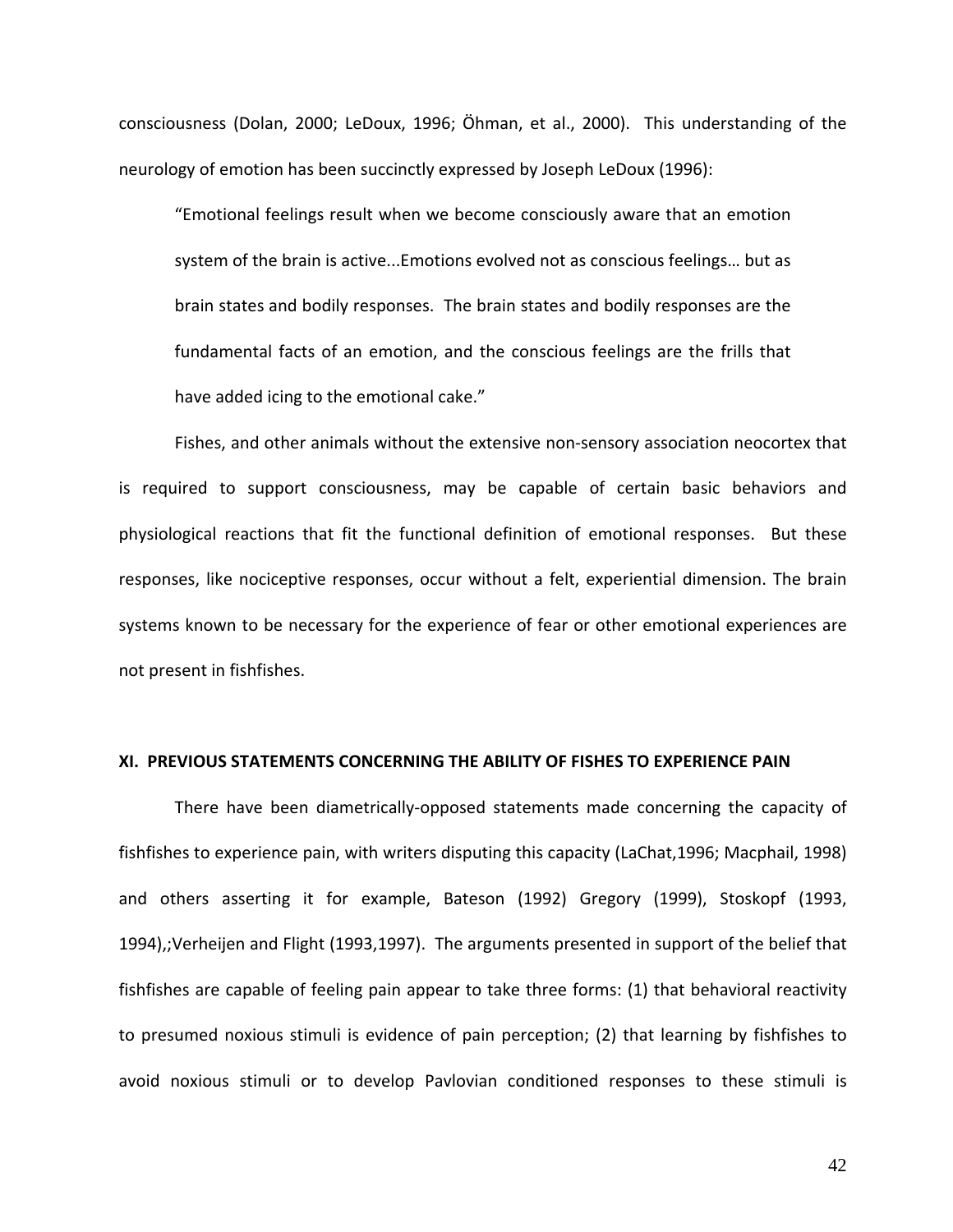evidence of pain experience, and (3) that the same or equivalent neural structures and neurochemicals mediating pain in humans are present in fishfishes. The following presentation will show that none of these arguments is valid.

The first argument, equating behavioral reactivity with pain experience, obviously fails to distinguish nociception or nociceptive responses from pain experience. This misinterpretation, fueled by anthropomorphic thinking, is rampant in the culture at large and much of the scientific community. But as this paper has explained at length, the separateness of nociception and nociceptive behaviors from the psychological experience of pain is a well‐ established principle in the scientific literature. What is apparently not understood by those who advance this argument, is that the neural mechanisms generating nociceptive behaviors operate at lower levels of the nervous system, and run their course whether or not there is a higher level where the conscious experience of pain is produced. SinceBecause the higher brain level responsible for awareness of the sensory and emotional dimensions of pain does not exist in fish brains, all of their neurobehavioral reactivity to noxious stimuli is nociception and not pain. In addition, the preceding section made the point that the responses of fishfishes to non‐ nociceptive and nociceptive stimuli may be very much alike. This point further illustrates the fact that an anthropomorphic, face value interpretation of responses of fishfishes to noxious stimuli is invalid. The notion of sentience is sometimes used by proponents of the argument that fishfishes can experience pain. This word is used to mean that reactivity denotes conscious awareness of stimuli (Fox, 1986). Thus, the word's broad application to simple and complex organisms, alike, conveys an unsubstantiated attribution of a higher‐order neuropsychological capacity. Of course, the notion of sentience also fails to distinguish nociception from pain. This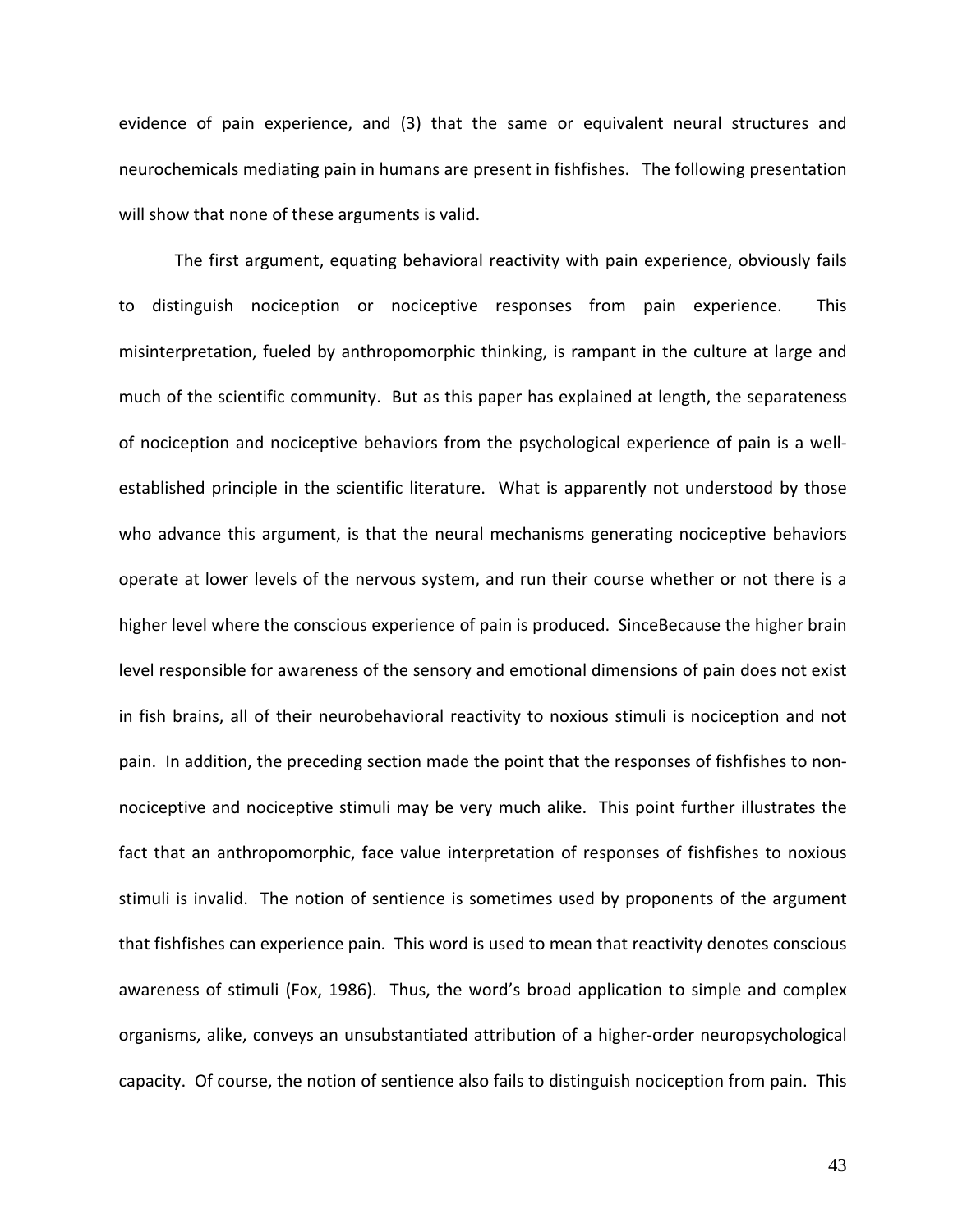archaic word is very misleading, with invalid connotations that are granted without critical appraisal. It has little place in scientific discourse.

The second argument assumes that the presence of learning signifies a capacity for conscious awareness of the noxious stimuli used to reinforce that learning. As has been explained, instrumental and Pavlovian conditioning are forms of associative, implicit learning that occur in fishfishes and diverse other vertebrates and invertebrates. As cases of procedural implicit learning, they operate without awareness (Macphail, 1998) and constitute no evidence of awareness of pain or any other experience. Evidence of learning to avoid noxious stimuli has been presented as an argument that the behavior of the fish is more than a reflexive response (Verheijen and Flight, 1997). While this is true, many complex, non‐reflexive behaviors are done without consciousness, even in humans (Macphail, 1998), so the presence of complex behaviors in response to nociceptive stimuli is not proof evidence of awareness of pain. Furthermore, the present synthesis does not propose that fish are "reflex automatons" (Verhiejen and Flight, 1997). To cast the analysis in such simplistic terms is to erect a straw man. The term "fear" conditioning has also been used to suggest that a conscious awareness of fear is involved in the learning process (Davis and Klinger, 1994). In fact, "fear" conditioning paradigms are always examples of implicit learning and no awareness of "fear" is necessary for their occurrence (Dolan, 2000).

The third argument takes various forms. In one form, it is stated that fishfishes have spinal cord and brainstem pathways similar to those that transmit "pain" in humans or other mammals. It is also stated that fishfishes have many of the same neurotransmitters and neuromodulators, such as endogenous opioid neuropeptides, that are present in mammalian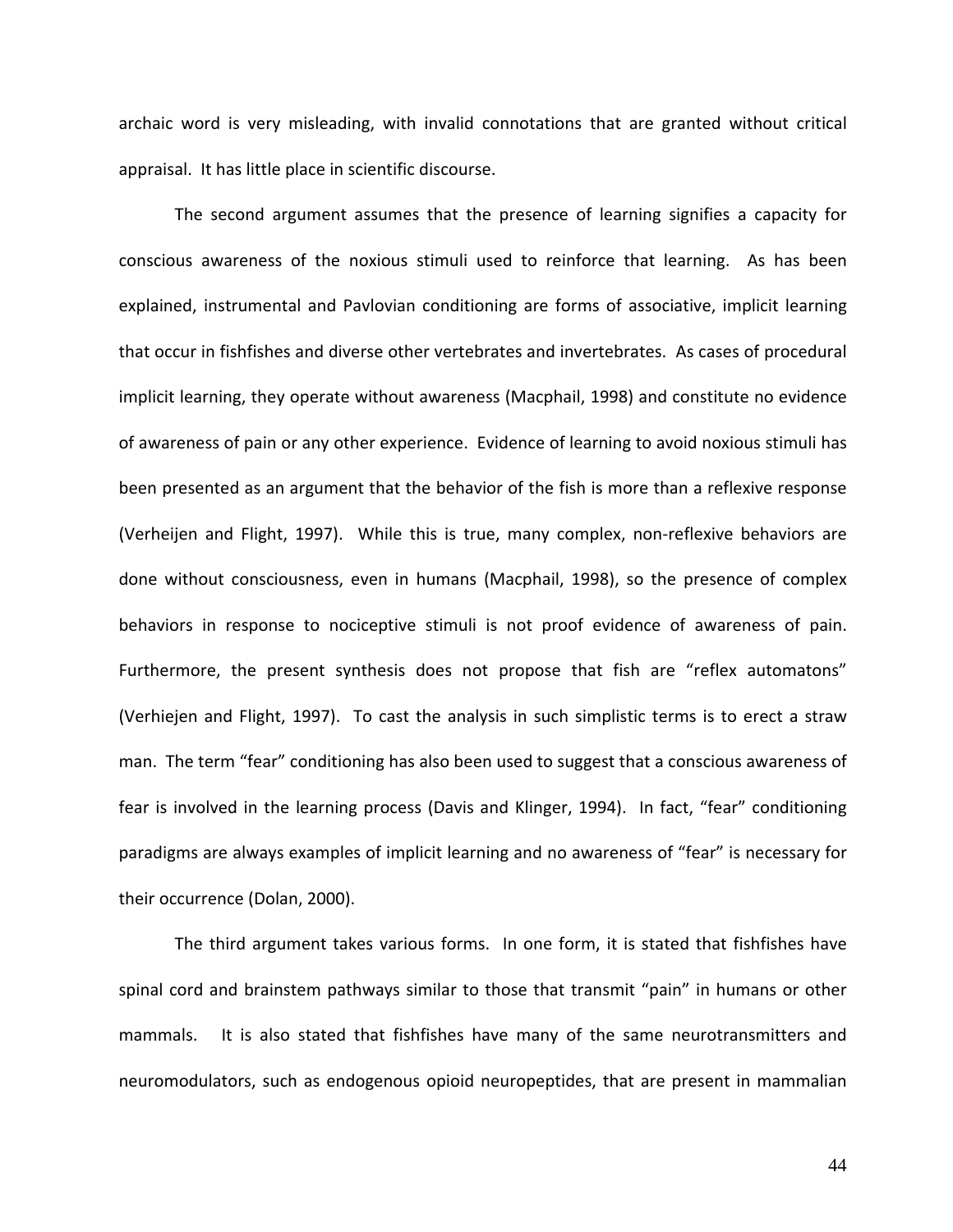spinal and brainstem nociception systems (Gregory, 1999; Stoskopf, 1994). The conclusion drawn from this evidence is that fishfishes must be capable of experiencing pain. It is evident that the spinal cord and brainstem of fishfishes do have similar neuroanatomical components, likesuch as ascending spinoreticular/spinothalamic pathways, that are utilized for processing nociceptive information (Nieuwenhuys, et al., 1998a; Wulliman, 1998). To the extent that a fish or any other animal can react to nociceptive stimuli, there must be a neural system meditating such reactions. But, in the absence of an adequate neural substrate for generating consciousness and awareness of the pain experience such as an extensive fronto‐parietal neocortical system, the behaviors evoked by nociceptive stimuli, are performed without conscious awareness. The effectiveness of analgesics likesuch as morphine for reducing behavioral responses of fish to noxious stimuli has also been given as an argument for a capacity for pain experience (Gregory, 1999; Stoskopf, 1994). Of course, as has been discussed already, opiates act on lower levels of the nervous system to reduce nociceptive responsiveness, so opiate effects constitute no evidence of a capacity for pain experience. The presence of endogenous opioids in fish and the behavioral effectiveness of opiate analgesics does suggest that these endogenous opioids might attenuate nociception in fishfishes as they do in mammals. Having said this, one must again point to the case of elasmobranchs, where the capacity for nociception is doubtful. In these fishfishes, some of the typical components of the nociceptive system are present, such as the ascending lateral spinal pathway and the peptides substance P and enkephalin in the spinal gray matter (Snow, et al, 1993). These neuropeptides are thought to be a critical facilitator and attenuator, respectively, of nociceptive neural transmission. Neuropeptides tend to serve multiple functions, however,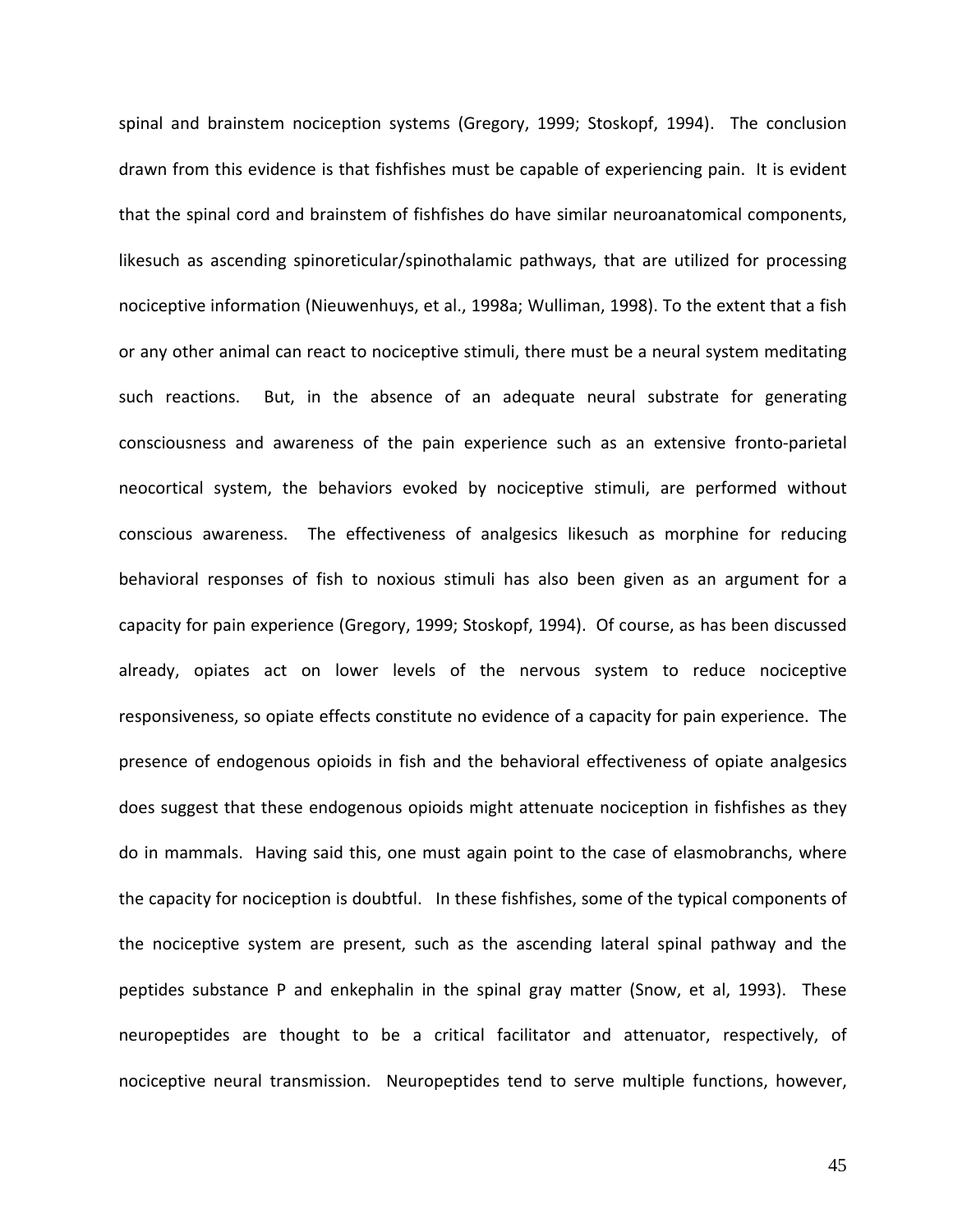such as promoting vasodilation and healing (Strand, 1999) and it would appear that these peptides must be serving non‐nociceptive functions in elasmobranchs (Ritchie and Leonard, 1983).

Another variation on the argument of neurostructural similarity, is the claim that forebrain structures believed to be important for pain experience in humans have homologies in fishfishes (Verheijen and Flight, 1997). This assertion misrepresents what is known about fish forebrain structure. The relationship between cerebral hemisphere structures of fishfishes and those of mammals has been debated throughout the history of comparative neuroanatomy (Nieuwenhuys, et al., 1998a). Compared to mammals, the cerebral hemispheres of fishfishes are very poorly differentiated, making it extremely difficult to define structural subdivisions with confidence, much less show that these subdivisions correspond to specific regions of a mammal's brain. Two classes of structures are at issue here: limbic structures and neocortex. Limbic structures are a collection of subcortical nuclear and cerebral cortical structures that are believed to have a role in generation of emotion and a variety of life-sustaining behaviors, including reproduction, aggression and defense, feeding and drinking. Because of the limited structural differentiation of fish cerebral hemispheres, determining if specific limbic system components likesuch as the amygdala are present, has long been unresolved. It now seems agreed among neuroscientists that some mammalian limbic structures such as the septal region and the amygdala have homologous structures in fish brains. The presence of structural homologies, however, cannot be taken as proof evidence that the emotional reactivity and pain experience of humans and fishfishes is similar. First, it must be emphasized that homology only means that a structure is believed to have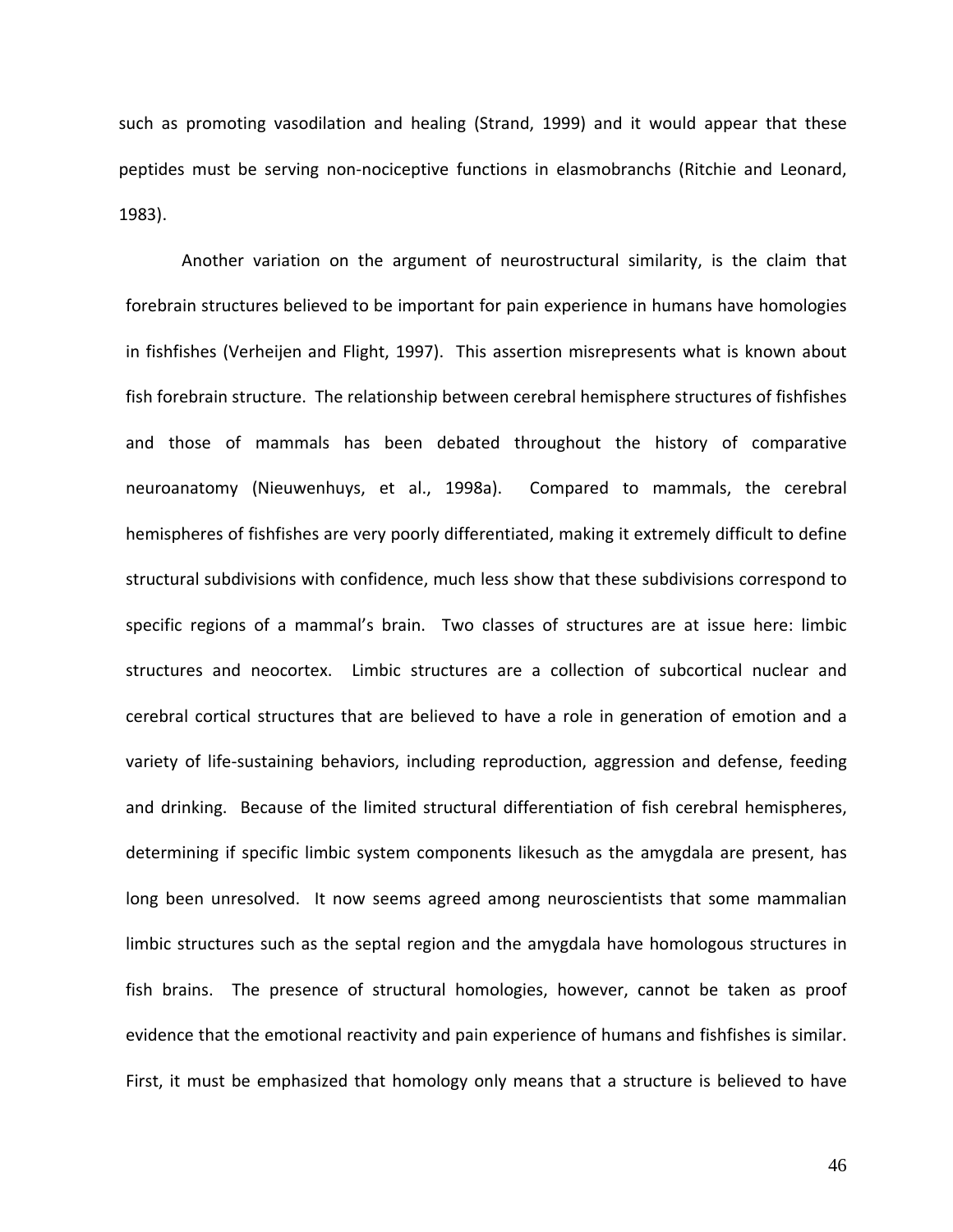been present in a common ancestor of fishfishes and mammals (Butler and Hodos, 1996). No functional equivalency is established by neuroanatomical homology. In fact, functional equivalency of such structures is impossible because the amygdala in a fishes lacks the diverse structural subdivisions and specific connections, likesuch as frontal lobe neocortex, that are critical to the functions the human amygdala. In addition, increasing evidence shows that activity in the amygdala is not consciously perceived unless this activity also registers in the neocortex (e.g. Dolan, 2000). So, even if a functionally-equivalent amygdala were present in a fish brain (which it is not), the absence of a neocortical mechanism for consciousness would prevent it from generating "fear" or any other consciously experienced emotion.

In contrast to previous assertions (Verheijen and Flight, 1997), a specific role for of the amygdala in pain is not established (Price, 1999). More pertinent to this discussion is the cingulate gyrus. As previously discussed, this structure appears to be critical for the emotional aversiveness of pain, but unlike differing from most other limbic structures it is identifiable only in mammals, probably because it's structure depended on the evolution of neocortex.

The structural homology argument has also been extended to neocortex. It has been denied that "cortex" is a recent evolutionary acquisition that ought to distinguish fishfishes from humans (Verheijen and Flight, 1997). This argument is another straw man, because neocortex is the only type of cortex in question and its absence in fishfishes is an undisputed neuroanatomical fact (Allman, 1998; Butler and Hodos; 1996; Northcutt and Kaas, 1995; Nieuwenhuys, et. al, 1998b). It has also been implied that dependence of a particular type of avoidance learning in a fish on the telencephalon (e.g. cerebral hemispheres) proves that fishfishes are aware of nociceptive stimuli (Gregory, 1999). This interpretation is invalid, of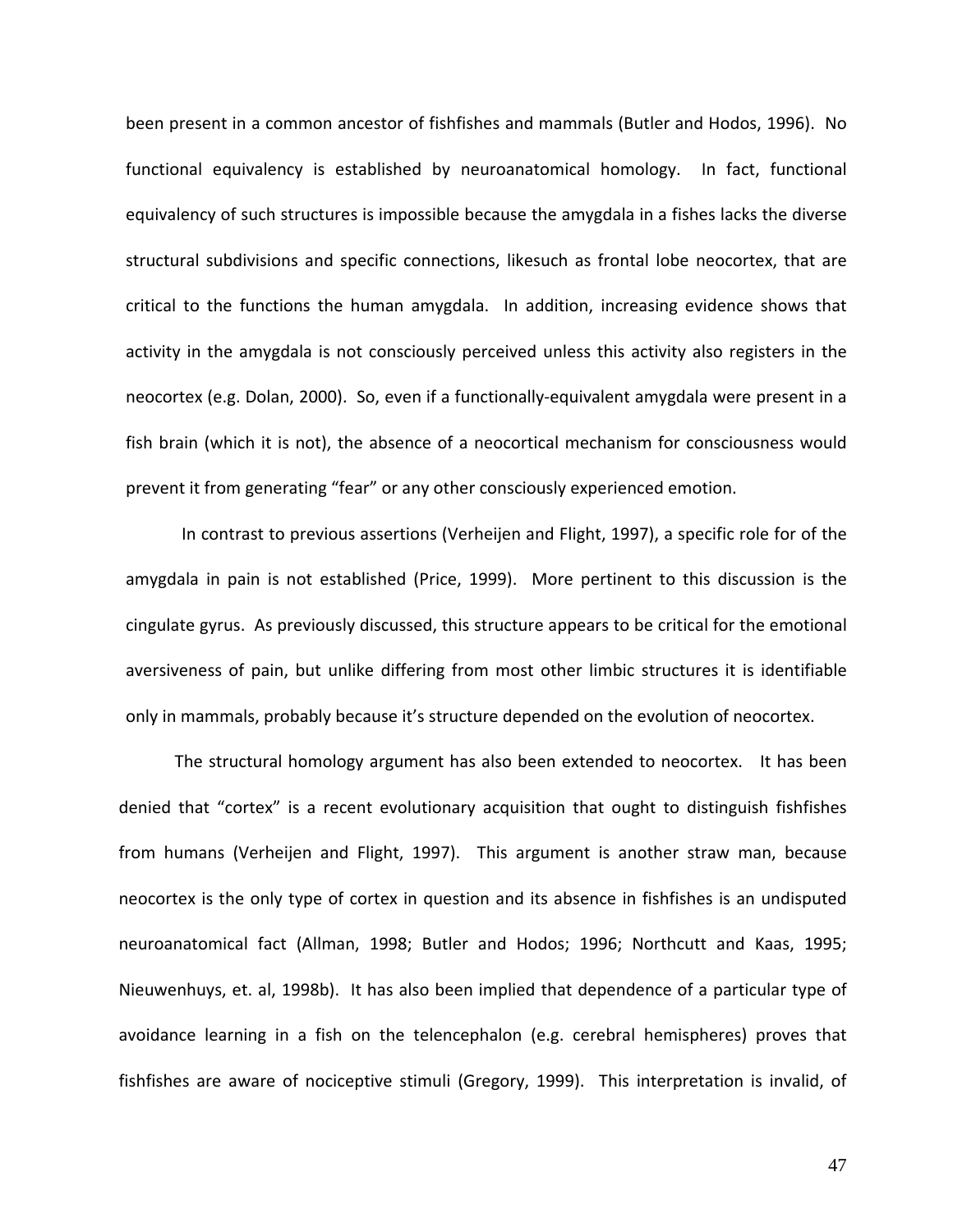course, because avoidance conditioning occurs unconsciously and is not evidence of awareness of pain or any other experience.

There is also a more general argument assuming that pain is poorly understood and facts critical to answering the question of pain experience in fishfishes are either unknown or unknowable. Given this view, it is assumed that the best course is to err on the side of believing that fishfishes can experience pain (Stoskopf, 1994; 1993). It should be evident clearly from the foregoing presentation that pain and its neurological basis have been under intense and productive investigation for decades and the resultant body of empirical data have clear implications for the question of pain in fishfishes. The issue of greatest concern is whether fishfishes can experience pain and suffering in a way that resembles our experience. That is, do fishfishes have a capacity to suffer that meaningfully approximates the psychological impact of pain‐induced suffering in humans? A large and diverse array of empirical evidence addressing this issue has been presented. This evidence identifies, with a high degree of certainty, the neurological requirements that are essential for the conscious experiences of pain and suffering. These requirements consist of an extensive system of functionally differentiated neocortical structures that underlie both consciousness and the psychological dimensions of pain experience. There is no comparablesimilar system in fish brains, nothing with the structural or functional capability of neocortex, much less human neocortex. This fact must be appreciated in light of one of the most well substantiated principles of neuroscience, that functions of nervous systems, including psychological functions, depend on specific structural features of these nervous systems.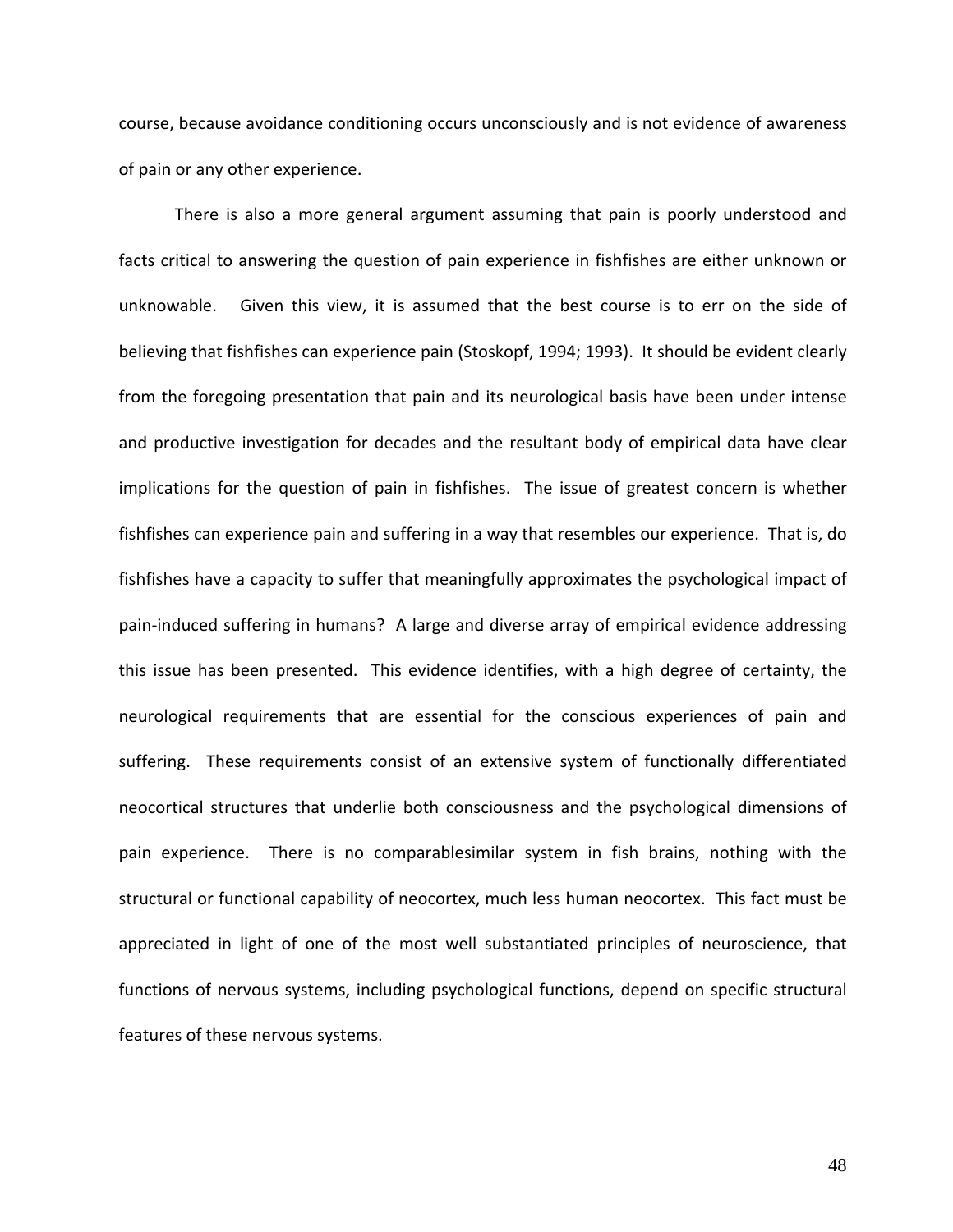A related argument is that a fish can't be asked if it feels pain, therefore it is unknowable if it does or not. The fact that an indirect approach is needed to answer the question of pain experience by fishes is neither ground for suspending judgment nor an unusual circumstance in science. The clinical identification of brain death provides an instructive illustration. The structural and functional conditions required for a living, viable brain are known. If diverse tests reveal that these conditions do not exist, the diagnosis of brain death, with its momentous implications, is made (Young, et al., 1998). Although it's impossible to talk to the victim to make a determination of brain death, there is a high degree of certainty about the diagnosis.

#### **FishXII. FISHES RESPOND TO NOXIOUS STIMULI WITH STRESS RESPONSES**

Regardless of the probable absence of the psychological experience of pain or fear in fishfishes, these organisms are still neurologically well designed to react to injurious or threatening stimuli with defensive responses. The vertebrate nervous system has exquisite features for mediating predator-avoidance and escape from threatening stimuli, as well as, compensatory physiological and neuroendocrine stress responses. These defensive responses have well documented health and well-being implications for fishfishes (Iwama, et al., 1997). It is at this level of function that concerns about reactivity to nociceptive and other stressinducing stimuli should be addressed.

As mentioned above, one significantsalient vertebrate neurological common denominator is the neuroendocrine system, which includes the subdivision that mediates the stress response (Sumpter, 1997). In humans and fishfishes alike, neural activity evoked by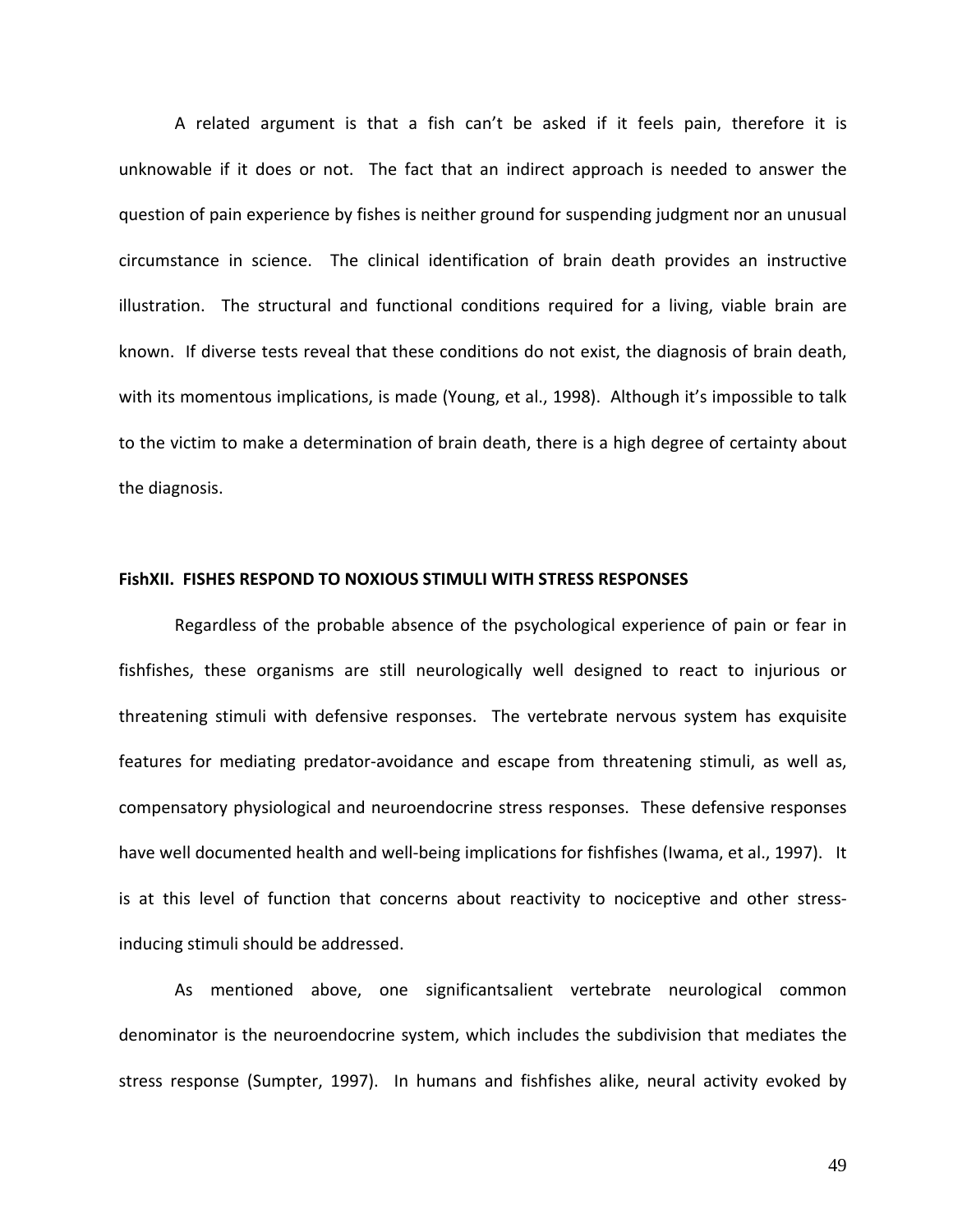noxious stimuli enter the brain from diverse sensory pathways and ultimately activate hypothalamic neurons that initiate neuroendocrine and physiological stress responses. In fishfishes, stressful stimuli evoke a suite of immediate responses, including hormonal events, such as cortisol and catecholamine release, as well as, various behavioral responses (Schreck, et al., 1997). In humans, as explained above, there is no awareness of purely subcortical brain events. Thus the subcortical processes that control our endocrine and physiological stress responses occur unconsciously. Also, we may or may not be consciously aware of the provocative environmental events that constitute the stressors, sincebecause some emotionally provocative types of stimuli are processed subcortically without our awareness (Dolan, 2000; LeDoux, 1996; Öhman, et al., 2000). In many cases, of course, we are aware of pain provoking or emotionally distressing events that cause endocrine stress responses because these events generate adequate cortical activity for conscious awareness. However, the foregoing argument would presumesupports the conclusion that stress responses in fishfishes, likesuch as behavioral reactions to noxious stimuli, are produced without conscious awareness of the eliciting stimuli, even though such stimuli might trigger behavioral avoidance or physiological stress responses. Thus, fishfishes would undergo stress without emotional distress.

Nonetheless, endocrine stress responses, especially sustained or repeated ones, can undermine the health and well being of fishfishes (Iwama, et al., 1997). In addition, when fishes are used in research, their physical well being is of great importance for the collection of sound scientific information. Considerations of the welfare of fishfishes in research, or other contexts such as aquaculture, should focus on reducing exposure of fishfishes to conditions that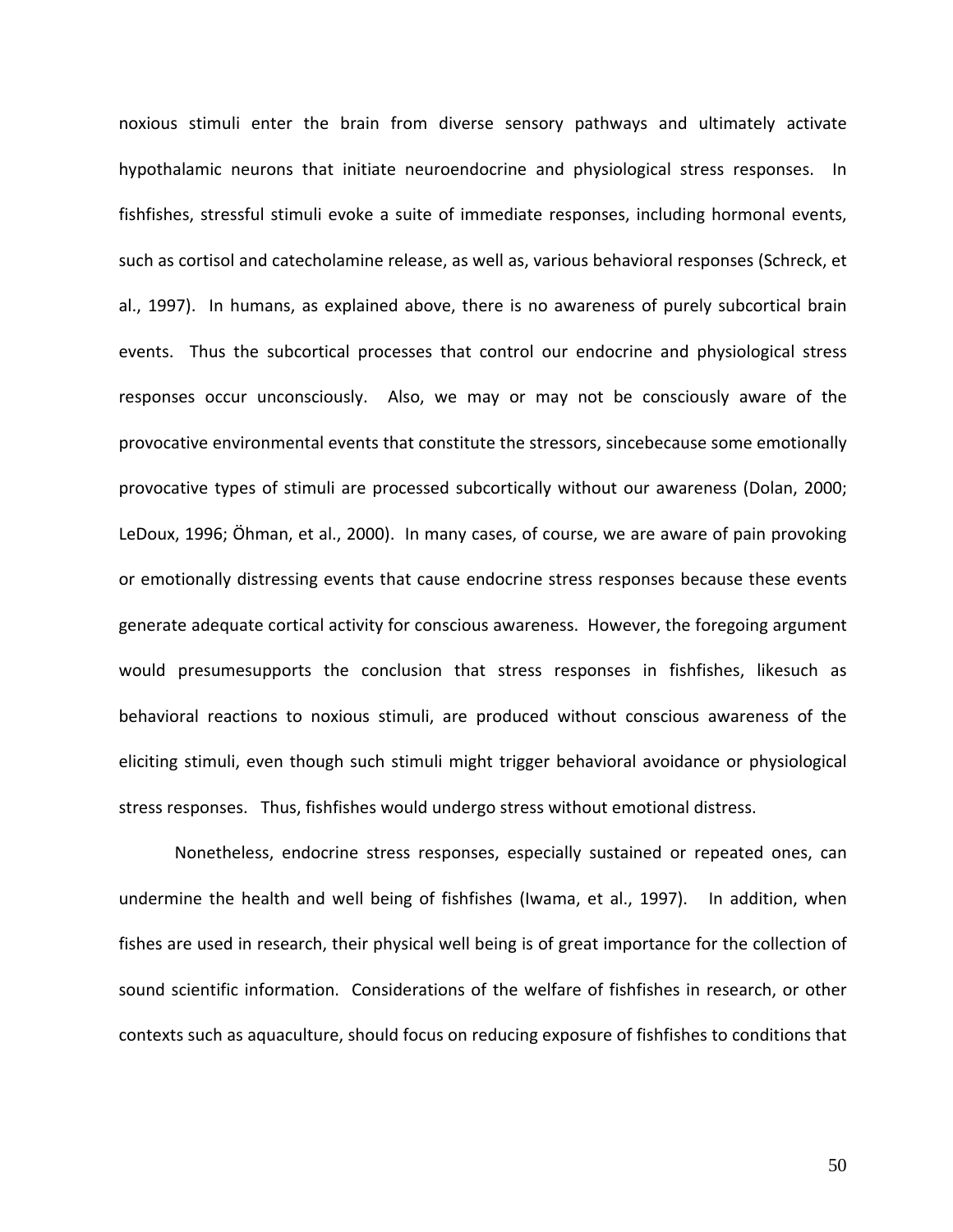provoke stress or undermine their physical well‐being rather than on concerns about human‐ like psychological emotional distress, of which fishfishes are neurologically incapable.

#### **SUMMARY AND CONCLUSIONS**

There are widely disparate beliefs concerning whether or not fishfishes can experience pain and suffering. These beliefs influence policies governing the diverse uses of fishfishes. Given these differences in understanding and opinion, Tthe extensive contemporary knowledge onf the neural basis of pain and the neurobehavioral nature of fishfishes has been reviewed to provide the first detailed analysis analysis of whether fishfishes can experience pain and suffering. The human predilection for anthropomorphic interpretations of the behavior of non‐ humans tends to undermine this type of inquiry. This isHuman-centered perspectives on fishes are inappropriate because the evolutionary histories of fishfishes and mammals have been separate for about 400 million years and the appearance of the brain structures that are the basis for human-like experience is quite recent. A consequence of this long evolutionary separation is that the brainstem is the most conserved and similar brain feature in fishfishes and humans, whereas the massive expansion of the cerebral hemispheres and development of neocortex in humans, and other mammals, sets these species significantly substantially apart from fishfishes.

The neurological basis of human consciousness is becoming increasingly well understood and is known to depend on functions of the neocortex. All forms of consciousness in humans, depend specifically on the presence of expansive regions of "association" cortex,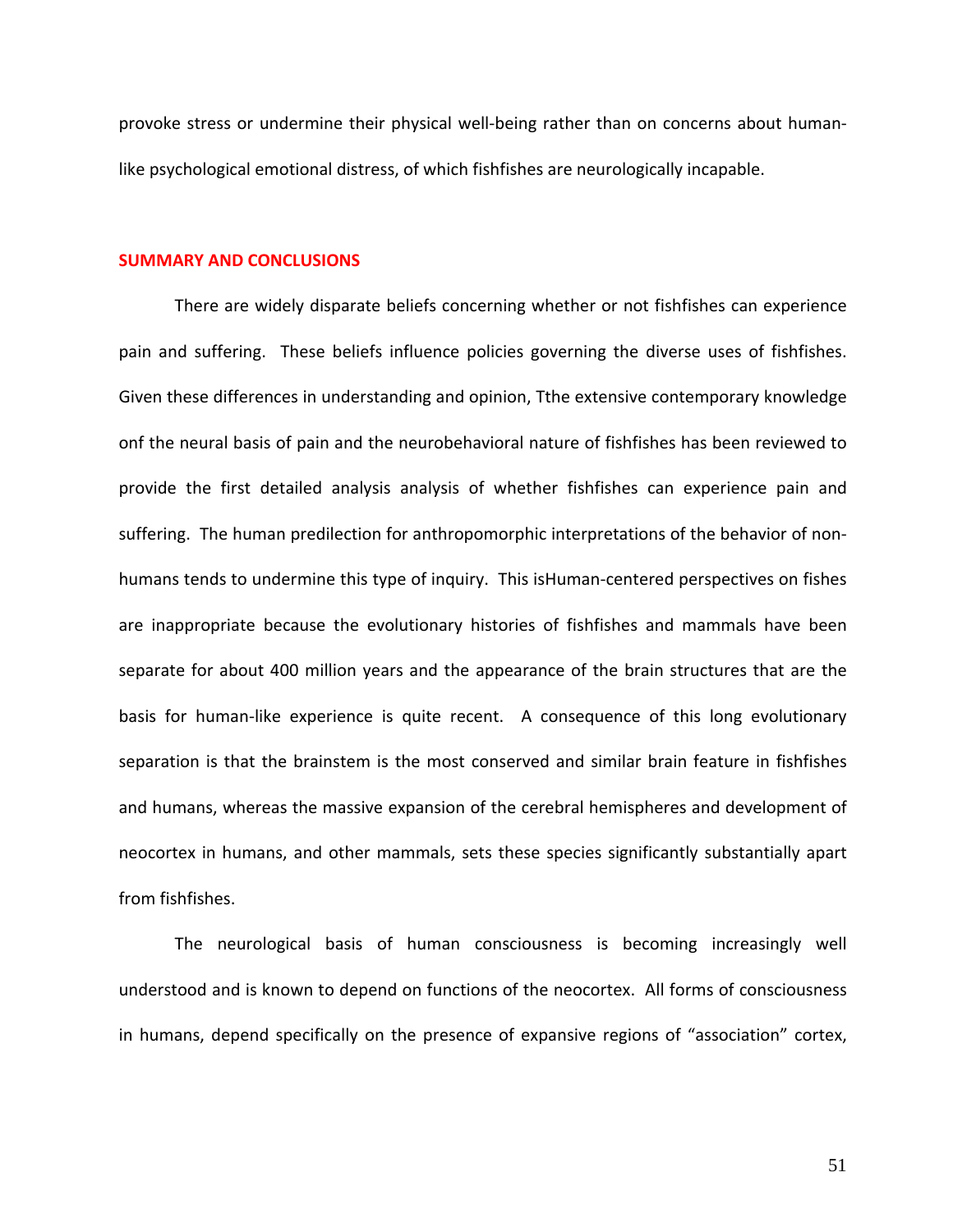regions that are the most developed in humans. Neural activity confined to subcortical brain regions likesuch as the brainstem is inaccessible to consciousness.

The behavior of fish species is highly diverse and often complex, but it is also stereotyped and species-typical. Nonetheless, fishfishes, likesimilar to all vertebrates and diverse invertebrates, are capable of associative, implicit learning, a type of learning that occurs without conscious awareness. The great majority of non-olfactory behaviors shown by fishfishes, including responses to noxious stimuli, can be performed after removal of the cerebral hemispheres. Thus, the evolution of fishfishes has resulted in a mode of adaptation that is served by neurobehavioral processes controlled largely by the brainstem and spinal cord. This stands in contrast with the great dependency of mammalian behavior, especially that of humans, on the cerebral hemispheres.

Whether the neocortex of non-human mammals can support a rudimentary type of consciousness is not entirely clear. While some argue that only humans are capable of consciousness, others propose that some rudimentary form of consciousness could be possibleexists in non-mammalian vertebrates, even invertebrates. The latter claim has been made without the rigor of a mechanistic analysis. The need for such a mechanistic analysis is a critical issue because increasing evidence shows consciousness to depend on extensive regions of higher-order, functionally uniquestructurally differentiated, non-sensory neocortex. The neocortex of most mammals is predominantly sensory cortex and non-mammals have no neocortex or any equivalent neural system.

In humans, pain is a psychological experience with a sensory‐informational dimension and a dimension of emotional unpleasantness or suffering. These components of pain are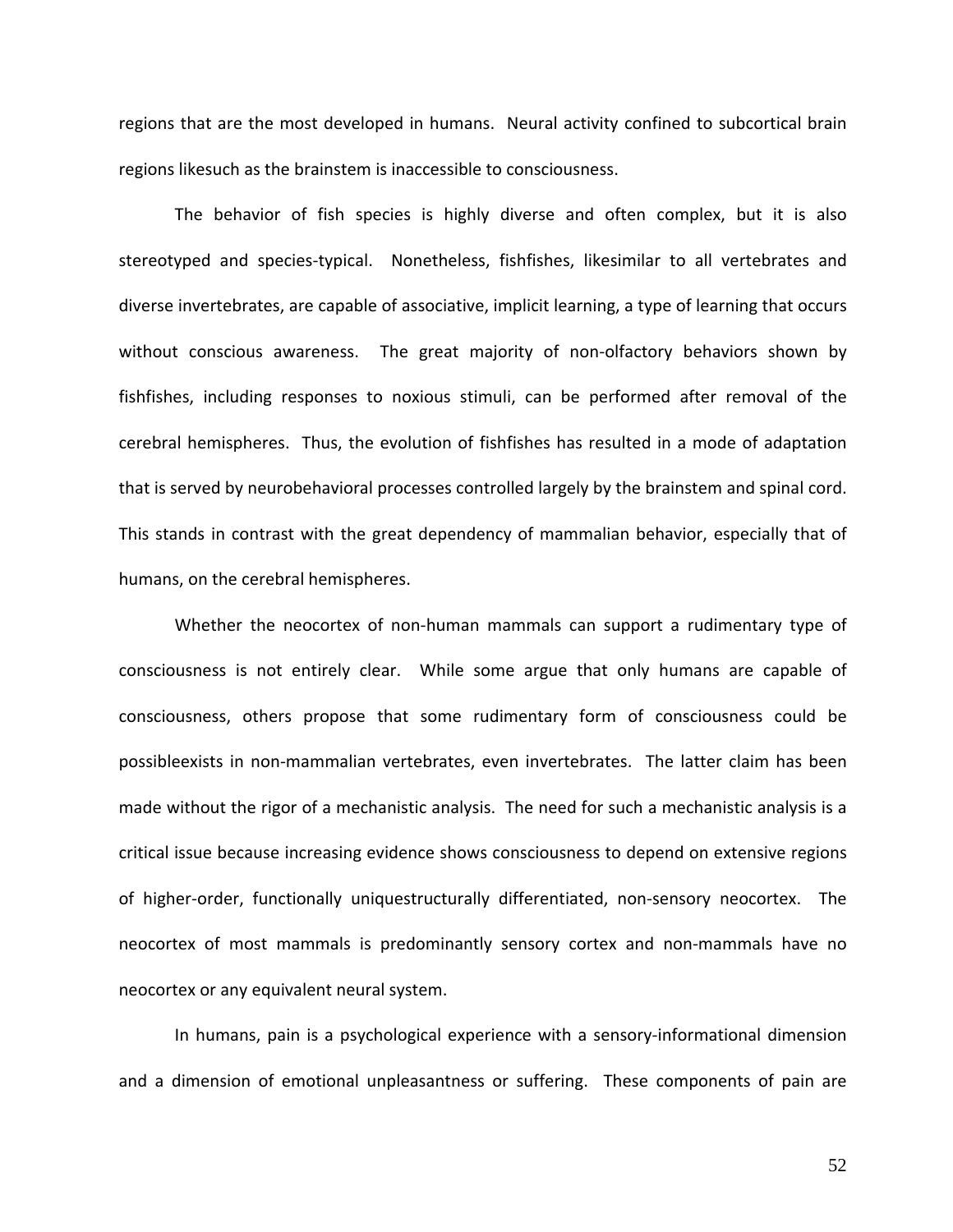experienced only in a conscious individual and depend on processes involving the somatic sensory regions of the neocortex (sensory dimension) and extensive non-sensory cortical regions of the frontal and parietal lobes (emotional dimension). In distinction to the neocortically‐based conscious experience of pain, all of the neural processing of noxious stimuli by peripheral nerves, the spinal cord, the brainstem and other subcortical regions of the brain, occurs without conscious awareness. This subcortical processing is designated "nociception" to distinguish it from the conscious awareness of pain. In all vertebrates, including humans, innate responses to nociceptive stimuli, such as limb withdrawal, facial displays and vocalizations are generated by neural systems in subcortical levels of the nervous system, mainly the spinal cord and brainstem. Understanding that the display of behavioral responses to nociceptive stimuli does not, by itself, imply conscious awareness of pain is vital for a valid conceptualization of the neural basis of pain. For example, humans that are completely unconscious due to massive damage of the cerebral cortex can still show facial, vocal and limb responses to nociceptive stimuli even though the experience of pain is impossible. FishFishes with the cerebral hemispheres removed exhibit essentially normal responses to noxious stimuli.

Nociceptive reactions to noxious stimuli are a universal characteristic of animal life, even in simple invertebrates that have no brains, a fact demonstrating that reactivity to noxious stimuli does not imply conscious awareness. The nociceptive processes of fishfishes have received much less study than those of mammals, but it is clear that there are major differences as well as some similarities between fishfishes and mammals in neural systems that might mediate nociception. Sharks and rays show a conspicuous absence of the essential peripheral nerve and spinal cellular components of nociception, which may explain their relative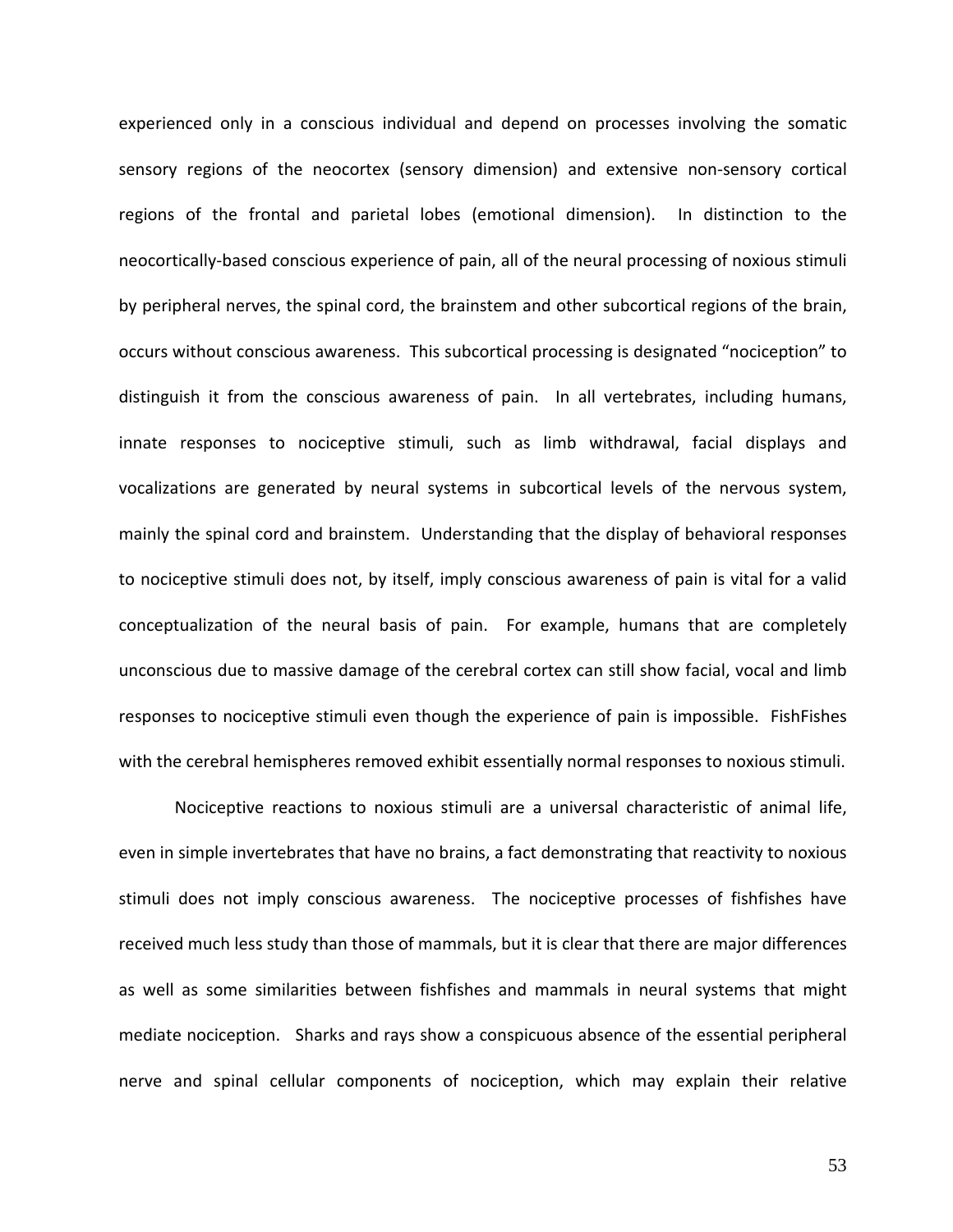behavioral unresponsiveness to injury. Teleosts have peripheral nerve, spinal and brainstem structures more similar to those mediating nociception in mammals. However, the brain level of most importance for the conscious awareness of pain in humans, an extensive frontal and parietal lobe neocortex, is completely absent in fishfishes. The cerebral hemispheres of fishfishes have only a more simple type of cortex that lacks the structural complexity, massive interconnectivity and spatial extent of neocortex, the cortex necessary for pain experience. There is no alternate neural system that could provide another, functionally comparable, mechanism for pain experience in fishes. The same conclusion applies to emotions such as fear. The neural structures known to be important for conscious emotional experiences, which include extensive neocortical regions such as those involved in pain, are not present in fishes, aside from very rudimentary homologues, which could not mediate conscious emotional experiences.

It is a well-established principle in neuroscience that neural functions depend on specific neural structures. Furthermore, the form of those structures, to a great extent, dictates the properties of the functions they subserve. If the specific structures mediating human pain experience, or very similar structures, are not present in an organism's brain, a reasonably close approximation of the pain experience can't be present. If some form of pain awareness were possible in the brain of a fish, which diverse evidence shows is highly improbable, its properties would necessarily be so different as to not be comparable to human-like experiences of pain and suffering.

Claims for and against the possibility that fishfishes can experience pain have been published, but none have considered the full range of evidence presented in the present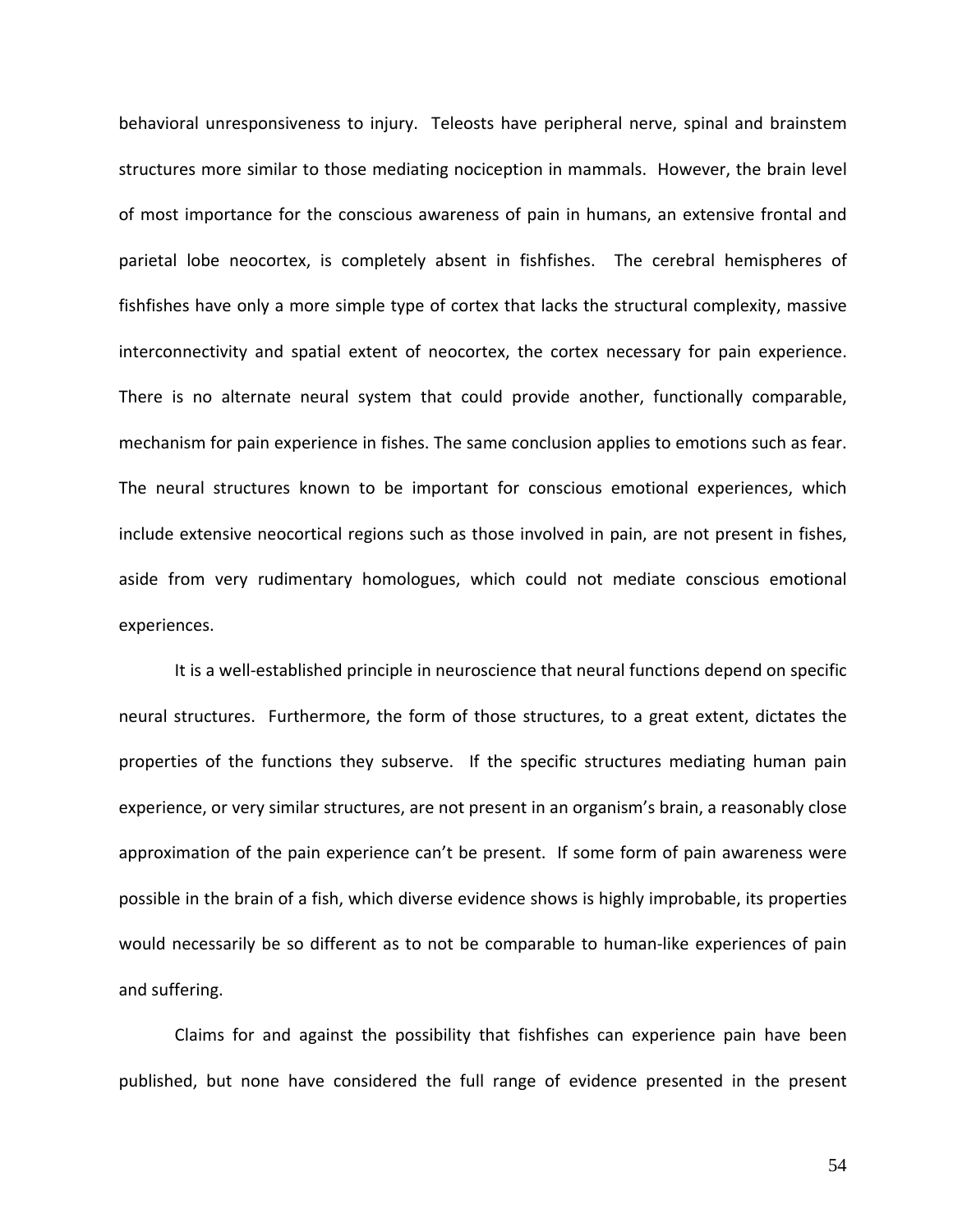review. Arguments that fishfishes are capable of experiencing pain and suffering have mainly taken three forms. First, behavioral reactivity to injurious or presumed noxious stimuli has been taken as prima facie evidence of conscious pain experience. Obviously, this interpretation confuses nociceptive behavioral responses, which are mediated by subcortical, and, hence, non‐conscious levels of the nervous system, with subjective, conscious experiences that depend on neocortical brain regions that fishfishes do not have. Second, it has been asserted that learning by a fish to avoid noxious stimuli or to develop Pavlovian conditioned responses to these stimuli, is evidence of pain experience. This interpretation fails to acknowledge that these types of implicit learning occur unconsciously and, thus, constitute no evidence of awareness of pain. Third, it has been claimed that the same, or equivalent neural structures as those known to mediate pain in humans, are present in fishfishes. This assertion is clearly invalid for elasmobranchs and is only partly correct for teleosts. The latter species have peripheral nerve, spinal and brainstem components for nociception similar to those present in mammals. However, the essential neural components for pain experience, extensive frontal and parietal neocortical regions, are not present in fishfishes. It has been claimed by some that the fish cerebrum has a cortex equivalent to neocortex, but this claim is strongly contradicted by extensive empirical evidence. In addition, the presence of "pain‐related" endogenous opioid neuropeptides, or of analgesic actions of opiate drugs in fishfishes, is not evidence of pain experience because the actions of these compounds are principally at lower, subcortical levels of nociceptive processing.

The fundamental neural requirements for pain and suffering are now known. FishFishes lack the most important of these required neural structures and they have no alternative neural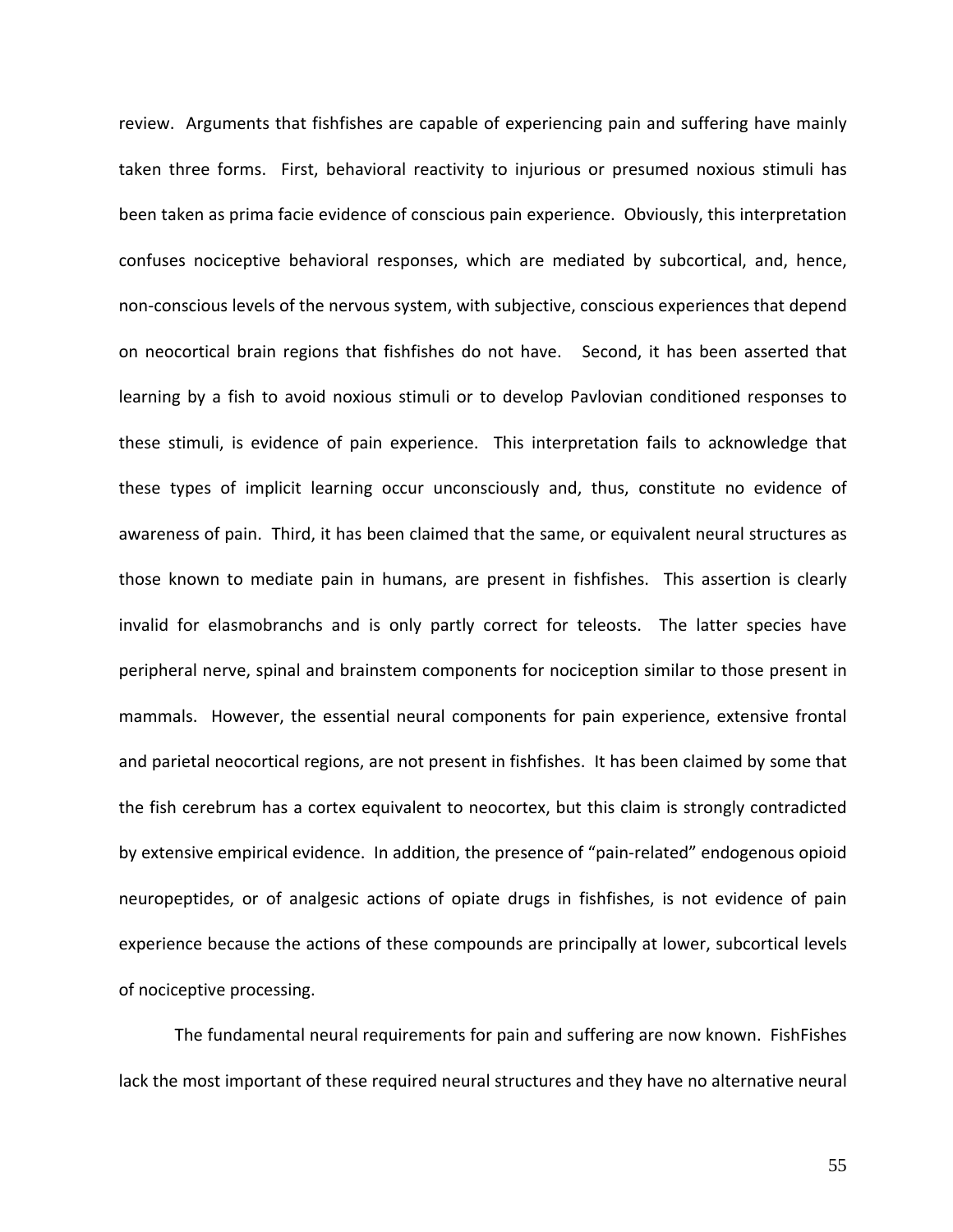systems for producing the pain experience. Therefore, the reactions of fishfishes to noxious stimuli are nociceptive and without conscious awareness of pain. The evidence supporting this conclusion is extensive and diverse, thus permitting a high degree of confidence in its correctness. In view of the weight of the evidence presented here, any future proposal for the existence of pain awareness in fishes, or neurologically comparable vertebrates, should provide a compelling empirical basis to justify its consideration. Such a proposal must address the mechanistic plausibility of any hypothesized alternate neural basis for pain experience. The proposal must also show that some aspect of the response of fishes to nociceptive stimuli requires pain awareness, rather than just nociception, for its explanation.

Although it is concluded from the foregoing analysis that the experiences of pain and emotional distress are not within the capacity of fishfishes, this conclusion in no way devalues fishes or diminishes our responsibility for respectful and responsible stewardship of them. FishFishes constitute a highly evolved, diverse and complex life form whose history on the earth vastly eclipses the brief existence of humans. Our diverse uses of fishfishes have ancient historical precedents and modern justifications, but our increasingly deleterious impacts on fishfishes at the population and ecological levels require us to use our best scientific knowledge and understanding to foster their health and viability.

#### **ACKNOWLEDGEMENTS**

Helpful comments were received on earlier drafts of this paper from Drs. John Nickum, Peter Sorensen, Christopher Lowry, Frank Moore, Carl Hart, Reed Shafer and Christy Foran. Responsibility for the content of the paper in its present form, of course, rests with the author.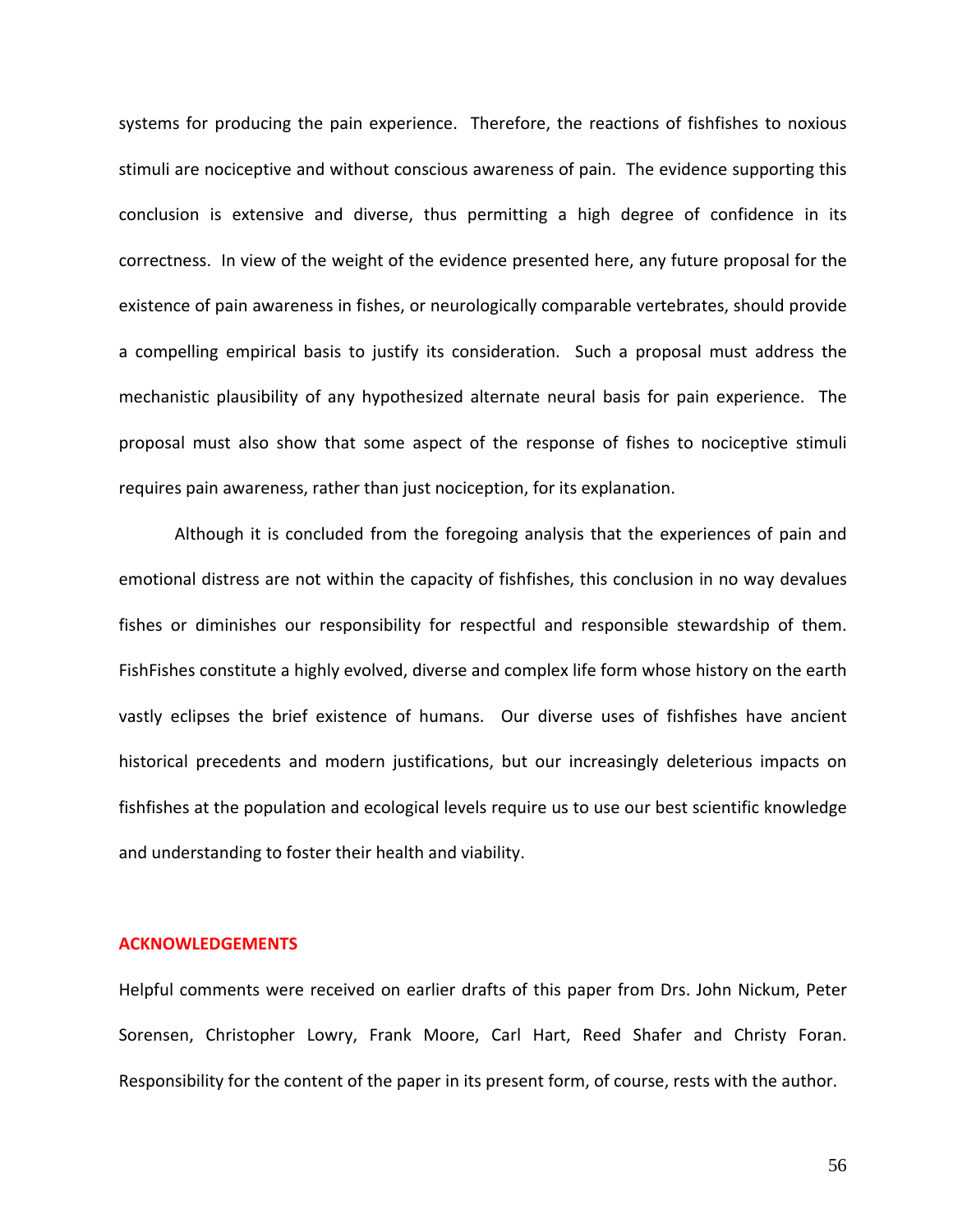#### **REFERENCES***Note: In many cases this paper cites secondary literature references due to the*

#### *fact that the points of information being documented are well established.*

Allman, J. *Evolving Brains.* New York: Scientific American Library (1999).

American Fisheries Society AFS Position Statement. Responsible use of fish and other aquatic organisms. *Fisheries*, 24: 30‐35 (1999).

Bateson, P. Do animals feel pain? *New Scient.,* 134: 30‐33 (1992).

Bermond, B. The myth of animal suffering. pp. 125‐143. In: *Animal Consciousness and Animal Ethics.* (Dol, M., S, Kasanmoentalib, S Lijmbach, E. Rivas, and R. van den Bos, Eds.). Assen: Van Gorcum & Co. (1997).

Berntson, G. G. and D. J. Micco. Organization of brainstem behavioral systems. *Brain Res.,* 1: 471‐483 (1976).

Blumberg, M. S. and E. A. Wasserman. Animal mind and the argument from design. *Amer. Psychol.,* 59: 133‐144 (1995).

Bogdan, R.J. *Minding Minds*. Cambridge, Massachusetts: MIT Press (2000).

Bouckoms, A. F. Limbic surgery for pain. pp. 1171‐1187. *Textbook of Pain. 3rd edition*, (P.D. Wall & R. Melzack, Eds.). Edinburgh: Churchill Livingston (1994).

Bullock, T. H., R. Orkland, and A. Grinnell. *Introduction to Nervous Systems.* San Francisco: W. H. Freeman, California (1977).

Butler, A. B. and W. Hodos. *Comparative Vertebrate Neuroanatomy.* New York: Wiley‐Liss (1996).

Cameron, A. A., M. R. Plenderleith, and P.J. Snow. Organization of the spinal cord in four species of elasmobranch fish: Cytoarchitecture and distribution of serotonin and selected neuropeptides. *J. Comp. Neurol.,* 297: 210‐218 (1990).

Coggeshall, R.E., R.B. Leonard, M. L. Applebaum, and W. D. Willis. Organization of peripheral nerves and spinal roots of the Atlantic stingray, *Dasyatis sabina. J. Neurophysiol.,* 41: 97‐107 (1978).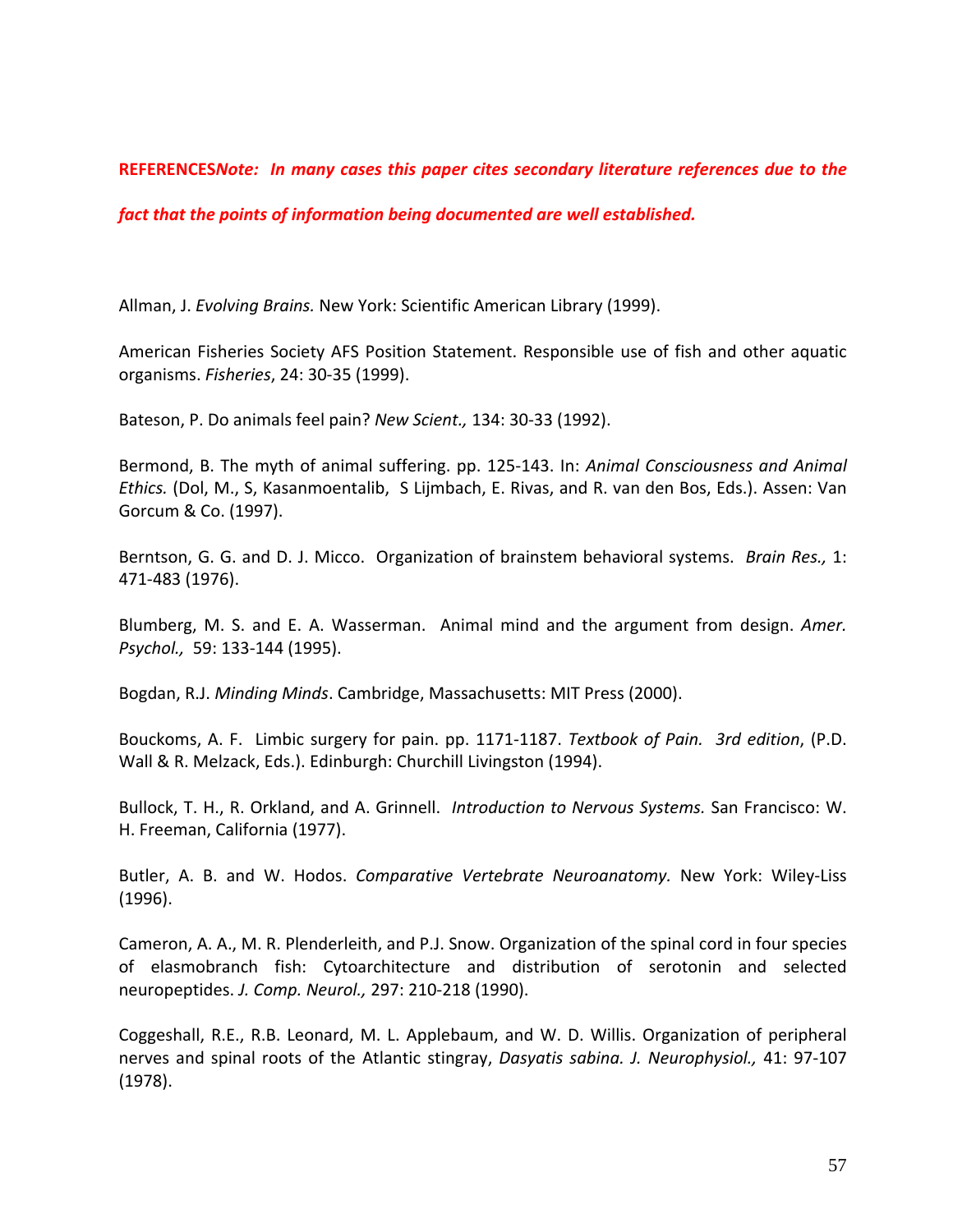Coghill, R. C. and G. H. Duncan. Images of pain perception: The distributed processing of noxious stimulation in the human brain. pp. 940‐943. In: *Encyclopedia of Neuroscience*. (Adelman, G. and B. Smith, Eds.). Amsterdam: Elsevier (1999).

Collins, R. C. *Neurology.* Philadelphia: Saunders (1997).

Cosgrove, G. R., and S. Rausch. Psychosurgery. pp. 1743‐1745. In: *Encyclopedia of Neuroscience.* (Adelman, G. and B. Smith, Eds.)*.* Amsterdam: Elsevier (1999).

Damasio, A. *The Feeling of What Happens.* New York: Harcourt Brace, (1999).

Davis, R. E., and J. Kassel. Behavioral functions of the teleostean telencephalon. pp. 237‐264 In: *Fish Neurobiology. Vol. 2. Higher Brain Functions*. (Davis, R. and G. Northcutt, Eds.). Ann Arbor: University of Michigan Press (1983).

Davis, R. E. and P.D. Klinger. NMDA receptor antagonist MK‐801 blocks learning of conditioned stimulus‐unconditioned stimulus contiguity but not fear of conditioned stimulus in goldfish (*Carassius auratus* L.). *Behav. Neurosci.,* 108: 935‐940 (1994).

Deacon, T. The human brain. pp. 115‐123. In: *The Cambridge Encyclopedia of Human Evolution*. (Jones, S., R. Martin, and D. Pilbeam, Eds.). Cambridge: Cambridge University Press (1992a).

Deacon, T. Biological aspects of language. pp. 128‐133 In: *The Cambridge Encyclopedia of Human Evolution.* (Jones, S., R. Martin and D. Pilbeam, Eds.). Cambridge: Cambridge University Press (1992b).

Dewsbury, D. A., and D. A. Rethlingshafer*. Comparative Psychology, A Modern Survey.* New York: McGraw‐Hill (1973).

Dolan, R. J. Emotional processing in the human brain revealed through functional neuroimaging. pp. 1115‐1132. In: *The New Cognitive Neurosciences,* (Gazzaniga, M.S., Ed.). Cambridge, Massachusetts: MIT Press (2000).

Donald, M. *Origins of the Modern Mind*. Cambridge, Massachusetts: Harvard University Press, (1991).

Ebbeson, S.O.E. and K. C. Hodde. Ascending spinal systems in the nurse shark, *Ginglymostoma cirratum. Cell Tiss. Res.,* 216: 313‐331 (1981).

Edelman, G.M. and G. Tononi. *A Universe of Consciousness.* New York: Basic Books (2000).

Ehrensing, R.H., and G. F. Michell. Similar antagonism of morphine analgesia by MIF‐1 and naloxone in *Carassius auratus. Pharmacol. Biochem. Behav.,* 17: 757‐761 (1982).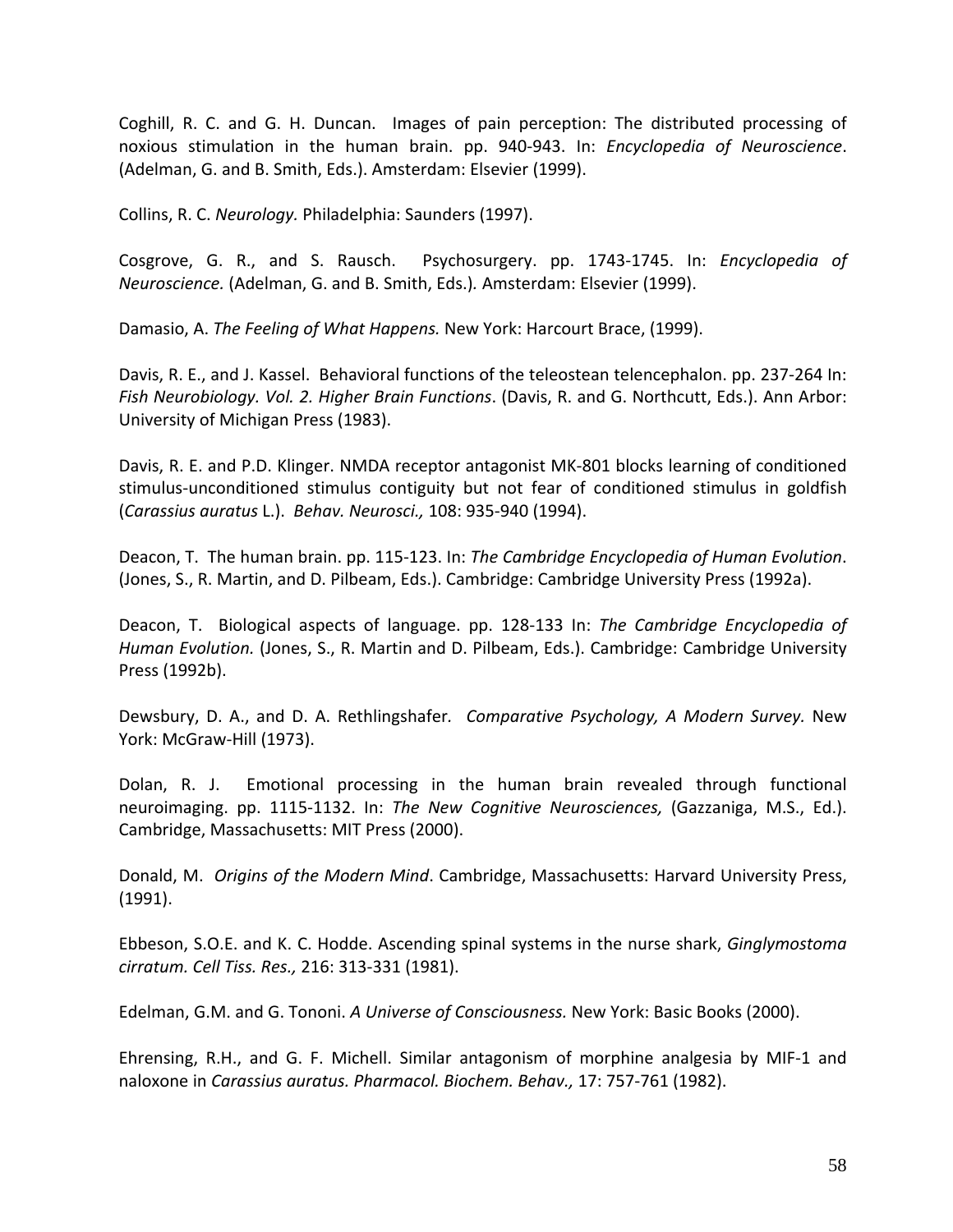Evans, D.H. *The Physiology of Fishes*. Boca Raton: CRC Press, (1998).

Ewert, J.‐P. Neuroethology of releasing mechanisms: prey‐catching in toads. *Brain and Behav. Sci.,* 10: 337‐405 (1987).

Fentress, J.C. Motor control, hierarchies of. pp. 692‐694. In: *Encyclopedia of Neuroscience,* (Adelman, G., Ed.). Boston: Birkhäuser (1987).

Fox, M. A. *The Case for Animal Experimentation*. Berkeley: University of California Press, (1986).

Flight, W. G. F. and F. J. Verheijen. The "neck cut" is not a humane way to slaughter eel, *Anguilla anguilla* (L.). *Aquacult. Fish. Manage.,* 24: 523‐528 (1993).

Gregory, N. Do fish feel pain? *ANZCCART News,* 12: 1‐3 (1999).

Griffin, D. R. *The Question of Animal Awareness.* New York: Rockefeller University Press (1976).

Griffin, D. R*. Animal Minds.* Chicago: University of Chicago Press (1992).

Grill, H.J. and R. Norgren. Neurological tests and behavioral deficits in chronic thalamic and chronic decerebrate rats*. Brain Res.,* 142: 229‐312 (1978).

Grillner, S., Ö. Ekeberg, A. El Manira, A. Lasner, D. Parker, J. Tegnér and P. Wallén. Intrinsic function of a neuronal network – a vertebrate central pattern generator. *Brain Res. Rev.,* 26: 184‐197 (1998).

Güzeldere, G., O. Flanagan, and V. Hardcastle. The nature and function of consciousness: lessons from blindsight. pp. 1277‐1284. In: *The New Cognitive Neurosciences.* (Gazzaniga, M.S., Ed.). Cambridge, Massachusetts: MIT Press (2000).

Helfman, G. S., B. B. Collette, and D. E. Facey. *The Diversity of Fishes.* Oxford: Blackwell Science (1997).

Huston, J. P. and A. A. Borbley. The thalamic rat: general behavior, operant learning with rewarding hypothalamic stimulation and effects of amphetamine. *Physiol. Behav.,* 12: 433‐448 (1974).

Iacoboni, M. Mapping human cognition. pp. 532‐534. *Brain Mapping: the Systems.* (A. W. Toga, and J. C. Mazziotta, Eds.). New York: Academic Press (2000).

Iwama, G. K., A. D. Pickering, J. P. Sumpter, and C. B. Schreck. *Fish Stress in Health and Aquaculture.* Cambridge: Cambridge University Press (1997).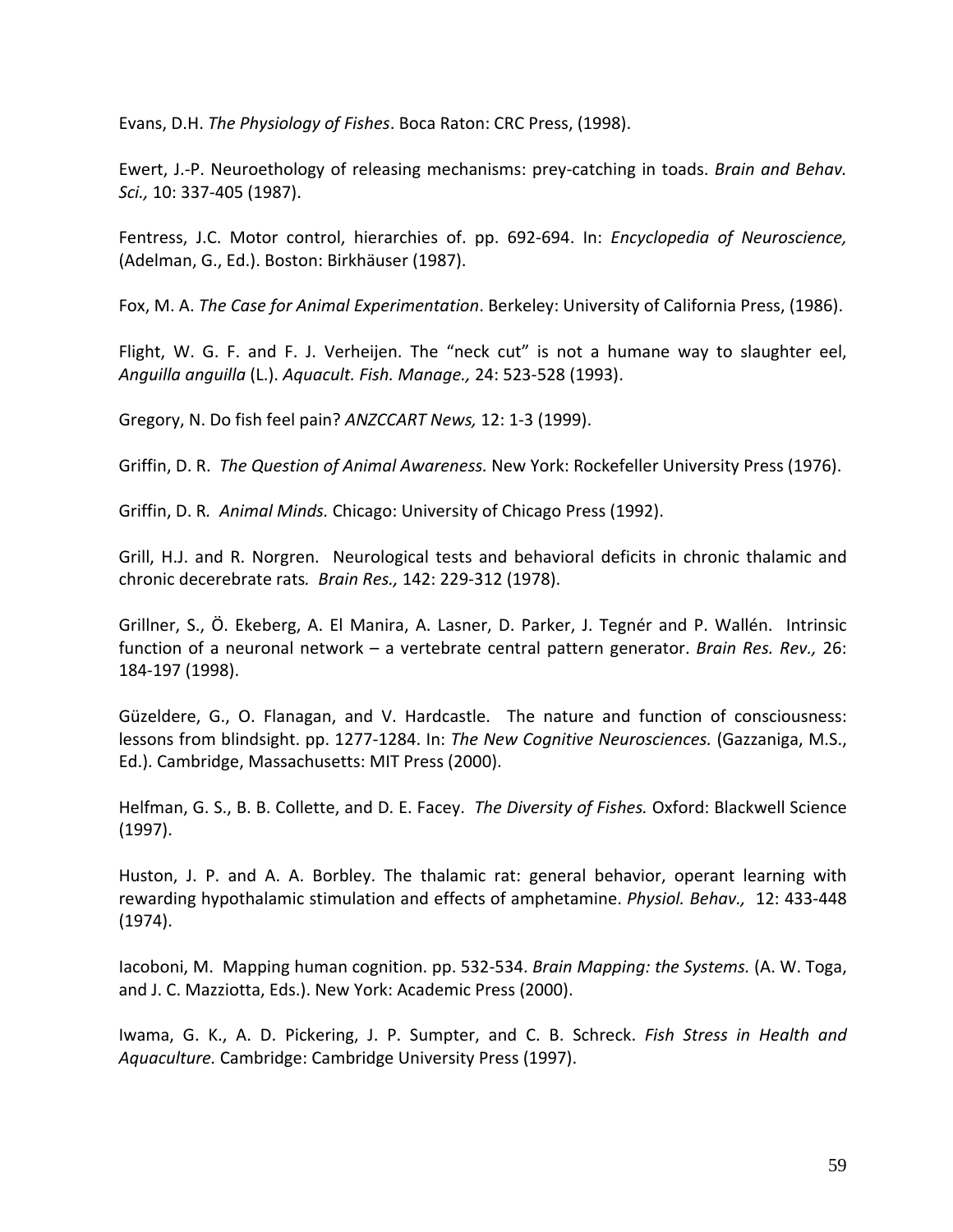Janvier, P. Patterns of diversity in the skull of jawless fishes. pp. 131‐188. In: *The Skull. Vol. 2.* (Hanken, J. and B.K. Hall, Eds.). Chicago: University of Chicago Press (1993).

Jouvet, M. Coma and other disorders of consciousness. pp. 62‐79. In: *Handbook of Clinical Neurology, Vol. 3,* (Vinken, P.J. and G. W. Bruyn, Eds.). New York: Elsevier Science Publishers (1969).

Kandel, E. R., J. H. Schwartz, and T. M. Jessel*. Principles of Neural Science*. New York: McGraw‐ Hill (2000).

Karmanova, I. G*. Evolution of Sleep.* New York: Karger (1982).

Kennedy, J. S. *The New Anthropomorphism.* Cambridge: Cambridge University Press (1992).

Kihlstrom, J. F., L. J. Couture, D. L. Schacter, and R. C. Cork. pp. 83‐84. Anesthesia, effects on cognitive functions. In: *Encyclopedia of Neuroscience,* (Adelman, G. and B. Smith, Eds.). Amsterdam: Elsevier, (1999).

Koch, C. and F. Crick. Neurobiology of consciousness. pp. 193‐195. In: *The MIT. Encyclopedia of the Cognitive Neurosciences,* (Wilson, R.A. and K. C. Keil, Eds.). Cambridge, Massachusetts: MIT Press (1999).

Koch, C. and F. Crick. Some thoughts on consciousness and neuroscience. pp. 1285‐1294. In: *The New Cognitive Neurosciences.* (Gazzaniga, M.S., Ed.). Cambridge, Massachusetts: MIT Press (2000).

Kolb, B. and I. Q. Whishaw. *Fundamentals of Human Neuropsychology.* New York: W. H. Freeman (1995).

Lamme, V. A. F. and P. R. Roelfsma. The distinct modes of vision offered by feedforward and recurrent processing. *Trends Neurosci.,* 23: 571‐579 (2000).

Laureys, S., S. Goldman, C. Phillips, P. Van Bogaert, J. Aerts, A. Luxen, G. Franck, and P. Maquet. Impaired effective cortical connectivity in vegetative state: preliminary investigation using PET. *Neuroimage,* 9: 377‐382 (1999).

Laureys, S., M.E. Faymonville, A. Luxen, M. Lamy, G. Franck, and P. Maquet. Restoration of thalamocortical connectivity after recovery from persistent vegetative state. *The Lancet,* 355: 1790‐1791 (2000a)

Laureys, S., M. Faymonville, N. Janssens, G. Del Fiore, C. Degueldre, J. Aerts, A. Luxen, G. Moonen, M. Lamy, and P. Maquet. Functional neuroanatomy of vegetative state: a lesional study. *Soc. Neurosci. Abstr.,* 26: 1236 (2000b).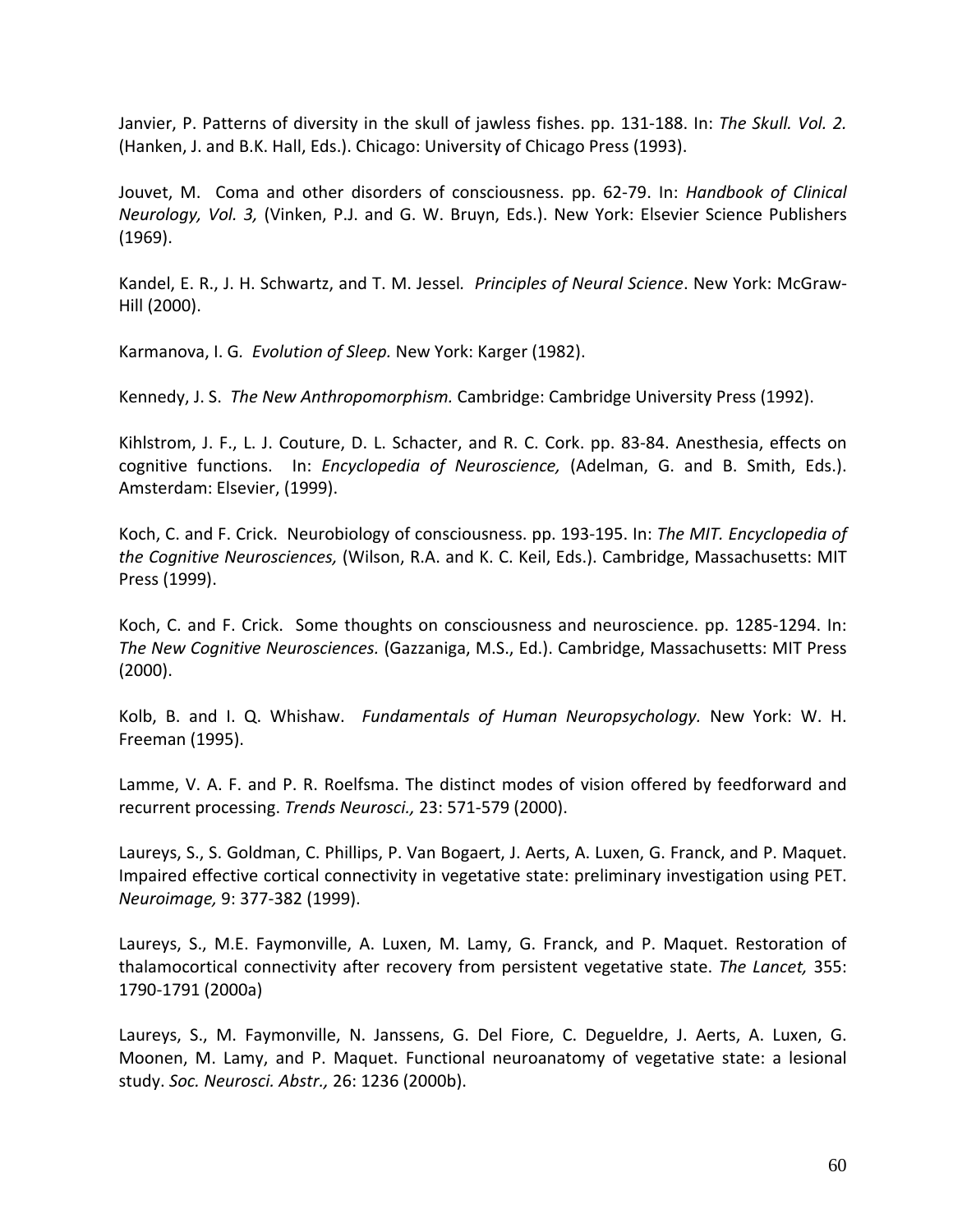Laureys, S., M.‐E. Faymonville, C. Degueldre, D. Del Fiore, P. Damas, B. Lambermont, N. Janssens, J. Aerts, G. Franck, A. Luxen, G. Moonen, M. Lamy, and P. Maquet. Auditory processing in the vegetative state. *Brain,* 123: 1589‐1601 (2000c).

LeChat, M. R. An argument in defense of fishing. *Fisheries,* 21: 20‐21 (1996).

LeDoux, J. *The Emotional Brain.* New York: Simon and Schuster (1996).

Leonard, R.B. Primary afferent receptive field properties and neurotransmitter candidates in a vertebrate lacking unmyelinated fibers. pp. 135‐145. In: *Contemporary Sensory Neurobiology*, (Correia, M.J. and A. A. Perachio, Eds.). New York: A. R. Liss (1985).

Lieberman, P. Human speech and language. pp. 134‐137. In: *The Cambridge Encyclopedia of Human Evolution.* (Jones, S., R. Martin and D. Pilbeam, Eds.). Cambridge: Cambridge University Press (1992).

Libet, B. Consciousness: neural basis of conscious experience. pp. 458‐462. In: *The Encyclopedia of Neuroscience,* (Adelman, G. and B. H. Smith, Eds.). Amsterdam: Elsevier (1999).

Long, J. A. *The Rise of Fishes.* Baltimore: Johns Hopkins University Press (1995).

Macphail, E. M. *The Evolution of Consciousness.* New York: Oxford University Press (1998).

Melzack, R. and S. G. Dennis. Phylogenic evolution of pain‐expression in animals. pp. 13‐26. In: *Pain and Society,* (Kosterlitz, H.W. and Y. L. Terenius, Eds.). Weinheim:Verlag Chemie (1980)*.*

Melzack, R. and P.N. Fuchs. Pain, general. In: *Encyclopedia of Neuroscience,* pp. 1547‐1551 (Adelman, G. and B. H. Smith, Eds.). Amsterdam: Elsevier (1999).

Merikle, P. M. and M. Daneman. Conscious vs. unconscious perception. pp. 1295‐1304. In: *The New Cognitive Neurosciences.* (Gazzaniga. M.S., Ed.). Cambridge, Massachusetts: MIT Press (2000).

Moore, F.L. Evolutionary precedents for behavioral actions of oxytocin and vasopressin. *Ann. N.Y. Acad. Sci..,* 652: 156‐165 (1992).

Mountcastle, V. B. *Perceptual Neuroscience.* Cambridge, Massachusetts: Harvard University Press, (1998).

National Institutes of Health. *Guide for the Care and Use of Laboratory Animals.* Washington, D.C.: U.S. Government Printing Office (1985).

National Research Council. *Guide for the Care and Use of Laboratory Animals.* Washington, D.C.: National Academy Press (1996).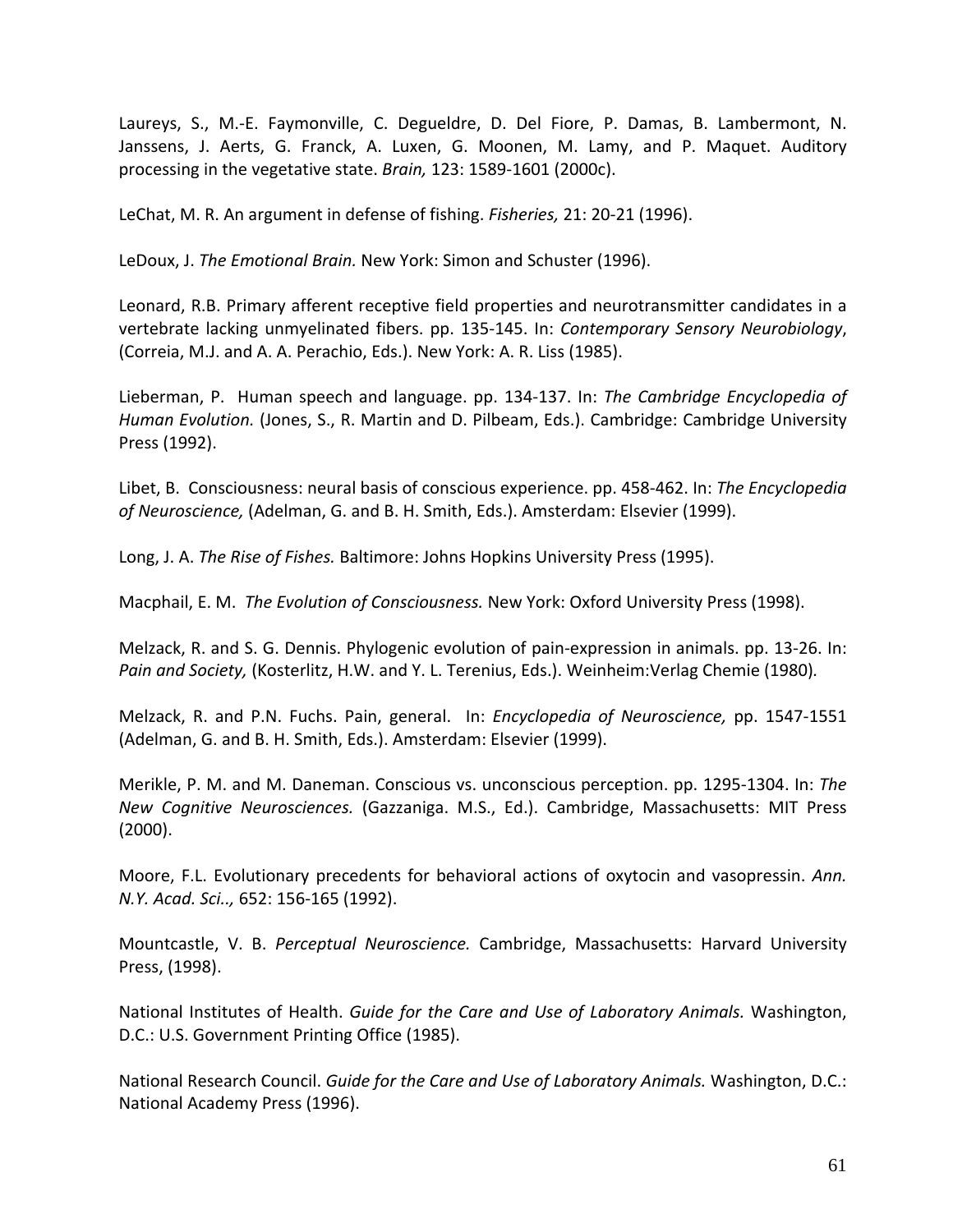Nicolau, M.C., M. Akaârir, J. Gamundí, González, and R. V. Rial. Why we sleep: the evolutionary pathway to the mammalian sleep. *Prog. Neurobiol.,* 62: 379‐406 (2000).

Nieuwenhuys, R., H. J. ten Donkelaar, and C. Nicholson. *The Central Nervous System of Vertebrates.* Berlin: Springer (1998a).

Nieuwenhuys, R., H. J. ten Donkelaar, and C. Nicholson. The meaning of it all. pp. 2135‐2195. In: *The Central Nervous System of Vertebrates,* (Nieuwenhuys, R., H.J. ten Donkelaar., and C. Nicholson, Eds.). Berlin: Springer, (1998b).

Nimchinsky, E.A., B. A. Vogt, J. H. Morrison, and P.R. Hof. Neurofilament and calcium‐binding proteins in the human cingulate cortex. *J. Comp. Neurol.,* 384: 597‐620 (1997).

Northcutt, R.G. and J. H. Kaas. The emergence and evolution of mammalian neocotex*. Trends Neurosci.,* 18: 373‐379 (1995).

Öhman, A, A. Flykt and D. Lundqvist. Unconscious emotion: evolutionary perspectives, psychophysiological data, neuropsychological mechanisms. pp.296‐327. In: *Cognitive Neuroscience of Emotion,* (Lane, R.D. and L. Nadel, Eds.). New York: Oxford University Press (2000).

Oka, Y., M. Satou, and K. Ueda. Ascending pathways from the spinal cord in the Himé salmon (landlocked red salmon, *Oncorynchus nerka). J. Comp. Neurol.,* 254: 104‐112 (1986).

Overmier, J. B. and K. Hollis. The teleostean telencephalon and learning. pp. 265‐284. In: *Fish Neurobiology. Vol. 2. Higher Brain Functions.* (Davis, R. and G. Northcutt, Eds). Ann Arbor: University of Michigan Press (1983).

Overmier, J. B. and M. R. Papini. Factors modulating the effects of teleost telencephalon ablation on retention, relearning and extinction of instrumental avoidance behavior. *Behav. Neurosci.,* 100: 190‐199 (1986).

Pilbeam, D. What makes us human? pp. 1‐5. In: *The Cambridge Encyclopedia of Human Evolution.* (Jones, S., R. Martin and D. Pilbeam, Eds.). Cambridge: Cambridge University Press (1992).

Ploghaus, A., I. Tracey, J. S. Gati, S. Clare, R. S. Menon, P. M. Matthews, and J. N. P. Rawlins. Dissociating pain from its anticipation in the human brain*. Science*, 284: 1979‐1981 (1999).

Preuss, T. M. What's human about the human brain? pp. 1219‐1234. In: *The New Cognitive Neurosciences,* (Gazzaniga, M. S., Ed.). Cambridge Massachusetts: MIT Press (2000).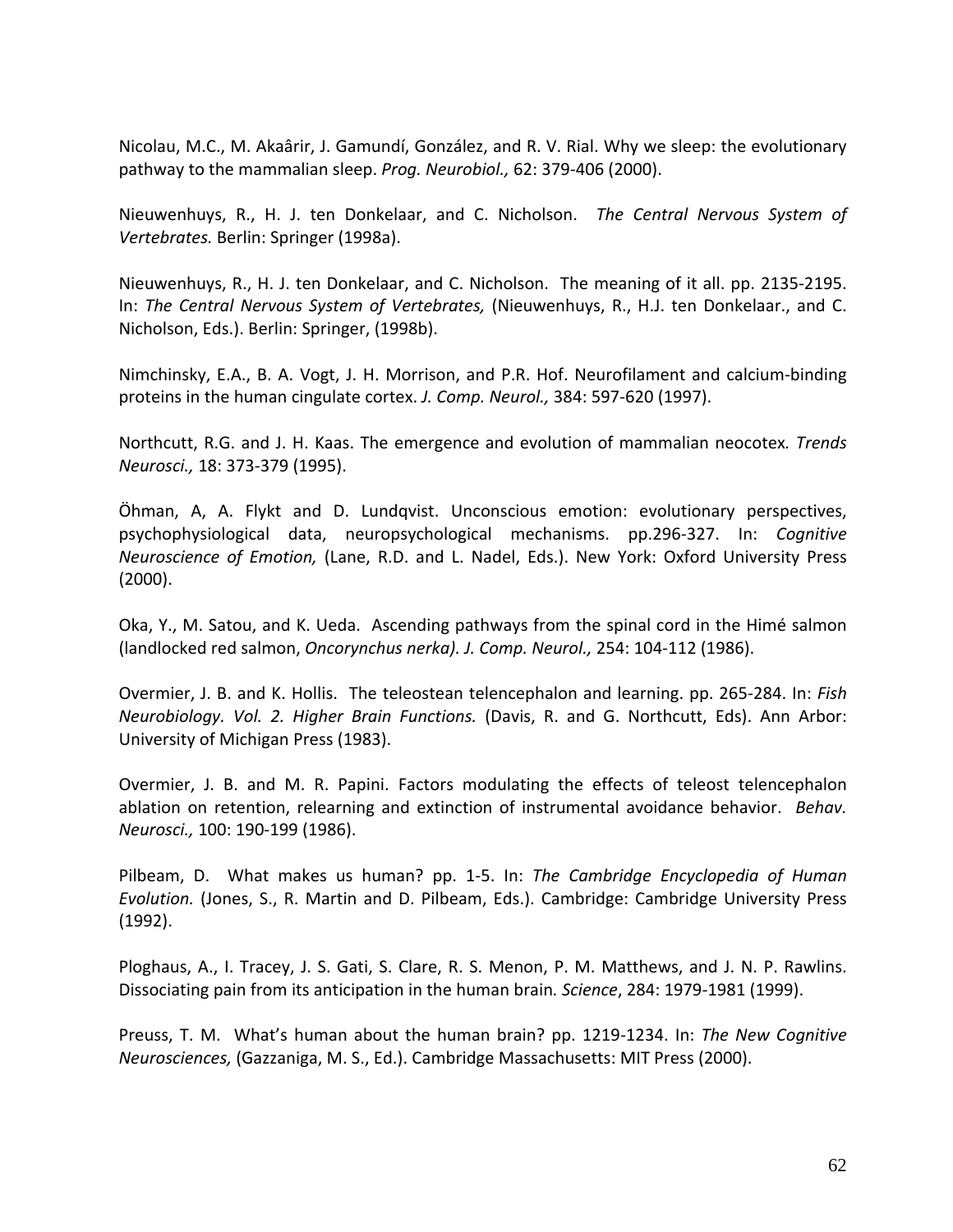Price, D. D. *Psychological Mechanisms of Pain and Analgesia.* Seattle: International Association for the Study of Pain (1999).

Price, J. L. Amygdala. pp. 71‐74. In: *Encyclopedia of Neuroscience.*(Adelman, G. and B. Smith, Eds.). Amsterdam: Elsevier, (1999).

Radinsky, L. B. *The Evolution of Vertebrates.* Chicago: University of Chicago Press (1987).

Raichle, M. S. The neural correlates of consciousness: an analysis of cognitive skill learning. pp. 1305‐1318. In: *The New Cognitive Neurosciences.* (Gazzaniga, M.S., Ed.). Cambridge, Massachusetts: MIT Press (2000).

Rainville, P., G. H. Duncan, D. D. Price, B. Carrier, and M. C. Bushnell. Pain affect encoded in human anterior cingulate but not somatosensory cortex. *Science,* 277: 968‐971 (1997)

Rees, G., E. Wojciulik, K. Clarke, M. Husain, C. Firth and J. Driver. Unconscious activation of the visual cortex in the damaged right hemisphere of a parietal patient with extinction. *Brain,* 123: 1624‐1633 (2000).

Ritchie, T.C. and R. B. Leonard. Immunohistochemical studies on the distribution and origin of candidate neuropeptide primary afferent neurotransmitters in the spinal cord of an elasmobranch fish, the Atlantic stingray, *(Dasyatis sabina). J. Comp. Neurol.,* 213: 414‐425 (1983).

Rollin, B. *The Unheeded Cry.* Ames: Iowa State University Press (1998).

Rose, J. D. Forebrain influences on brainstem and spinal mechanisms of copulatory behavior: a current perspective on Frank Beach's contribution. *Neurosci. Biobehav. Rev.,* 14: 207‐215 (1990).

Rose, J. D. Corticosteroid actions from neuronal membrane to behavior: neurophysiological mechanisms underlying rapid behavioral effects of corticosterone*. Biochem. Cell Biol.,* 78: 307‐ 315 (2000).

Rose, J.D. and F. W. Flynn. Lordosis response components can be elicited in decerebrate rats by combined flank and cervix stimulation. *Physiol. Behav.,* 54: 357‐361 (1993).

Rose, J. D., G. S. Marrs, C. Lewis, and G. Schisler. Whirling disease behavior and its relation to pathology of the brain stem and spinal cord in rainbow trout. *J. Aquat. Anim. Health.* 12: 107‐ 118 (2000).

Schreck, C. B., B. L. Olla, and M. W. Davis. Behavioral responses to stress. pp. 145‐170. In: *Fish Stress in Health and Aquaculture.* (Iwama, G. K., Pickering, A. D., Sumpter, J. P., and Schreck, C. B., Eds.). Cambridge: Cambridge University Press, (1997).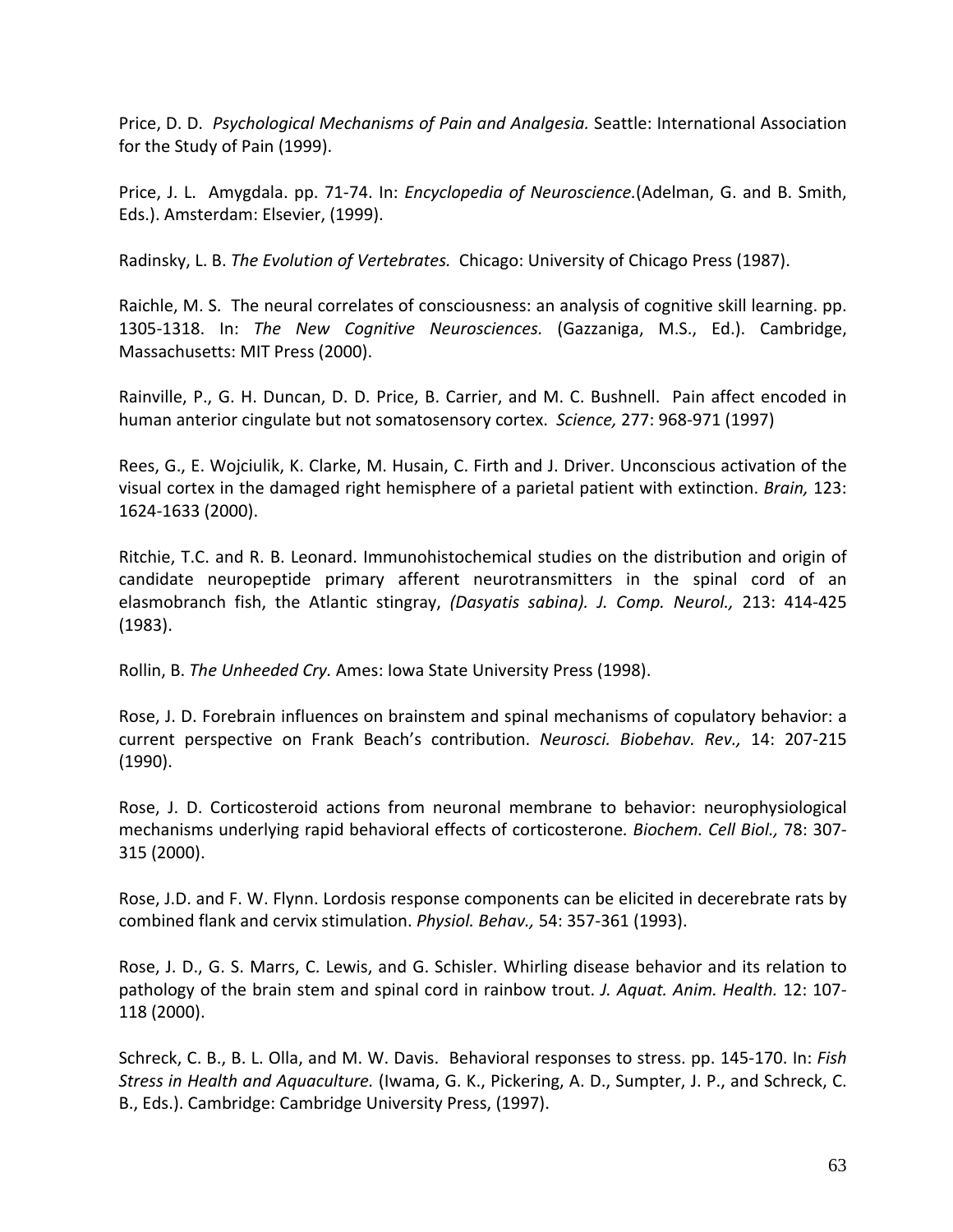Snow, P.J., M. B. Plenderleith, and L. L. Wright. Quantitative study of primary sensory neurone populations of three species of elasmobranch fish. *J. Comp. Neurol.,* 334: 97‐103 (1993).

Sorensen, P. W. and J. Caprio. Chemoreception. pp. 375‐406. In: *The Physiology of Fishes,* (Evans, D.H., Ed.). Boca Raton: CRC Press, (1998).

Steiner, J. E. What the neonate can tell us about umami. pp. 97‐123. In: *Umami: A Basic Taste, in* (Kawamura, Y. and M. R. Kare, Eds.). New York: Marcel Dekker (1987).

Stephan, H. and O. Andy. Quantitative comparisons of brain structures from insectivores to primates. *Amer. Zool.,* 4: 59‐74 (1964).

Stoskopf. M. K. Pain and analgesia in birds, reptiles, amphibians and fish. *Invest. Opthalmol. Vis. Sci.,* 35: 775‐780 (1994).

Stoskopf, M.K. *Fish Medicine.* Philadelphia: W. B. Saunders (1993).

Strand, F. *Neuropeptides*. Cambridge, Massachusetts: MIT Press (1999).

Strauss, E., A. Risser, and M. D. Jones. Fear responses in patients with epilepsy. *Arch. Neurol.,* 9: 626‐630 (1982).

Suga, N. and J. S. Kanwal. Echolocation: creating computational maps. pp. 334‐348. In: *The Handbook of Brain Theory and Neural Networks.* (Arbib, M.A., Ed.). Cambridge, Massachusetts: MIT Press (1995).

Sumpter, J. P. The endocrinology of stress. pp. 95‐118. In: *Fish Stress in Health and Aquaculture.* (Iwama, G. K., Pickering, A. D., Sumpter, J. P., and Schreck, C. B., Eds.). Cambridge: Cambridge University Press (1997).

Tasker, R. R. Stereotactic surgery. pp. 1137‐1157. In: *Textbook of Pain, 3rd Edition.* (Wall, P.D. and R. Melzack, Eds.). Edinburgh: Churchill Livingston, (1994).

Taylor, P. Agents acting at the neuromuscular junction and autonomic ganglia. pp. 166‐186. In: *Goodman and Gilman's The Pharmacological Basis of Therapeutics.* (Gilman, A. G., T. W. Rall, A. S. Nies and P. Taylor, Eds.). New York: Pergamon (1990).

Tononi, G. and G. M. Edelman. Consciousness and complexity. *Science,* 282: 1846‐1850 (1998).

Treede, R. D., D. R. Kenshalo, R. H. Gracely, and A. K. P. Jones. The cortical representation of pain. *Pain,* 79: 105‐111 (1999).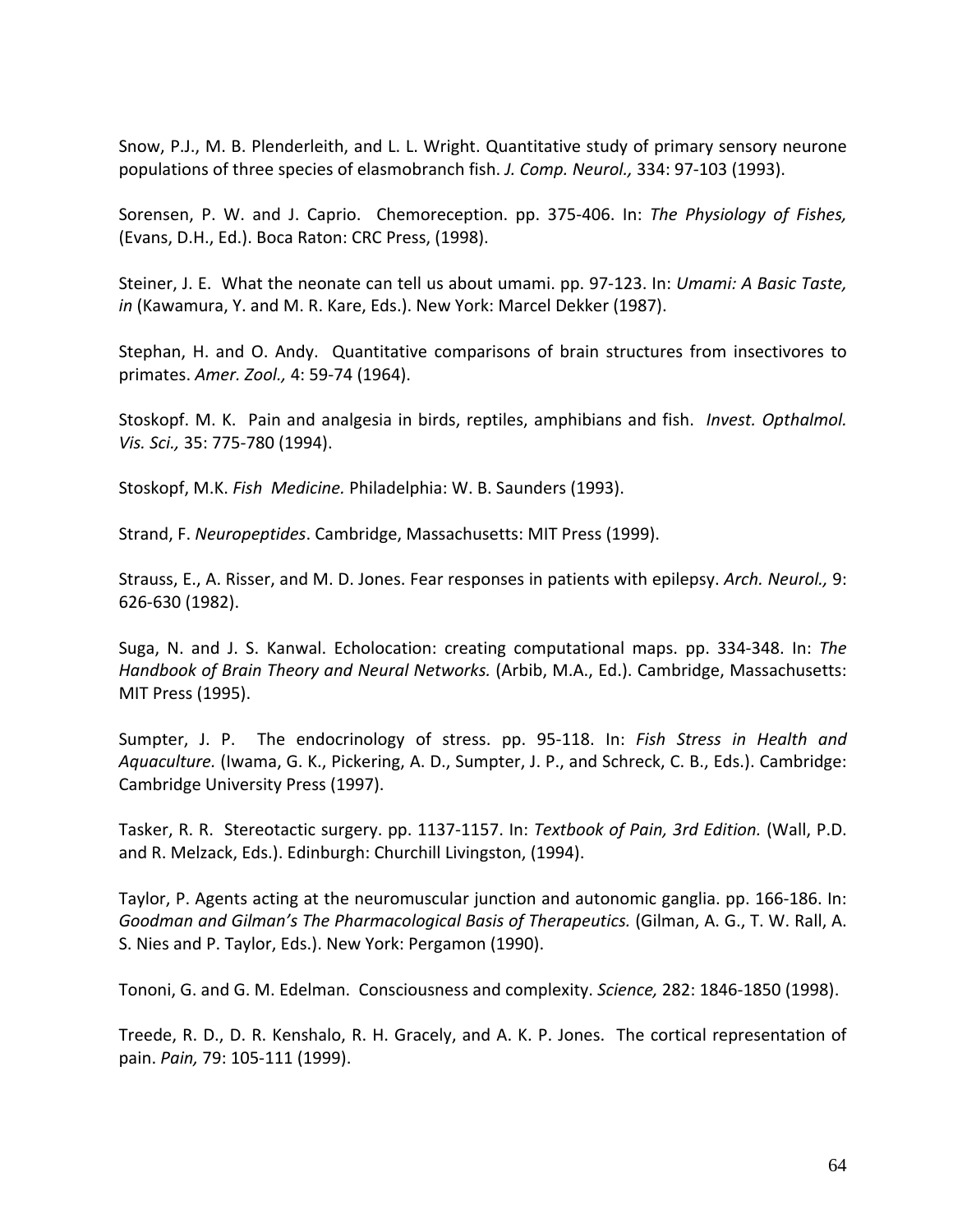Van Dongen, P.A.M. Brain size in vertebrates. pp. 2099‐2134. In: *The Central Nervous System of Vertebrates.* (Nieuwenhuys, R., H. J. ten Donkelaar, and C. Nicholson, Eds.). Berlin: Springer (1998).

Verheijen, F. J. and W. F. G. Flight. Decapitation and brining: experimental tests show that after these commercial methods for slaughtering eel *Anguilla anguilla* (L.), death is not instantaneous. *Aquacult. Res.,* 28: 361‐366 (1997).

Voogd, J., R. Nieuwenhuys, van Dongen, and H. J. ten Donkelaar. Mammals. pp. 1637‐2097. In: *The Central Nervous System of Vertebrates,* (Nieuwenhuys, R., H. J. ten Donkelaar, and C. Nicholson, Eds.). Berlin: Springer, (1998).

Wall, P.D. Pain: Neurophysiological mechanisms. pp. 1565‐1567. In: *Encyclopedia of Neuroscience.* (Adelman, G. and B. Smith, Eds.). Amsterdam: Elsevier (1999).

Whitear, M. The free nerve endings in fish epidermis. *J. Zool. Lond*., 163: 231‐236 (1971).

Willis, W.D. *The Pain System.* New York: Karger (1985).

Wulliman, M. F. The central nervous system. In: *The Physiology of Fishes,* pp. 245‐282 (Evans, D.H., Ed.). Boca Raton: CRC Press (1998).

Xu, X., H. Fukuyama, S. Yazawa, T. Mima, T. Hanakawa, Y. Magata, M. Kanda, N. Fujiwara, K. Shindo, T. Nagamine, and H. Shibasaki. Functional localization of pain perception in the human brain studied by PET. *NeuroReport* 8: 555‐559 (1997).

Young, G. B., A. H. Ropper, and C. F. Bolton. *Coma and Impaired Consciousness.* New York: McGraw‐Hill (1998).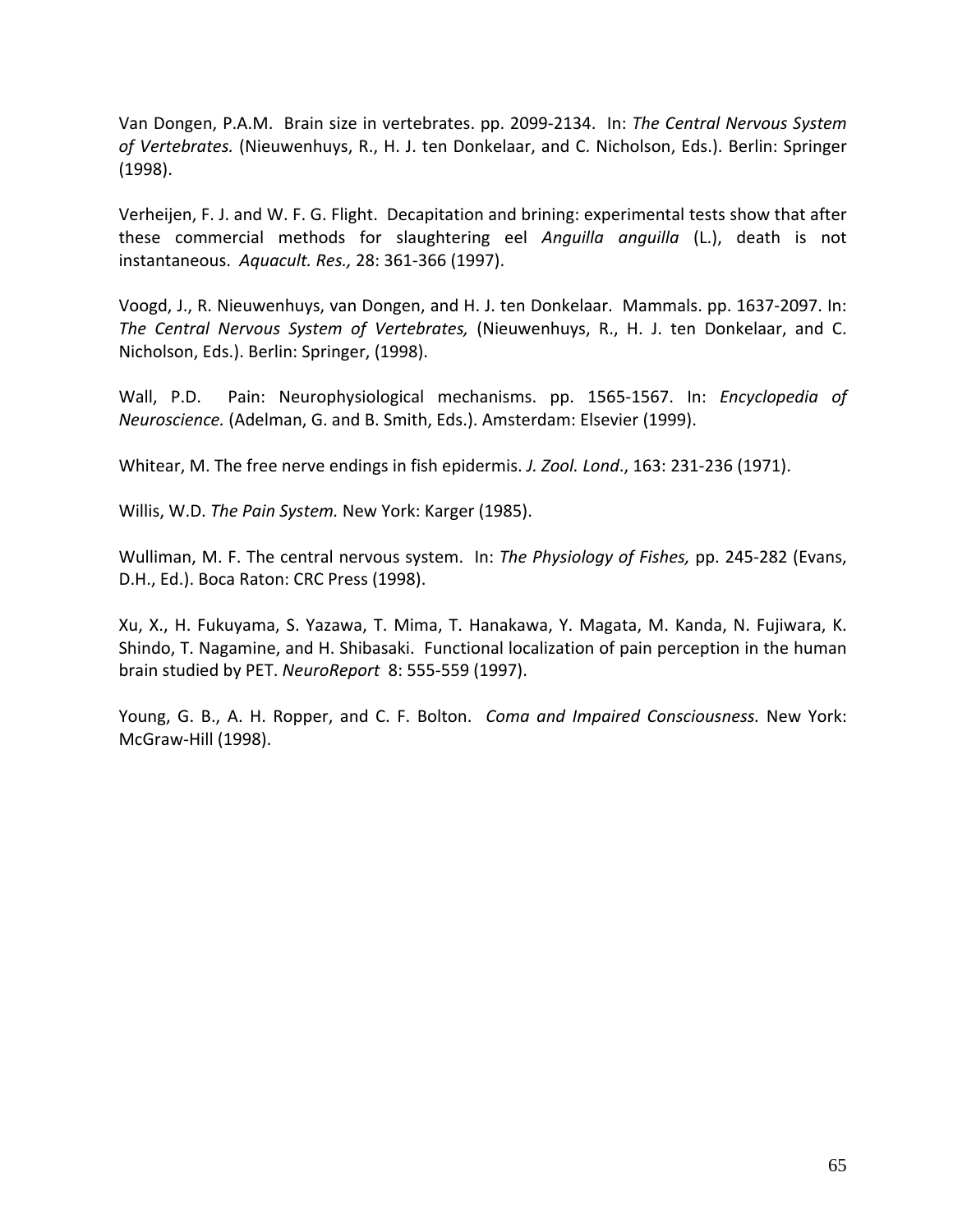Figure Captions

Figure 1. Comparison of brain structure in four fish species. These dorsal views show the basic similarity of brain structural organization in diverse types of fishfishes, yet certain striking differences related to function are clearly apparent. Structural specializations are most pronounced in the brainstem, which consists of the medulla, cerebellum and midbrain. The electric ray (*Raja clavata*) has a large electromotor nucleus on the dorsal surface of the medulla (shown by the upper arrow pointing to the medulla). The goldfish (*Carassius auratus*) has a large vagal lobe (upper arrow pointing to the medulla) due to its extensively developed chemosensory system for taste. The rainbow trout (*Oncorhynchus mykiss*) has a relatively large optic tectum of the midbrain due to its visual specialization. The South American lungfish (*Neoceradotus forsteri*), regarded as an unspecialized species, has a slender brain lacking structural exaggerations. Redrawn from Nieuwenhuys, et al, 1998a. Abbreviations:  $C$ cerebral hemisphere;  $CB - cerebellum$ ;  $M - medulla$ ;  $MB - midbrain$  (the optic tectum is the only midbrain structure visible in this dorsal view); OB – olfactory bulb.

Figure 2. Comparison of human brain with a trout brain. A. Diagram of a midline view of a human brain. The cerebral hemisphere, comprised mostly of neocortex, is light gray and the brainstem is dark gray. The diencephalon (DIENCEPH) consists of the thalamus (dorsal half) which is connected with the cortex of the cerebral hemispheres and the hypothalamus (ventral half), which is connected mainly to subcortical structures. B. Diagram of a side view of a rainbow trout brain. The cerebral hemisphere is very small relative to the size of the brainstem. The diencephalon of the trout is mostly hypothalamus. The white structure at the left of the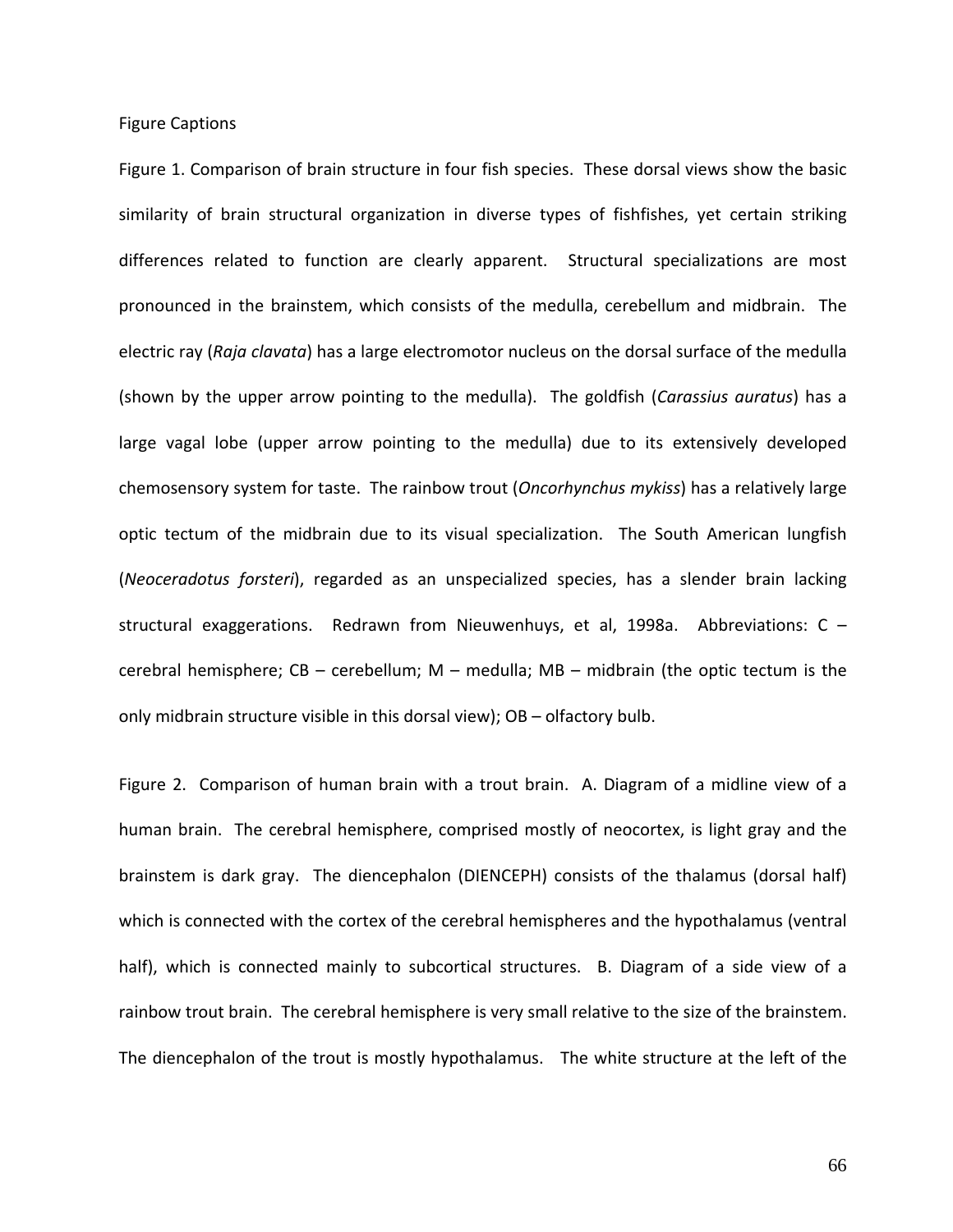cerebral hemisphere is the olfactory bulb. C. Brain of a 30 cm rainbow trout shown at the same scale as the human brain diagram.

Figure 3. Behavioral responses to noxious stimuli in people with decortication syndrome and unconsciousness. A – A decorticate individual with wakefulness but no consciousness. Noxious stimulation consisting of pressure on the mastoid processes of the skull (D) evokes a facial grimace and cry, similar in appearance to those likely to occur in a normal, conscious individual. Such decorticate individuals may also push at the hands of the examiner. B - A decorticate, unconscious individual who is not spontaneously awake but shows waking and a facial display (E) during noxious stimulation.  $C - An$  individual with brainstem damage who is unconscious and shows no waking or facial display during noxious stimulation (F). These individuals are is still capable of spinally‐mediated withdrawal responses to noxious stimulation of a limb (Jouvet, 1969). Reprinted with the author's permission.

Figure 4. The ascending neural system for nociception and pain in humans. Nociceptive stimuli activate free nerve endings in body tissues. This activity is conducted the dorsal spinal gray matter (dorsal horn) through small diameter unmyelinated and small diameter myelinated nerve fibers. Spinal neurons project to the brain, through the spinothalamic tract, to two somewhat separate systems. One system encodes locations of stimuli on the body (topographic organization) and provides a sensory‐discriminative dimension to pain at the somatic sensory cortical level. In this system, the spinothalamic tract connects directly to topographic somatosensory nuclei of the thalamus, which project to the topographic, primary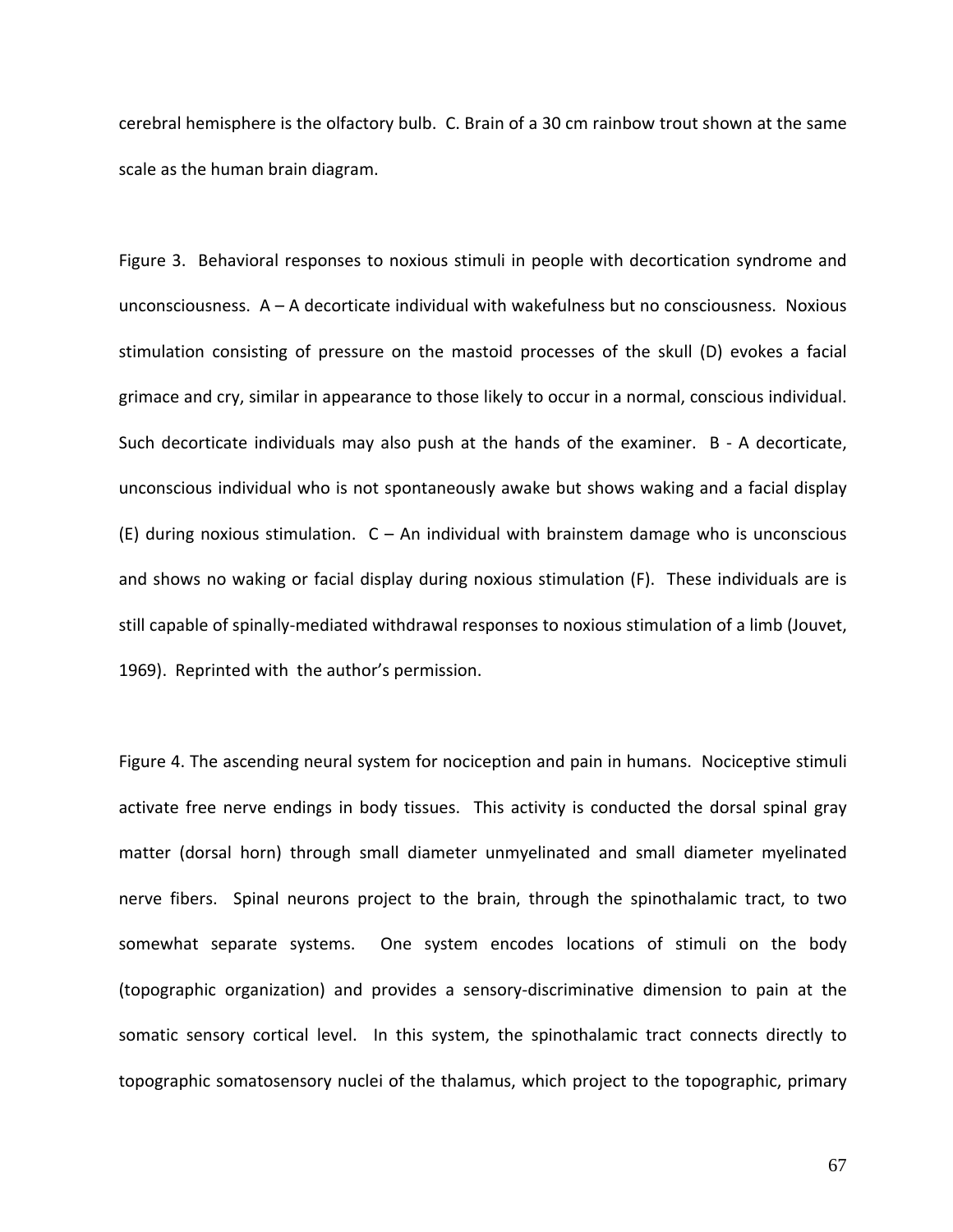somatosensory cortex. Another system receives projections from the spinothalamic tract at two levels, one division going directly to non-topographic nuclei in the thalamus and another connecting with neurons of the brainstem reticular formation. Some of the latter neurons project to non-topographic thalamic nuclei. Nociception-related activity from the nontopographic thalamic nuclei is projected to diverse non‐topographic regions of the cortex, principally in the frontal lobes. Activity in these cortical regions is responsible for the emotional unpleasantness (suffering) dimension of pain. For greater clarity, the descending components that regulate ascending nociceptive activity have not been included in this diagram. See the text for additional explanation.

Figure 5. Cortical regions involved in the human pain experience. These regions have been identified by magnetic resonance imaging, positron emission tomography, neurosurgical procedures, neurological case studies and electrophysiological recording (Price, 1999; Treede, et al., 1999). AC – anterior cingulate gyrus; IN – anterior insula, a frontal cortical region covered by the temporal lobe; PF – prefrontal cortex; SM – supplemental motor cortex; SS – primary somatic sensory cortex of the postcentral gyrus and the small, adjacent second somatic sensory area (not labeled). PP – posterior parietal cortex. SS is critical for the sensory-discriminative dimension of pain. The intensity dimension of pain is perceived by activation of multiple regions, including AC, IN, PP, SM and SS. Low intensity stimuli activate cortex of the contralateral hemisphere, while more intense stimuli activate these cortical regions in both hemispheres. The cognitive-evaluative component of pain, involving attention to the pain,